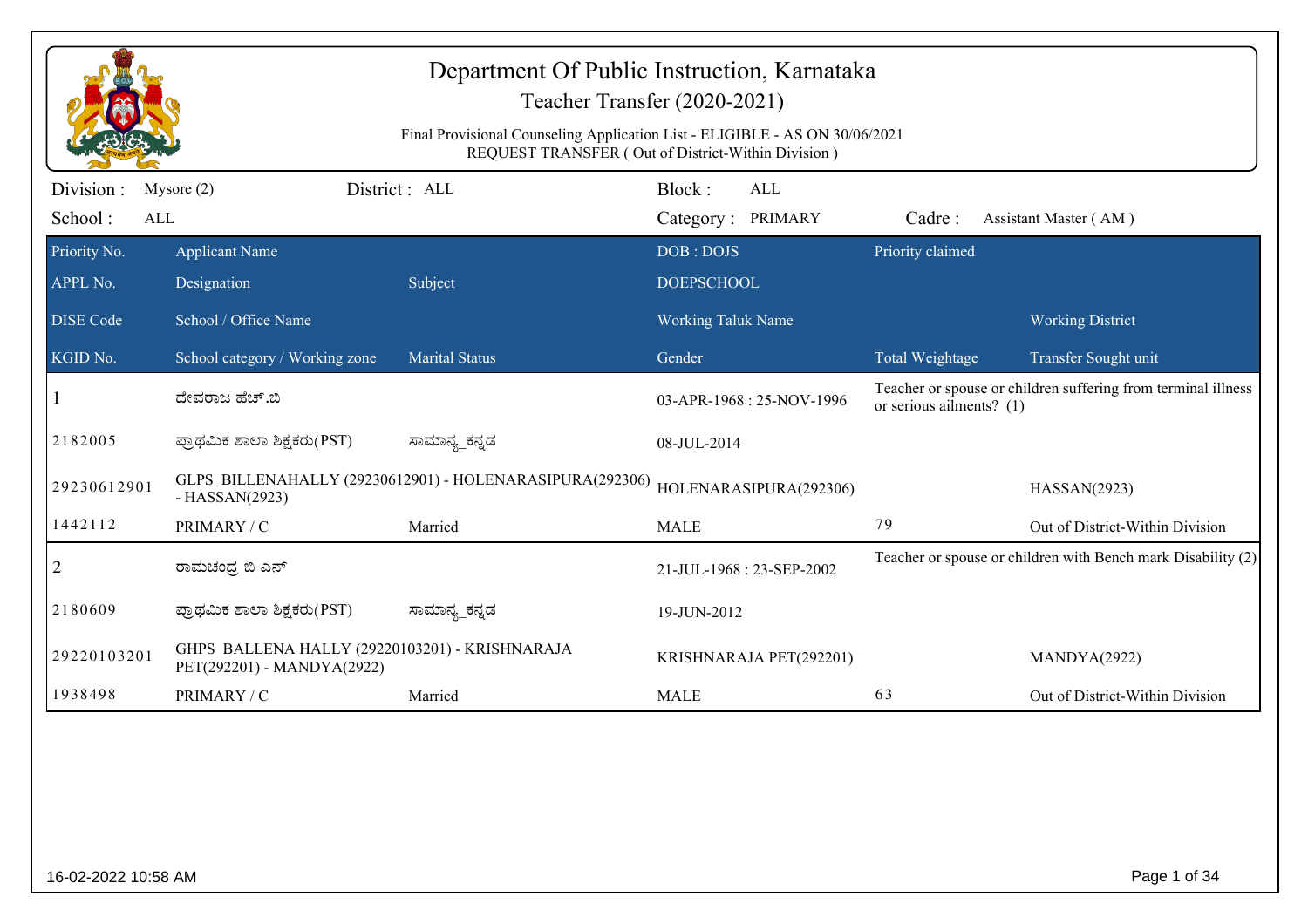|                              |                                                                     | Department Of Public Instruction, Karnataka<br>Teacher Transfer (2020-2021)<br>Final Provisional Counseling Application List - ELIGIBLE - AS ON 30/06/2021<br>REQUEST TRANSFER (Out of District-Within Division) |                                |                           |                  |                                                                                                          |
|------------------------------|---------------------------------------------------------------------|------------------------------------------------------------------------------------------------------------------------------------------------------------------------------------------------------------------|--------------------------------|---------------------------|------------------|----------------------------------------------------------------------------------------------------------|
| Division :<br>School:<br>ALL | Mysore $(2)$                                                        | District: ALL                                                                                                                                                                                                    | Block:<br>Category: PRIMARY    | <b>ALL</b>                | Cadre:           | Assistant Master (AM)                                                                                    |
| Priority No.<br>APPL No.     | <b>Applicant Name</b><br>Designation                                | Subject                                                                                                                                                                                                          | DOB: DOJS<br><b>DOEPSCHOOL</b> |                           | Priority claimed |                                                                                                          |
| <b>DISE Code</b>             | School / Office Name                                                |                                                                                                                                                                                                                  | Working Taluk Name             |                           |                  | <b>Working District</b>                                                                                  |
| KGID No.                     | School category / Working zone                                      | <b>Marital Status</b>                                                                                                                                                                                            | Gender                         |                           | Total Weightage  | Transfer Sought unit                                                                                     |
| 3                            | ಬಸವ                                                                 |                                                                                                                                                                                                                  |                                | 11-JAN-1970: 04-OCT-2005  |                  | Teacher or spouse or children with Bench mark Disability (2)                                             |
| 2185006                      | ಪ್ರಾಥಮಿಕ ಶಾಲಾ ಶಿಕ್ಷಕರು(PST)                                         | ಕನ್ನಡ                                                                                                                                                                                                            | 25-JUL-2013                    |                           |                  |                                                                                                          |
| 29220105001                  | $-MANDYA(2922)$                                                     | GLPS BIDARA HALLY (29220105001) - KRISHNARAJA PET(292201)                                                                                                                                                        |                                | KRISHNARAJA PET(292201)   |                  | MANDYA(2922)                                                                                             |
| 1992972                      | PRIMARY / C                                                         | Married                                                                                                                                                                                                          | <b>MALE</b>                    |                           | 53               | Out of District-Within Division                                                                          |
| 4                            | ಶೀನಶೆಟ್ಟಿ ಹೆಚ್ ಕೆ                                                   |                                                                                                                                                                                                                  |                                | 07-JUN-1976 : 20-AUG-1998 |                  | Teacher with spouse working with the State or Central<br>Government or aided educational institution (5) |
| 2178727                      | ಪ್ರಾಥಮಿಕ ಶಾಲಾ ಶಿಕ್ಷಕರು(PST)                                         | ಸಾಮಾನ್ಯ_ಕನ್ನಡ                                                                                                                                                                                                    | 07-JUN-2011                    |                           |                  |                                                                                                          |
| 29250204101                  | GLPS NILUVAGLU (29250204101) - SOMAVARPET(292502) -<br>KODAGU(2925) |                                                                                                                                                                                                                  | SOMAVARPET(292502)             |                           |                  | KODAGU(2925)                                                                                             |
| 1339466                      | PRIMARY / C                                                         | Married                                                                                                                                                                                                          | <b>MALE</b>                    |                           | 76               | Out of District-Within Division                                                                          |
|                              |                                                                     |                                                                                                                                                                                                                  |                                |                           |                  |                                                                                                          |
| 16-02-2022 10:58 AM          |                                                                     |                                                                                                                                                                                                                  |                                |                           |                  | Page 2 of 34                                                                                             |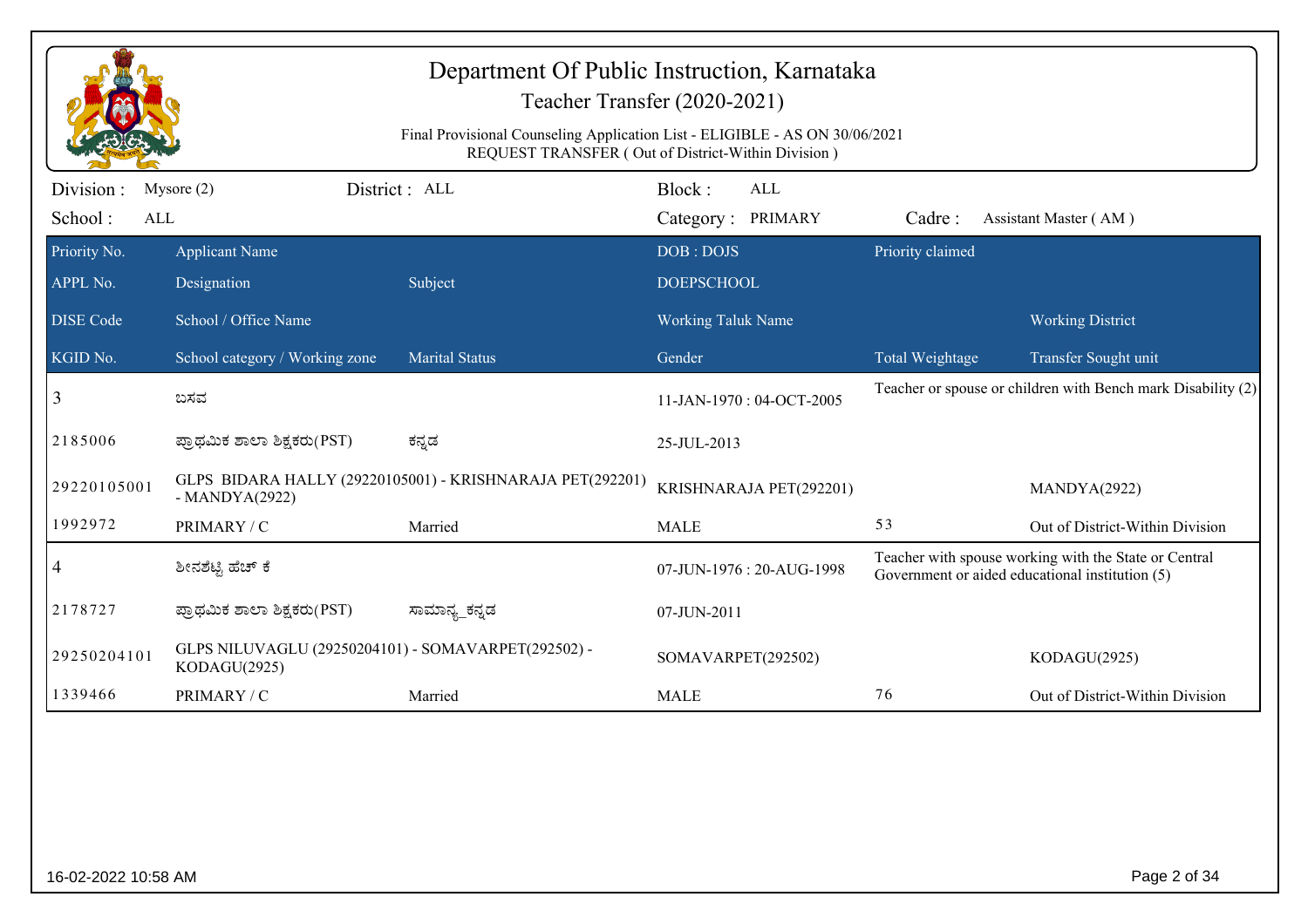|                       | Department Of Public Instruction, Karnataka<br>Teacher Transfer (2020-2021)<br>Final Provisional Counseling Application List - ELIGIBLE - AS ON 30/06/2021<br>REQUEST TRANSFER (Out of District-Within Division) |                       |                           |                  |                                                                                                          |  |  |  |
|-----------------------|------------------------------------------------------------------------------------------------------------------------------------------------------------------------------------------------------------------|-----------------------|---------------------------|------------------|----------------------------------------------------------------------------------------------------------|--|--|--|
| Division:             | Mysore $(2)$                                                                                                                                                                                                     | District: ALL         | Block:<br><b>ALL</b>      |                  |                                                                                                          |  |  |  |
| School:<br><b>ALL</b> |                                                                                                                                                                                                                  |                       | Category: PRIMARY         | Cadre:           | Assistant Master (AM)                                                                                    |  |  |  |
| Priority No.          | <b>Applicant Name</b>                                                                                                                                                                                            |                       | DOB: DOJS                 | Priority claimed |                                                                                                          |  |  |  |
| APPL No.              | Designation                                                                                                                                                                                                      | Subject               | <b>DOEPSCHOOL</b>         |                  |                                                                                                          |  |  |  |
| <b>DISE Code</b>      | School / Office Name                                                                                                                                                                                             |                       | <b>Working Taluk Name</b> |                  | <b>Working District</b>                                                                                  |  |  |  |
| KGID No.              | School category / Working zone                                                                                                                                                                                   | <b>Marital Status</b> | Gender                    | Total Weightage  | Transfer Sought unit                                                                                     |  |  |  |
| 5                     | ಸುಧಾ.ಹೆಚ್.ಡಿ                                                                                                                                                                                                     |                       | 01-JUL-1976: 01-AUG-2002  |                  | Teacher with spouse working with the State or Central<br>Government or aided educational institution (5) |  |  |  |
| 2180016               | ಪ್ರಾಥಮಿಕ ಶಾಲಾ ಶಿಕ್ಷಕರು(PST)                                                                                                                                                                                      | ವಿಜ್ಞಾನ_ಕನ್ನಡ         | 07-OCT-2004               |                  |                                                                                                          |  |  |  |
| 29230405603           | GHPS GENDEHALLY (29230405603) - BELUR(292304) -<br>HASSAN(2923)                                                                                                                                                  |                       | BELUR(292304)             |                  | HASSAN(2923)                                                                                             |  |  |  |
| 1784689               | PRIMARY / C                                                                                                                                                                                                      | Married               | <b>FEMALE</b>             | 67               | Out of District-Within Division                                                                          |  |  |  |
| 6                     | ಗಂಗಾಧರಸ್ವಾಮಿ ಎಸ್                                                                                                                                                                                                 |                       | 11-JUL-1977: 01-AUG-2002  |                  | Teacher with spouse working with the State or Central<br>Government or aided educational institution (5) |  |  |  |
| 2183760               | ಪ್ರಾಥಮಿಕ ಶಾಲಾ ಶಿಕ್ಷಕರು(PST)                                                                                                                                                                                      | ಕನ್ನಡ                 | 29-JUN-2009               |                  |                                                                                                          |  |  |  |
| 29270208301           | GHPS LAKKUR (29270208301) - GUNDULPET(292702) -<br>CHAMARAJANAGARA(2927)                                                                                                                                         |                       | GUNDULPET(292702)         |                  | CHAMARAJANAGARA(2927)                                                                                    |  |  |  |
| 1921793               | PRIMARY / C                                                                                                                                                                                                      | Married               | <b>MALE</b>               | 66               | Out of District-Within Division                                                                          |  |  |  |
|                       |                                                                                                                                                                                                                  |                       |                           |                  |                                                                                                          |  |  |  |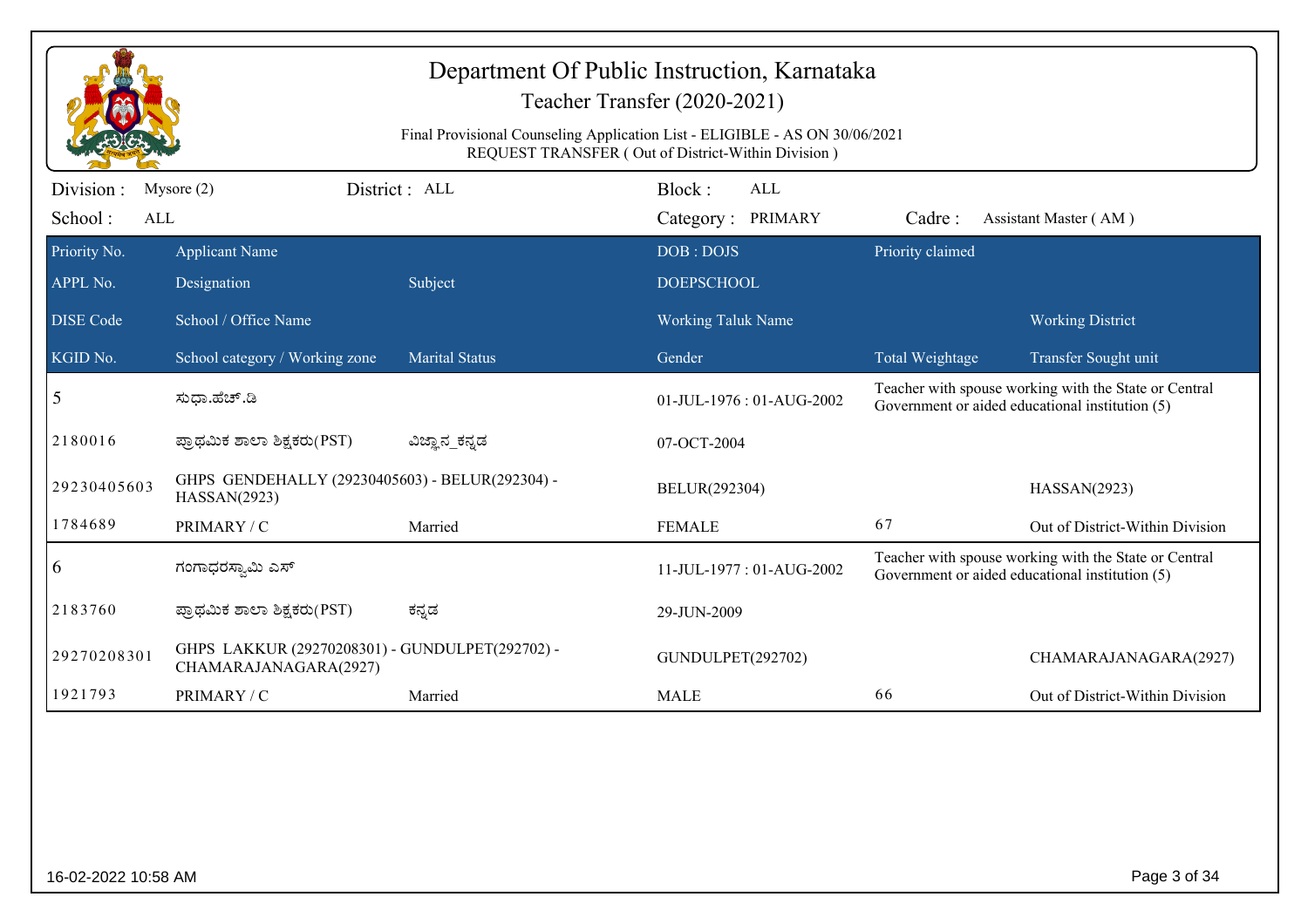|                              | Department Of Public Instruction, Karnataka<br>Teacher Transfer (2020-2021)<br>Final Provisional Counseling Application List - ELIGIBLE - AS ON 30/06/2021<br>REQUEST TRANSFER (Out of District-Within Division) |                                                           |                                           |                  |                                                                                                          |  |  |  |
|------------------------------|------------------------------------------------------------------------------------------------------------------------------------------------------------------------------------------------------------------|-----------------------------------------------------------|-------------------------------------------|------------------|----------------------------------------------------------------------------------------------------------|--|--|--|
| Division :<br>School:<br>ALL | Mysore $(2)$                                                                                                                                                                                                     | District : ALL                                            | Block:<br><b>ALL</b><br>Category: PRIMARY | Cadre:           | Assistant Master (AM)                                                                                    |  |  |  |
| Priority No.<br>APPL No.     | <b>Applicant Name</b><br>Designation                                                                                                                                                                             | Subject                                                   | DOB: DOJS<br><b>DOEPSCHOOL</b>            | Priority claimed |                                                                                                          |  |  |  |
| <b>DISE</b> Code             | School / Office Name                                                                                                                                                                                             |                                                           | <b>Working Taluk Name</b>                 |                  | <b>Working District</b>                                                                                  |  |  |  |
| KGID No.                     | School category / Working zone                                                                                                                                                                                   | <b>Marital Status</b>                                     | Gender                                    | Total Weightage  | Transfer Sought unit                                                                                     |  |  |  |
| 7                            | ಗೀತಾ ಸಿ.ಎಸ್.                                                                                                                                                                                                     |                                                           | 19-MAY-1976: 04-JUL-2008                  |                  | Teacher with spouse working with the State or Central<br>Government or aided educational institution (5) |  |  |  |
| 2182983                      | ಪ್ರಾಥಮಿಕ ಶಾಲಾ ಶಿಕ್ಷಕರು(PST)                                                                                                                                                                                      | ಕನ್ನಡ                                                     | 04-JUL-2008                               |                  |                                                                                                          |  |  |  |
| 29260601802                  | - MYSURU(2926)                                                                                                                                                                                                   | GLPS URDU, LAKSHMIPURA (29260601802) - K.R.NAGARA(292606) | K.R.NAGARA(292606)                        |                  | MYSURU(2926)                                                                                             |  |  |  |
| 2392085                      | PRIMARY / C                                                                                                                                                                                                      | Married                                                   | <b>FEMALE</b>                             | 49               | Out of District-Within Division                                                                          |  |  |  |
| 8                            | ಪೂರ್ಣಿಮ ಸಿ.ಎನ್                                                                                                                                                                                                   |                                                           | 29-AUG-1984: 09-FEB-2007                  |                  | Teacher with spouse working with the State or Central<br>Government or aided educational institution (5) |  |  |  |
| 2184726                      | ಪ್ರಾಥಮಿಕ ಶಾಲಾ ಶಿಕ್ಷಕರು(PST)                                                                                                                                                                                      | ಇಂಗ್ಲೀಷ್                                                  | 29-JAN-2014                               |                  |                                                                                                          |  |  |  |
| 29230215001                  | ARAKALAGUDU(292302) - HASSAN(2923)                                                                                                                                                                               | GOVT HIGHER PRIMARY SCHOOL HAMPAPURA (29230215001) -      | ARAKALAGUDU(292302)                       |                  | HASSAN(2923)                                                                                             |  |  |  |
| 1976776                      | PRIMARY / C                                                                                                                                                                                                      | Married                                                   | <b>FEMALE</b>                             | 46               | Out of District-Within Division                                                                          |  |  |  |
|                              |                                                                                                                                                                                                                  |                                                           |                                           |                  |                                                                                                          |  |  |  |
| 16-02-2022 10:58 AM          |                                                                                                                                                                                                                  |                                                           |                                           |                  | Page 4 of 34                                                                                             |  |  |  |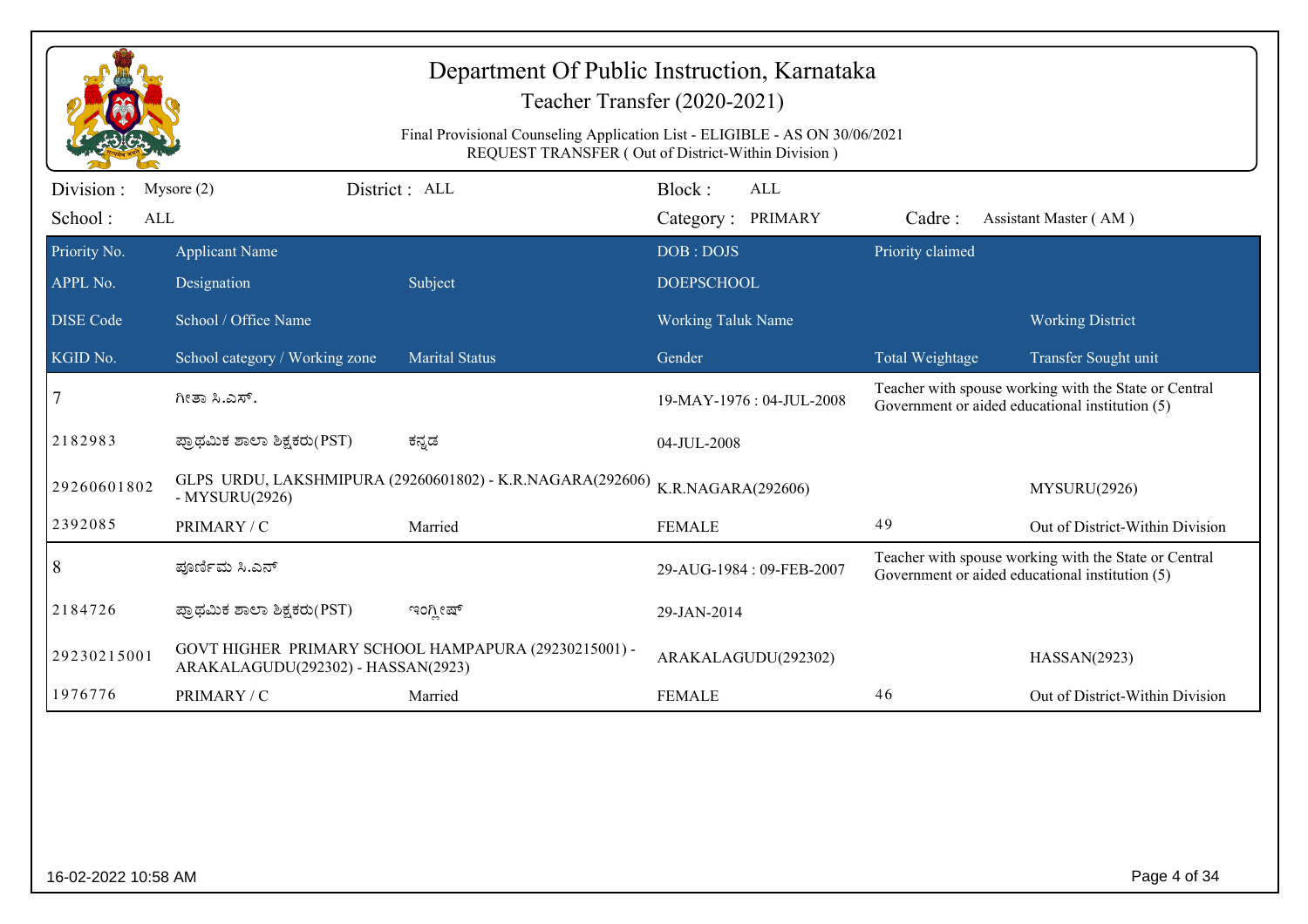| Final Provisional Counseling Application List - ELIGIBLE - AS ON 30/06/2021<br>REQUEST TRANSFER (Out of District-Within Division)<br>District: ALL<br>Block:<br>Division :<br>Mysore $(2)$<br>ALL<br>School:<br>ALL<br>Category: PRIMARY<br>Cadre:<br>Assistant Master (AM)<br>Priority claimed<br><b>Applicant Name</b><br>DOB: DOJS<br>Designation<br>Subject<br><b>DOEPSCHOOL</b><br>School / Office Name<br><b>Working Taluk Name</b><br><b>Working District</b><br><b>Marital Status</b><br>School category / Working zone<br>Gender<br>Total Weightage<br>Transfer Sought unit<br>Teacher with spouse working with the State or Central<br>$\overline{9}$<br>ಶೋಭ ಇ<br>20-MAY-1977: 31-JUL-2002<br>Government or aided educational institution (5)<br>2182213<br>ಪ್ರಾಥಮಿಕ ಶಾಲಾ ಶಿಕ್ಷಕರು(PST)<br>ಹಿಂದಿ<br>03-AUG-2010<br>GMHPGS BASAVANAHALLI (29170625505) -<br>29170625505<br>CHIKMAGALUR(291706)<br>CHIKKAMANGALURU(2917)<br>CHIKMAGALUR(291706) - CHIKKAMANGALURU(2917)<br>1820017<br>43<br>Out of District-Within Division<br>PRIMARY / A<br>Married<br><b>FEMALE</b><br>Teacher with spouse working with the State or Central<br>10<br>ಧನುಶ್ರೀ.ಸಿ.ಪಿ<br>21-APR-1984 : 18-MAR-2008<br>Government or aided educational institution (5)<br>2181798<br>ಕನ್ನಡ<br>ಪ್ರಾಥಮಿಕ ಶಾಲಾ ಶಿಕ್ಷಕರು(PST)<br>01-OCT-2015<br>GHPS KALALE (29230812401) - SAKALESHAPURA(292308) -<br>29230812401<br>SAKALESHAPURA(292308)<br>HASSAN(2923)<br>HASSAN(2923)<br>42<br>2204504<br>PRIMARY / C<br><b>FEMALE</b><br>Out of District-Within Division<br>Married |              | Department Of Public Instruction, Karnataka<br>Teacher Transfer (2020-2021) |  |  |  |  |  |  |  |
|------------------------------------------------------------------------------------------------------------------------------------------------------------------------------------------------------------------------------------------------------------------------------------------------------------------------------------------------------------------------------------------------------------------------------------------------------------------------------------------------------------------------------------------------------------------------------------------------------------------------------------------------------------------------------------------------------------------------------------------------------------------------------------------------------------------------------------------------------------------------------------------------------------------------------------------------------------------------------------------------------------------------------------------------------------------------------------------------------------------------------------------------------------------------------------------------------------------------------------------------------------------------------------------------------------------------------------------------------------------------------------------------------------------------------------------------------------------------------------------------------------------------------------------------|--------------|-----------------------------------------------------------------------------|--|--|--|--|--|--|--|
|                                                                                                                                                                                                                                                                                                                                                                                                                                                                                                                                                                                                                                                                                                                                                                                                                                                                                                                                                                                                                                                                                                                                                                                                                                                                                                                                                                                                                                                                                                                                                |              |                                                                             |  |  |  |  |  |  |  |
|                                                                                                                                                                                                                                                                                                                                                                                                                                                                                                                                                                                                                                                                                                                                                                                                                                                                                                                                                                                                                                                                                                                                                                                                                                                                                                                                                                                                                                                                                                                                                |              |                                                                             |  |  |  |  |  |  |  |
| <b>DISE</b> Code                                                                                                                                                                                                                                                                                                                                                                                                                                                                                                                                                                                                                                                                                                                                                                                                                                                                                                                                                                                                                                                                                                                                                                                                                                                                                                                                                                                                                                                                                                                               | Priority No. |                                                                             |  |  |  |  |  |  |  |
|                                                                                                                                                                                                                                                                                                                                                                                                                                                                                                                                                                                                                                                                                                                                                                                                                                                                                                                                                                                                                                                                                                                                                                                                                                                                                                                                                                                                                                                                                                                                                | APPL No.     |                                                                             |  |  |  |  |  |  |  |
|                                                                                                                                                                                                                                                                                                                                                                                                                                                                                                                                                                                                                                                                                                                                                                                                                                                                                                                                                                                                                                                                                                                                                                                                                                                                                                                                                                                                                                                                                                                                                |              |                                                                             |  |  |  |  |  |  |  |
|                                                                                                                                                                                                                                                                                                                                                                                                                                                                                                                                                                                                                                                                                                                                                                                                                                                                                                                                                                                                                                                                                                                                                                                                                                                                                                                                                                                                                                                                                                                                                | KGID No.     |                                                                             |  |  |  |  |  |  |  |
|                                                                                                                                                                                                                                                                                                                                                                                                                                                                                                                                                                                                                                                                                                                                                                                                                                                                                                                                                                                                                                                                                                                                                                                                                                                                                                                                                                                                                                                                                                                                                |              |                                                                             |  |  |  |  |  |  |  |
|                                                                                                                                                                                                                                                                                                                                                                                                                                                                                                                                                                                                                                                                                                                                                                                                                                                                                                                                                                                                                                                                                                                                                                                                                                                                                                                                                                                                                                                                                                                                                |              |                                                                             |  |  |  |  |  |  |  |
|                                                                                                                                                                                                                                                                                                                                                                                                                                                                                                                                                                                                                                                                                                                                                                                                                                                                                                                                                                                                                                                                                                                                                                                                                                                                                                                                                                                                                                                                                                                                                |              |                                                                             |  |  |  |  |  |  |  |
|                                                                                                                                                                                                                                                                                                                                                                                                                                                                                                                                                                                                                                                                                                                                                                                                                                                                                                                                                                                                                                                                                                                                                                                                                                                                                                                                                                                                                                                                                                                                                |              |                                                                             |  |  |  |  |  |  |  |
|                                                                                                                                                                                                                                                                                                                                                                                                                                                                                                                                                                                                                                                                                                                                                                                                                                                                                                                                                                                                                                                                                                                                                                                                                                                                                                                                                                                                                                                                                                                                                |              |                                                                             |  |  |  |  |  |  |  |
|                                                                                                                                                                                                                                                                                                                                                                                                                                                                                                                                                                                                                                                                                                                                                                                                                                                                                                                                                                                                                                                                                                                                                                                                                                                                                                                                                                                                                                                                                                                                                |              |                                                                             |  |  |  |  |  |  |  |
|                                                                                                                                                                                                                                                                                                                                                                                                                                                                                                                                                                                                                                                                                                                                                                                                                                                                                                                                                                                                                                                                                                                                                                                                                                                                                                                                                                                                                                                                                                                                                |              |                                                                             |  |  |  |  |  |  |  |
|                                                                                                                                                                                                                                                                                                                                                                                                                                                                                                                                                                                                                                                                                                                                                                                                                                                                                                                                                                                                                                                                                                                                                                                                                                                                                                                                                                                                                                                                                                                                                |              |                                                                             |  |  |  |  |  |  |  |
|                                                                                                                                                                                                                                                                                                                                                                                                                                                                                                                                                                                                                                                                                                                                                                                                                                                                                                                                                                                                                                                                                                                                                                                                                                                                                                                                                                                                                                                                                                                                                |              |                                                                             |  |  |  |  |  |  |  |
|                                                                                                                                                                                                                                                                                                                                                                                                                                                                                                                                                                                                                                                                                                                                                                                                                                                                                                                                                                                                                                                                                                                                                                                                                                                                                                                                                                                                                                                                                                                                                |              |                                                                             |  |  |  |  |  |  |  |
|                                                                                                                                                                                                                                                                                                                                                                                                                                                                                                                                                                                                                                                                                                                                                                                                                                                                                                                                                                                                                                                                                                                                                                                                                                                                                                                                                                                                                                                                                                                                                |              |                                                                             |  |  |  |  |  |  |  |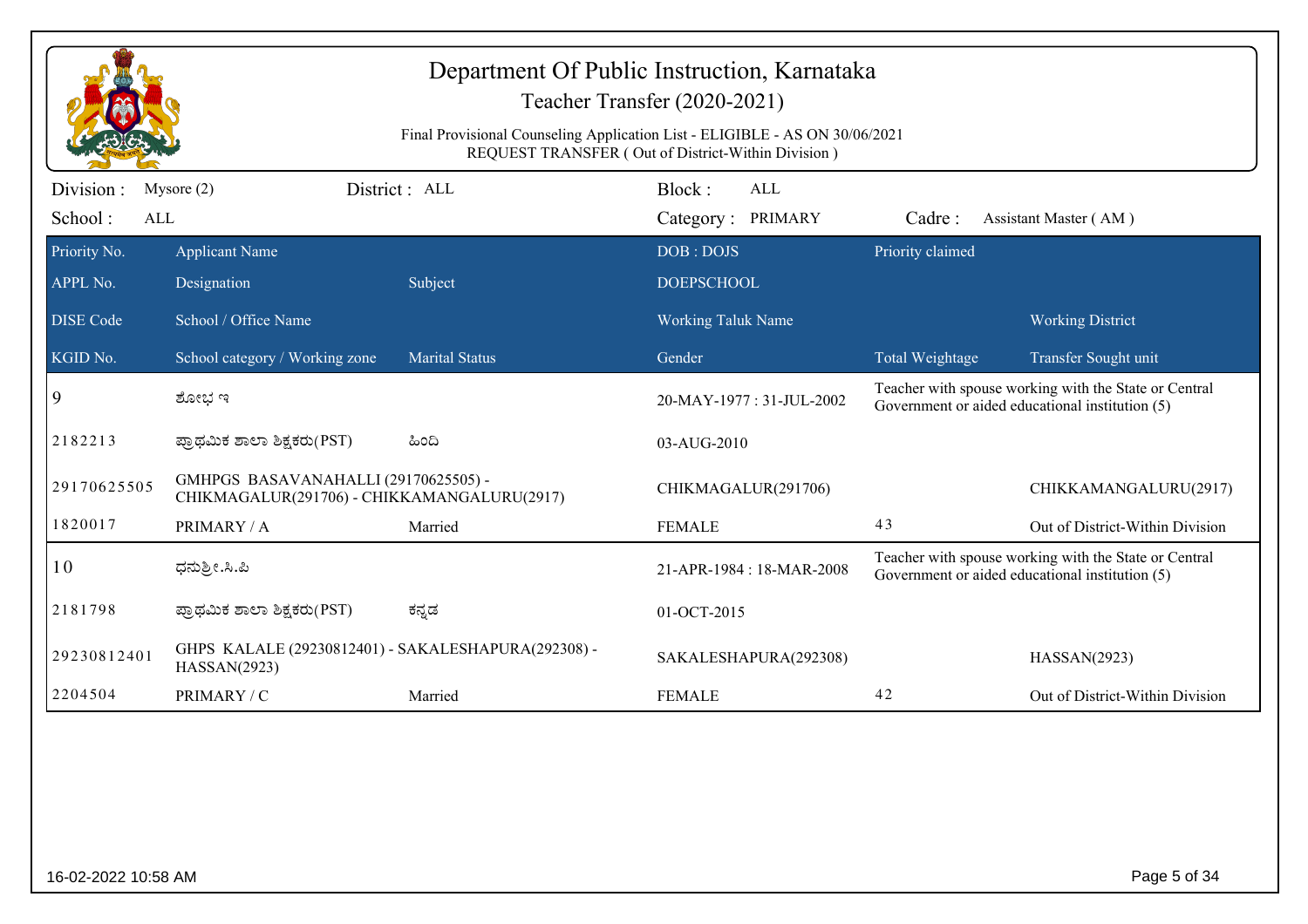|                  |                                                                           | Department Of Public Instruction, Karnataka<br>Teacher Transfer (2020-2021)<br>Final Provisional Counseling Application List - ELIGIBLE - AS ON 30/06/2021<br>REQUEST TRANSFER (Out of District-Within Division) |                           |                  |                                                                                                          |
|------------------|---------------------------------------------------------------------------|------------------------------------------------------------------------------------------------------------------------------------------------------------------------------------------------------------------|---------------------------|------------------|----------------------------------------------------------------------------------------------------------|
| Division :       | Mysore $(2)$                                                              | District: ALL                                                                                                                                                                                                    | Block:<br>ALL             |                  |                                                                                                          |
| School:          | <b>ALL</b>                                                                |                                                                                                                                                                                                                  | Category: PRIMARY         | Cadre:           | Assistant Master (AM)                                                                                    |
| Priority No.     | <b>Applicant Name</b>                                                     |                                                                                                                                                                                                                  | DOB: DOJS                 | Priority claimed |                                                                                                          |
| APPL No.         | Designation                                                               | Subject                                                                                                                                                                                                          | <b>DOEPSCHOOL</b>         |                  |                                                                                                          |
| <b>DISE</b> Code | School / Office Name                                                      |                                                                                                                                                                                                                  | <b>Working Taluk Name</b> |                  | <b>Working District</b>                                                                                  |
| KGID No.         | School category / Working zone                                            | <b>Marital Status</b>                                                                                                                                                                                            | Gender                    | Total Weightage  | Transfer Sought unit                                                                                     |
| 11               | ಸೌಮ್ಯ ಎನ್ ಬಿ                                                              |                                                                                                                                                                                                                  | 04-FEB-1984 : 28-MAR-2008 |                  | Teacher with spouse working with the State or Central<br>Government or aided educational institution (5) |
| 2180085          | ಪ್ರಾಥಮಿಕ ಶಾಲಾ ಶಿಕ್ಷಕರು(PST)                                               | ಇಂಗ್ಲೀಷ್                                                                                                                                                                                                         | 21-OCT-2016               |                  |                                                                                                          |
| 29260900601      |                                                                           | GOVERNMENT HIGHER PRIMARY SCHOOL DEVARAYA SETTY<br>PURA (29260900601) - NANJANAGUD(292609) - MYSURU(2926)                                                                                                        | NANJANAGUD(292609)        |                  | MYSURU(2926)                                                                                             |
| 2286160          | PRIMARY / C                                                               | Married                                                                                                                                                                                                          | <b>FEMALE</b>             | 41               | Out of District-Within Division                                                                          |
| 12               | ಅರ್ಪಣಾ ಆರ್                                                                |                                                                                                                                                                                                                  | 08-AUG-1987: 04-JUN-2010  |                  | Teacher with spouse working with the State or Central<br>Government or aided educational institution (5) |
| 2184710          | ಪ್ರಾಥಮಿಕ ಶಾಲಾ ಶಿಕ್ಷಕರು(PST)                                               | ಕನ್ನಡ                                                                                                                                                                                                            | 19-NOV-2016               |                  |                                                                                                          |
| 29230816001      | GLPS THAMBALAGERE (29230816001) -<br>SAKALESHAPURA(292308) - HASSAN(2923) |                                                                                                                                                                                                                  | SAKALESHAPURA(292308)     |                  | HASSAN(2923)                                                                                             |
| 2227287          | PRIMARY / C                                                               | Married                                                                                                                                                                                                          | <b>FEMALE</b>             | 35               | Out of District-Within Division                                                                          |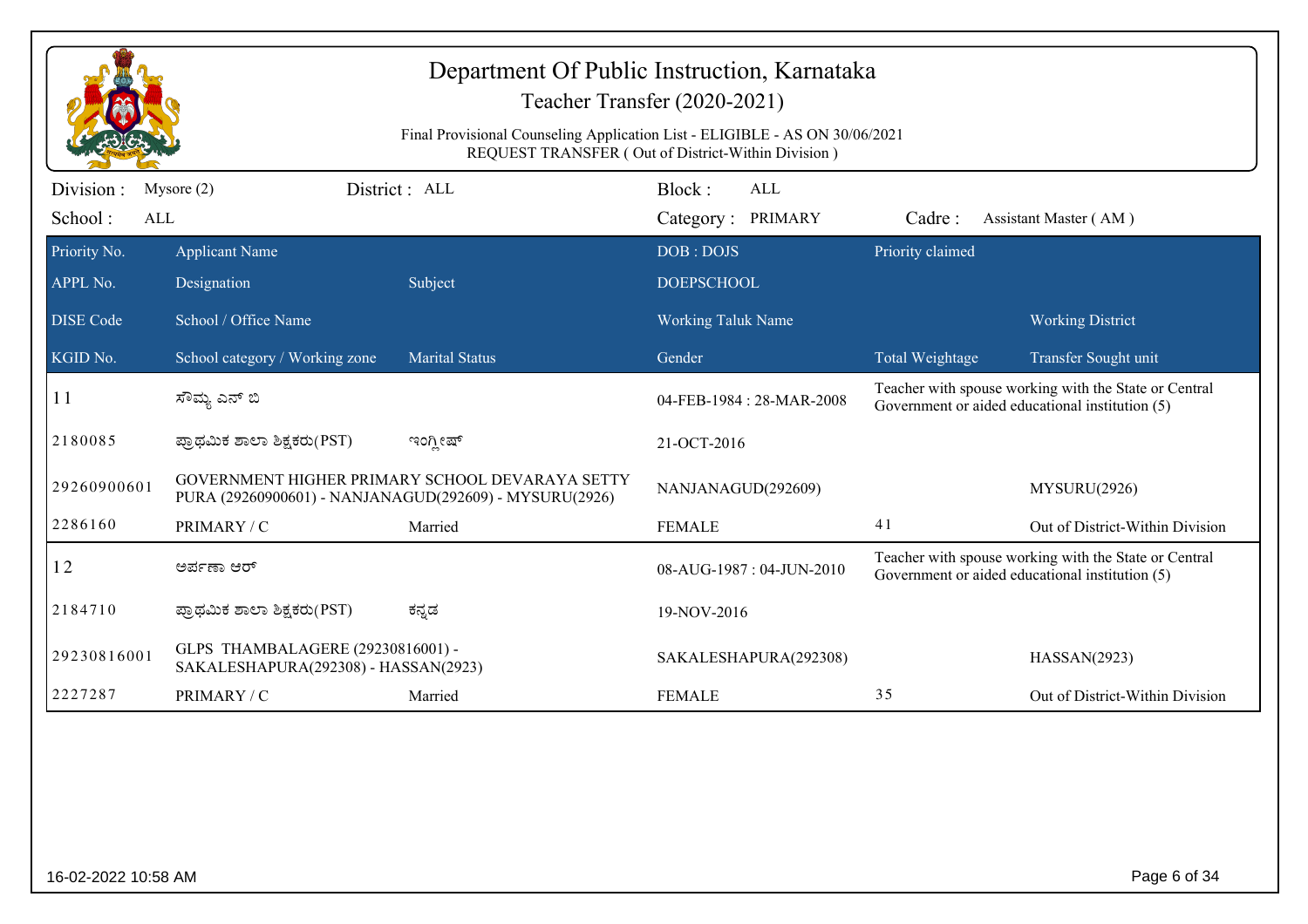| Department Of Public Instruction, Karnataka<br>Teacher Transfer (2020-2021)                                                       |                                                                        |                                                       |                           |                  |                                                                                                          |  |
|-----------------------------------------------------------------------------------------------------------------------------------|------------------------------------------------------------------------|-------------------------------------------------------|---------------------------|------------------|----------------------------------------------------------------------------------------------------------|--|
| Final Provisional Counseling Application List - ELIGIBLE - AS ON 30/06/2021<br>REQUEST TRANSFER (Out of District-Within Division) |                                                                        |                                                       |                           |                  |                                                                                                          |  |
| Division:                                                                                                                         | Mysore $(2)$                                                           | District: ALL                                         | Block:<br><b>ALL</b>      |                  |                                                                                                          |  |
| School:<br>ALL                                                                                                                    |                                                                        |                                                       | Category: PRIMARY         | Cadre:           | Assistant Master (AM)                                                                                    |  |
| Priority No.                                                                                                                      | <b>Applicant Name</b>                                                  |                                                       | DOB: DOJS                 | Priority claimed |                                                                                                          |  |
| APPL No.                                                                                                                          | Designation                                                            | Subject                                               | <b>DOEPSCHOOL</b>         |                  |                                                                                                          |  |
| <b>DISE</b> Code                                                                                                                  | School / Office Name                                                   |                                                       | <b>Working Taluk Name</b> |                  | <b>Working District</b>                                                                                  |  |
| KGID No.                                                                                                                          | School category / Working zone                                         | <b>Marital Status</b>                                 | Gender                    | Total Weightage  | Transfer Sought unit                                                                                     |  |
| 13                                                                                                                                | ಶಿವಕುಮಾರ್ ಪಿ ಆರ್                                                       |                                                       | 10-JUL-1986: 09-JUN-2008  |                  | Teacher with spouse working with the State or Central<br>Government or aided educational institution (5) |  |
| 2181749                                                                                                                           | ಪ್ರಾಥಮಿಕ ಶಾಲಾ ಶಿಕ್ಷಕರು(PST)                                            | ಕನ್ನಡ                                                 | 10-AUG-2016               |                  |                                                                                                          |  |
| 29261002201                                                                                                                       | GHPS GORA HALLI (29261002201) - PERIYA PATNA(292610) -<br>MYSURU(2926) |                                                       | PERIYA PATNA(292610)      |                  | MYSURU(2926)                                                                                             |  |
| 2195243                                                                                                                           | PRIMARY / C                                                            | Married                                               | <b>MALE</b>               | 25               | Out of District-Within Division                                                                          |  |
| 14                                                                                                                                | ಲಾವಣ್ಯ ಕೆ                                                              |                                                       | 18-SEP-1989: 04-MAR-2016  |                  | Teacher with spouse working with the State or Central<br>Government or aided educational institution (5) |  |
| 2180989                                                                                                                           | ಪ್ರಾಥಮಿಕ ಶಾಲಾ ಶಿಕ್ಷಕರು(PST)                                            | ಸಾಮಾನ್ಯ ಕನ್ನಡ                                         | 04-MAR-2016               |                  |                                                                                                          |  |
| 29240205602                                                                                                                       | DKZP GOVT. LOWER PRIMARY SCHOOL RAKTHESHWARI                           | PADAVU (29240205602) - BELTHANGADY(292402) - DAKSHINA | BELTHANGADY(292402)       |                  | DAKSHINA KANNADA(2924)                                                                                   |  |
| 2637314                                                                                                                           | PRIMARY / C                                                            | Married                                               | <b>FEMALE</b>             | 17               | Out of District-Within Division                                                                          |  |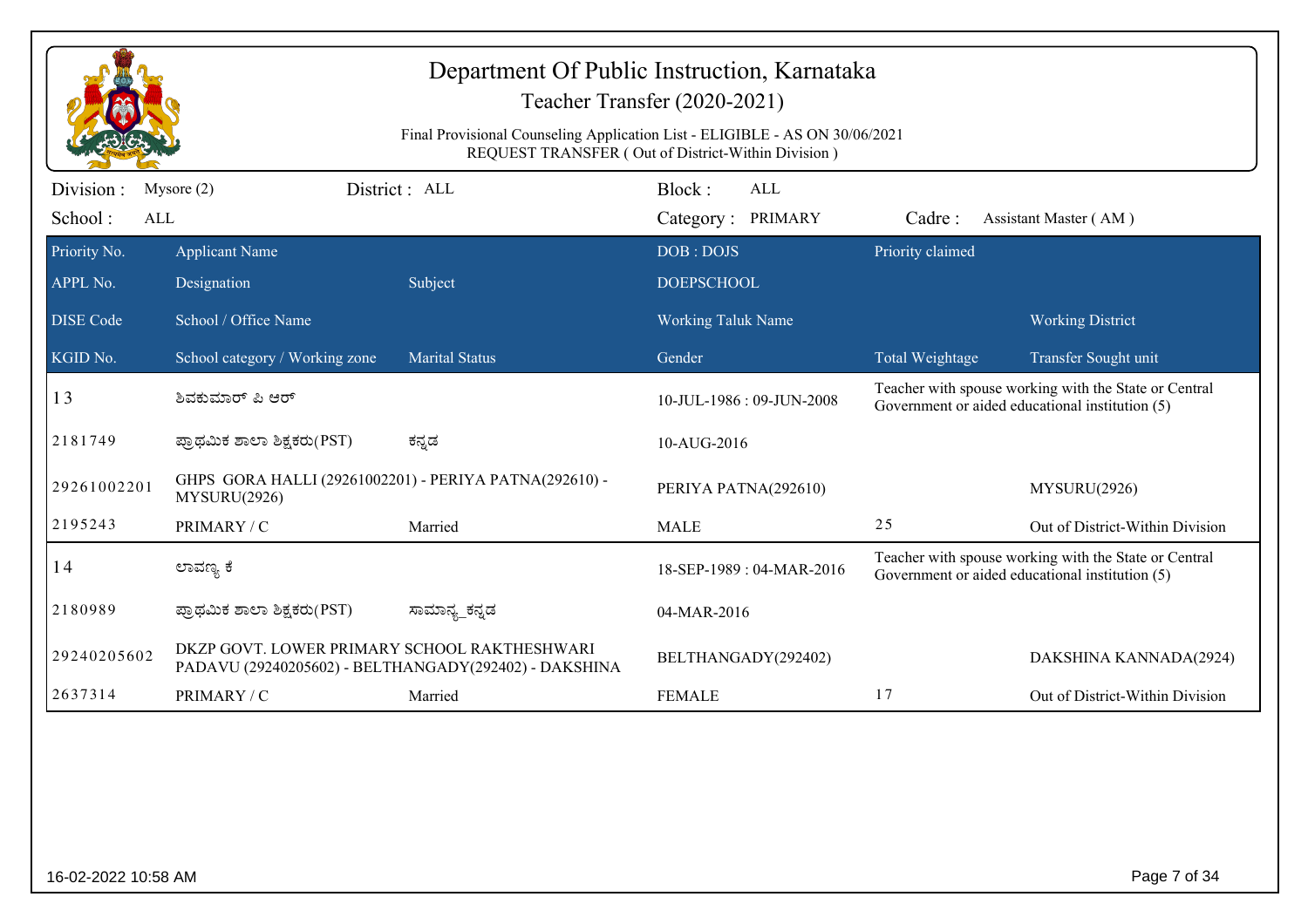|                  | Department Of Public Instruction, Karnataka<br>Teacher Transfer (2020-2021)<br>Final Provisional Counseling Application List - ELIGIBLE - AS ON 30/06/2021<br>REQUEST TRANSFER (Out of District-Within Division) |                                                        |                           |                  |                                                                                                          |  |  |  |
|------------------|------------------------------------------------------------------------------------------------------------------------------------------------------------------------------------------------------------------|--------------------------------------------------------|---------------------------|------------------|----------------------------------------------------------------------------------------------------------|--|--|--|
| Division :       | Mysore $(2)$                                                                                                                                                                                                     | District : ALL                                         | Block:<br><b>ALL</b>      |                  |                                                                                                          |  |  |  |
| School:<br>ALL   |                                                                                                                                                                                                                  |                                                        | Category: PRIMARY         | Cadre:           | Assistant Master (AM)                                                                                    |  |  |  |
| Priority No.     | <b>Applicant Name</b>                                                                                                                                                                                            |                                                        | DOB: DOJS                 | Priority claimed |                                                                                                          |  |  |  |
| APPL No.         | Designation                                                                                                                                                                                                      | Subject                                                | <b>DOEPSCHOOL</b>         |                  |                                                                                                          |  |  |  |
| <b>DISE</b> Code | School / Office Name                                                                                                                                                                                             |                                                        | <b>Working Taluk Name</b> |                  | <b>Working District</b>                                                                                  |  |  |  |
| KGID No.         | School category / Working zone                                                                                                                                                                                   | <b>Marital Status</b>                                  | Gender                    | Total Weightage  | Transfer Sought unit                                                                                     |  |  |  |
| 15               | ನಾಗಲಾಂಬ ಎಂ                                                                                                                                                                                                       |                                                        | 13-FEB-1990 : 03-MAR-2016 |                  | Teacher with spouse working with the State or Central<br>Government or aided educational institution (5) |  |  |  |
| 2185558          | ಪ್ರಾಥಮಿಕ ಶಾಲಾ ಶಿಕ್ಷಕರು(PST)                                                                                                                                                                                      | ಸಾಮಾನ್ಯ_ಕನ್ನಡ                                          | 03-MAR-2016               |                  |                                                                                                          |  |  |  |
| 29270110301      | GLPS LINGANAAPURA (29270110301) - CHAMARAJA<br>NAGAR(292701) - CHAMARAJANAGARA(2927)                                                                                                                             |                                                        | CHAMARAJA NAGAR(292701)   |                  | CHAMARAJANAGARA(2927)                                                                                    |  |  |  |
| 2461230          | PRIMARY / C                                                                                                                                                                                                      | Married                                                | <b>FEMALE</b>             | 17               | Out of District-Within Division                                                                          |  |  |  |
| 16               | ಬಿ.ನಾಗರತ್ವಮ್ಮ                                                                                                                                                                                                    |                                                        | 10-DEC-1966: 15-FEB-1995  | General (6)      |                                                                                                          |  |  |  |
| 2183275          | ಪ್ರಾಥಮಿಕ ಶಾಲಾ ಶಿಕ್ಷಕರು(PST)                                                                                                                                                                                      | ಸಾಮಾನ್ಯ_ಕನ್ನಡ                                          | 15-FEB-1995               |                  |                                                                                                          |  |  |  |
| 29270212701      | CHAMARAJANAGARA(2927)                                                                                                                                                                                            | GLPS HUNASANA PURA (29270212701) - GUNDULPET(292702) - | GUNDULPET(292702)         |                  | CHAMARAJANAGARA(2927)                                                                                    |  |  |  |
| 1353574          | PRIMARY / C                                                                                                                                                                                                      | Married                                                | <b>FEMALE</b>             | 101              | Out of District-Within Division                                                                          |  |  |  |
|                  |                                                                                                                                                                                                                  |                                                        |                           |                  |                                                                                                          |  |  |  |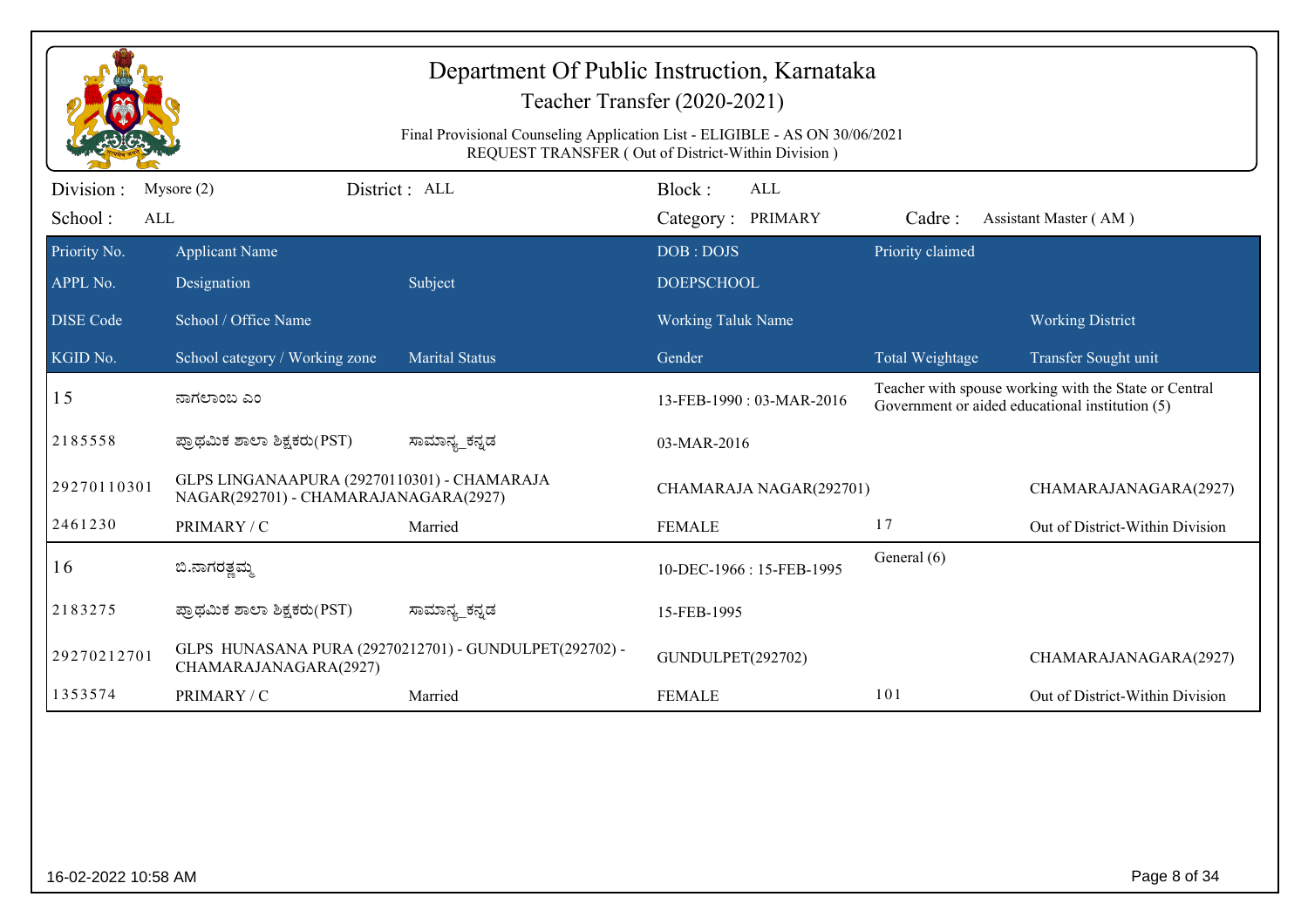|                             |                                                                       | Final Provisional Counseling Application List - ELIGIBLE - AS ON 30/06/2021 | Department Of Public Instruction, Karnataka<br>Teacher Transfer (2020-2021)<br>REQUEST TRANSFER (Out of District-Within Division) |                  |                                 |
|-----------------------------|-----------------------------------------------------------------------|-----------------------------------------------------------------------------|-----------------------------------------------------------------------------------------------------------------------------------|------------------|---------------------------------|
| Division:<br>School:<br>ALL | Mysore $(2)$                                                          | District : ALL                                                              | Block:<br><b>ALL</b><br>Category: PRIMARY                                                                                         | Cadre:           | Assistant Master (AM)           |
| Priority No.<br>APPL No.    | <b>Applicant Name</b><br>Designation                                  | Subject                                                                     | DOB: DOJS<br><b>DOEPSCHOOL</b>                                                                                                    | Priority claimed |                                 |
| <b>DISE Code</b>            | School / Office Name                                                  |                                                                             | <b>Working Taluk Name</b>                                                                                                         |                  | <b>Working District</b>         |
| KGID No.                    | School category / Working zone                                        | <b>Marital Status</b>                                                       | Gender                                                                                                                            | Total Weightage  | Transfer Sought unit            |
| 17                          | ಕಾಂತಮ್ಮ ಎಂ.ಸಿ                                                         |                                                                             | 16-SEP-1974 : 29-DEC-1995                                                                                                         | General (6)      |                                 |
| 2180878                     | ಪ್ರಾಥಮಿಕ ಶಾಲಾ ಶಿಕ್ಷಕರು(PST)                                           | ಸಾಮಾನ್ಯ_ಕನ್ನಡ                                                               | 29-DEC-1995                                                                                                                       |                  |                                 |
| 29230324101                 | LPS THIPPANAHALLY (29230324101) - ARASIKERE(292303) -<br>HASSAN(2923) |                                                                             | ARASIKERE(292303)                                                                                                                 |                  | HASSAN(2923)                    |
| 1344316                     | PRIMARY / C                                                           | Married                                                                     | <b>FEMALE</b>                                                                                                                     | 101              | Out of District-Within Division |
| 18                          | ಸುಜಾತ ಕೆ ಆರ್                                                          |                                                                             | 15-NOV-1972: 02-NOV-1996                                                                                                          | General (6)      |                                 |
| 2184987                     | ಪ್ರಾಥಮಿಕ ಶಾಲಾ ಶಿಕ್ಷಕರು(PST)                                           | ಕನ್ನಡ                                                                       | 13-JUN-2003                                                                                                                       |                  |                                 |
| 29230333302                 | GHPS ARAKER (29230333302) - ARASIKERE(292303) -<br>HASSAN(2923)       |                                                                             | ARASIKERE(292303)                                                                                                                 |                  | HASSAN(2923)                    |
| 1346475                     | PRIMARY / C                                                           | Married                                                                     | <b>FEMALE</b>                                                                                                                     | 90               | Out of District-Within Division |
|                             |                                                                       |                                                                             |                                                                                                                                   |                  |                                 |
| 16-02-2022 10:58 AM         |                                                                       |                                                                             |                                                                                                                                   |                  | Page 9 of 34                    |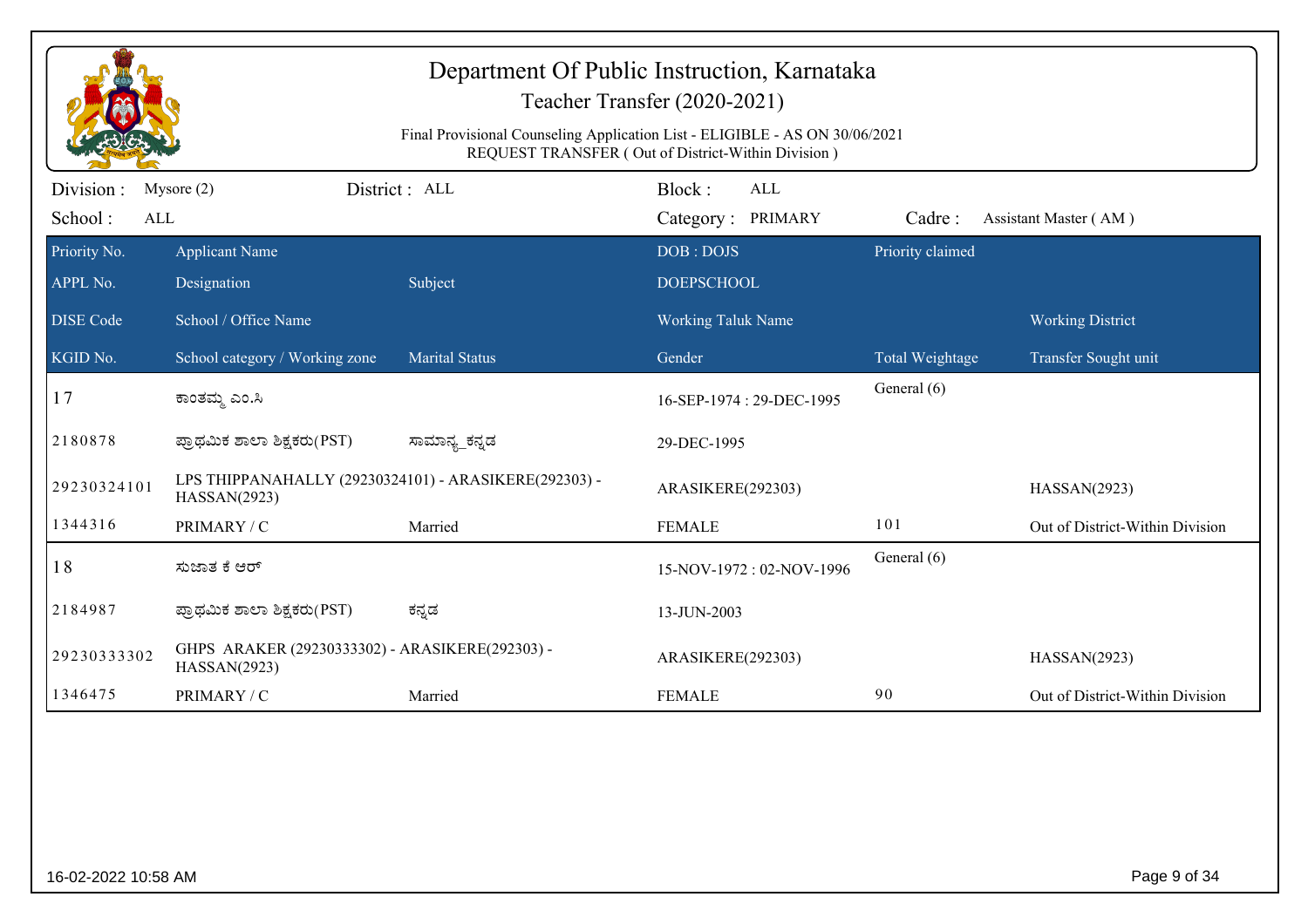|                              | Department Of Public Instruction, Karnataka<br>Teacher Transfer (2020-2021)<br>Final Provisional Counseling Application List - ELIGIBLE - AS ON 30/06/2021<br>REQUEST TRANSFER (Out of District-Within Division) |                                                            |                                           |                  |                                 |  |  |  |
|------------------------------|------------------------------------------------------------------------------------------------------------------------------------------------------------------------------------------------------------------|------------------------------------------------------------|-------------------------------------------|------------------|---------------------------------|--|--|--|
| Division :<br>School:<br>ALL | Mysore $(2)$                                                                                                                                                                                                     | District : ALL                                             | Block:<br><b>ALL</b><br>Category: PRIMARY | Cadre:           | Assistant Master (AM)           |  |  |  |
| Priority No.<br>APPL No.     | <b>Applicant Name</b><br>Designation                                                                                                                                                                             | Subject                                                    | DOB: DOJS<br><b>DOEPSCHOOL</b>            | Priority claimed |                                 |  |  |  |
| <b>DISE Code</b>             | School / Office Name                                                                                                                                                                                             |                                                            | <b>Working Taluk Name</b>                 |                  | <b>Working District</b>         |  |  |  |
| KGID No.                     | School category / Working zone                                                                                                                                                                                   | <b>Marital Status</b>                                      | Gender                                    | Total Weightage  | Transfer Sought unit            |  |  |  |
| 19                           | ಆರ್ ರವಿಕುಮಾರ್                                                                                                                                                                                                    |                                                            | 18-MAY-1975: 30-JAN-1997                  | General (6)      |                                 |  |  |  |
| 2177699                      | ಪ್ರಾಥಮಿಕ ಶಾಲಾ ಶಿಕ್ಷಕರು(PST)                                                                                                                                                                                      | ಸಾಮಾನ್ಯ_ಕನ್ನಡ                                              | 14-JUN-2002                               |                  |                                 |  |  |  |
| 29271203502                  | CHAMARAJANAGARA(2927)                                                                                                                                                                                            | GHPS YARAGAMBALLI-II (29271203502) - YELANDUR(292712) -    | YELANDUR(292712)                          |                  | CHAMARAJANAGARA(2927)           |  |  |  |
| 2242805                      | PRIMARY / C                                                                                                                                                                                                      | Married                                                    | <b>MALE</b>                               | 88               | Out of District-Within Division |  |  |  |
| 20                           | ಕೆ ಈ ಶ್ರೀಕೃಷ್ಣ                                                                                                                                                                                                   |                                                            | 01-JAN-1969: 20-AUG-1998                  | General (6)      |                                 |  |  |  |
| 2183492                      | ಪ್ರಾಥಮಿಕ ಶಾಲಾ ಶಿಕ್ಷಕರು(PST)                                                                                                                                                                                      | ಸಾಮಾನ್ಯ_ಕನ್ನಡ                                              | 17-JUN-2009                               |                  |                                 |  |  |  |
| 29250305001                  | KODAGU(2925)                                                                                                                                                                                                     | GHPS MODEL BEKKE SODLUR (29250305001) - VIRAJPET(292503) - | VIRAJPET(292503)                          |                  | KODAGU(2925)                    |  |  |  |
| 1339597                      | PRIMARY / C                                                                                                                                                                                                      | Married                                                    | <b>MALE</b>                               | 78               | Out of District-Within Division |  |  |  |
|                              |                                                                                                                                                                                                                  |                                                            |                                           |                  |                                 |  |  |  |
| 16-02-2022 10:58 AM          |                                                                                                                                                                                                                  |                                                            |                                           |                  | Page 10 of 34                   |  |  |  |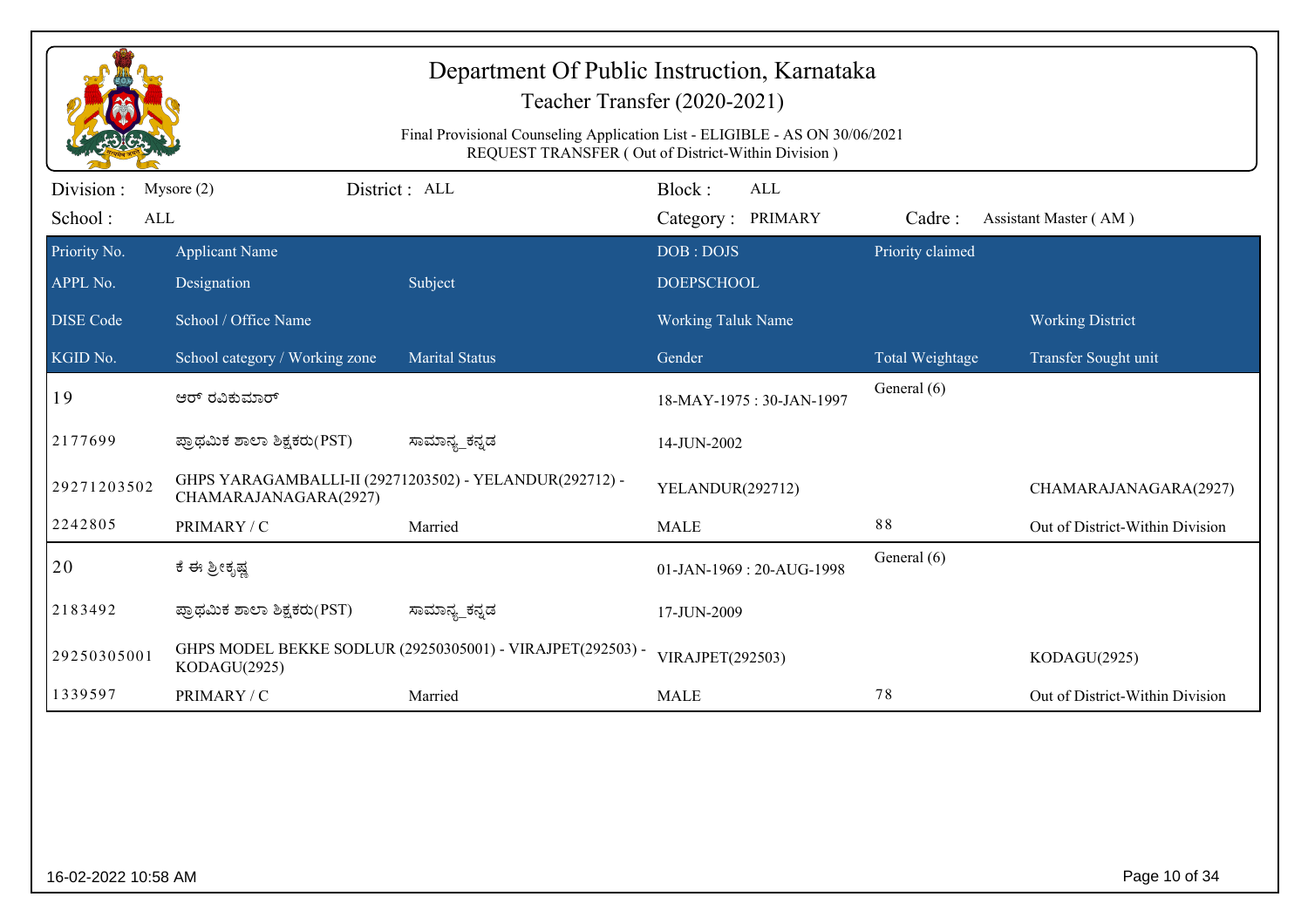|                              |                                                                             | Final Provisional Counseling Application List - ELIGIBLE - AS ON 30/06/2021 | Department Of Public Instruction, Karnataka<br>Teacher Transfer (2020-2021) |                  |                                 |
|------------------------------|-----------------------------------------------------------------------------|-----------------------------------------------------------------------------|-----------------------------------------------------------------------------|------------------|---------------------------------|
|                              |                                                                             |                                                                             | REQUEST TRANSFER (Out of District-Within Division)                          |                  |                                 |
| Division :<br>School:<br>ALL | Mysore $(2)$                                                                | District: ALL                                                               | Block:<br><b>ALL</b><br>Category: PRIMARY                                   | Cadre:           | Assistant Master (AM)           |
| Priority No.                 | <b>Applicant Name</b>                                                       |                                                                             | DOB: DOJS                                                                   | Priority claimed |                                 |
| APPL No.                     | Designation                                                                 | Subject                                                                     | <b>DOEPSCHOOL</b>                                                           |                  |                                 |
| <b>DISE Code</b>             | School / Office Name                                                        |                                                                             | <b>Working Taluk Name</b>                                                   |                  | <b>Working District</b>         |
| KGID No.                     | School category / Working zone                                              | <b>Marital Status</b>                                                       | Gender                                                                      | Total Weightage  | Transfer Sought unit            |
| 21                           | ಪ್ರಮೀಳ ಹೆಚ್.                                                                |                                                                             | 12-JUN-1974: 18-AUG-1998                                                    | General (6)      |                                 |
| 2178729                      | ಪ್ರಾಥಮಿಕ ಶಾಲಾ ಶಿಕ್ಷಕರು(PST)                                                 | ಸಾಮಾನ್ಯ_ಕನ್ನಡ                                                               | 21-JUN-2011                                                                 |                  |                                 |
| 29250211501                  | GHPS CHOOL HERUR (29250211501) - SOMAVARPET(292502) -<br>KODAGU(2925)       |                                                                             | SOMAVARPET(292502)                                                          |                  | KODAGU(2925)                    |
| 1339653                      | PRIMARY / C                                                                 | Married                                                                     | <b>FEMALE</b>                                                               | 76               | Out of District-Within Division |
| 22                           | ಜಗದೀಶ ಹೆಚ್ ಆರ್                                                              |                                                                             | 31-MAR-1970: 02-JAN-1996                                                    | General (6)      |                                 |
| 2178724                      | ಪ್ರಾಥಮಿಕ ಶಾಲಾ ಶಿಕ್ಷಕರು(PST)                                                 | ಸಾಮಾನ್ಯ_ಕನ್ನಡ                                                               | 27-JUL-2000                                                                 |                  |                                 |
| 29230617702                  | GHPS S ANKANAHALLY (29230617702) -<br>HOLENARASIPURA(292306) - HASSAN(2923) |                                                                             | HOLENARASIPURA(292306)                                                      |                  | HASSAN(2923)                    |
| 1344703                      | PRIMARY / B                                                                 | Married                                                                     | <b>MALE</b>                                                                 | 75               | Out of District-Within Division |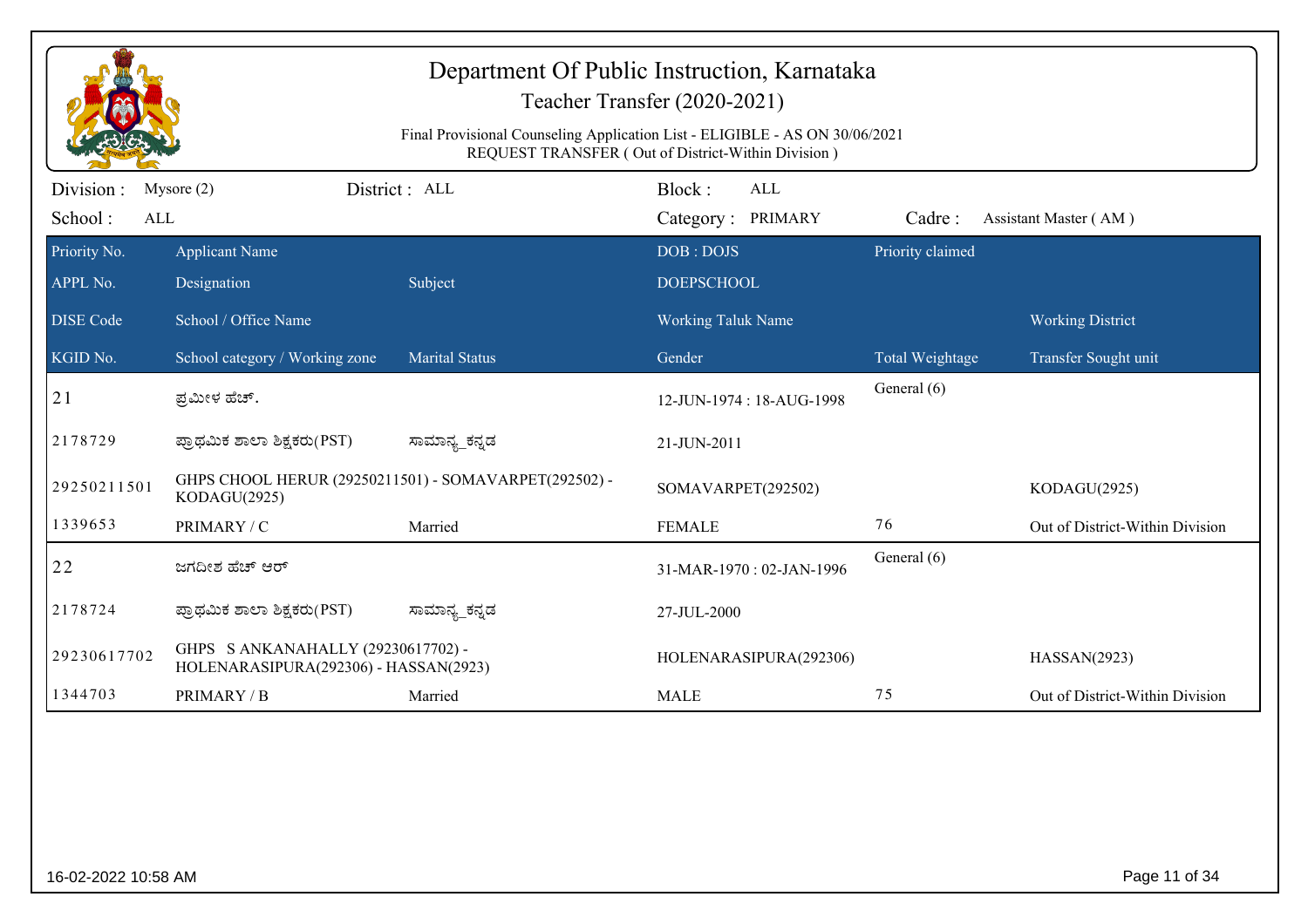|                              | Department Of Public Instruction, Karnataka<br>Teacher Transfer (2020-2021)<br>Final Provisional Counseling Application List - ELIGIBLE - AS ON 30/06/2021<br>REQUEST TRANSFER (Out of District-Within Division) |                       |                                           |                  |                                 |  |  |  |  |
|------------------------------|------------------------------------------------------------------------------------------------------------------------------------------------------------------------------------------------------------------|-----------------------|-------------------------------------------|------------------|---------------------------------|--|--|--|--|
| Division :<br>School:<br>ALL | Mysore $(2)$                                                                                                                                                                                                     | District: ALL         | Block:<br><b>ALL</b><br>Category: PRIMARY | Cadre:           | Assistant Master (AM)           |  |  |  |  |
| Priority No.<br>APPL No.     | <b>Applicant Name</b><br>Designation                                                                                                                                                                             | Subject               | DOB: DOJS<br><b>DOEPSCHOOL</b>            | Priority claimed |                                 |  |  |  |  |
| <b>DISE</b> Code             | School / Office Name                                                                                                                                                                                             |                       | <b>Working Taluk Name</b>                 |                  | <b>Working District</b>         |  |  |  |  |
| KGID No.                     | School category / Working zone                                                                                                                                                                                   | <b>Marital Status</b> | Gender                                    | Total Weightage  | Transfer Sought unit            |  |  |  |  |
| 23                           | ಹೇಮಲತಾ.ಬಿ.ಕೆ                                                                                                                                                                                                     |                       | 02-NOV-1969: 19-DEC-1996                  | General (6)      |                                 |  |  |  |  |
| 2177784                      | ಪ್ರಾಥಮಿಕ ಶಾಲಾ ಶಿಕ್ಷಕರು(PST)                                                                                                                                                                                      | ಸಾಮಾನ್ಯ_ಕನ್ನಡ         | 26-JUL-2010                               |                  |                                 |  |  |  |  |
| 29260812101                  | GLPS MAHADEVI COLONY (29260812101) - MYSORE<br>RURAL(292608) - MYSURU(2926)                                                                                                                                      |                       | MYSORE RURAL(292608)                      |                  | MYSURU(2926)                    |  |  |  |  |
| 1389608                      | PRIMARY / B                                                                                                                                                                                                      | Married               | <b>FEMALE</b>                             | 72               | Out of District-Within Division |  |  |  |  |
| 24                           | ನಸೀಮ್ ಆರಾ                                                                                                                                                                                                        |                       | 16-FEB-1967: 13-NOV-1998                  | General (6)      |                                 |  |  |  |  |
| 2181115                      | ಪ್ರಾಥಮಿಕ ಶಾಲಾ ಶಿಕ್ಷಕರು(PST)                                                                                                                                                                                      | ಕನ್ನಡ                 | 20-AUG-2010                               |                  |                                 |  |  |  |  |
| 29270519301                  | GHPS UTHAMBALLI (29270519301) - KOLLEGAL(292705) -<br>CHAMARAJANAGARA(2927)                                                                                                                                      |                       | KOLLEGAL(292705)                          |                  | CHAMARAJANAGARA(2927)           |  |  |  |  |
| 1514904                      | PRIMARY / B                                                                                                                                                                                                      | Married               | <b>FEMALE</b>                             | 66               | Out of District-Within Division |  |  |  |  |
|                              |                                                                                                                                                                                                                  |                       |                                           |                  |                                 |  |  |  |  |
| 16-02-2022 10:58 AM          |                                                                                                                                                                                                                  |                       |                                           |                  | Page 12 of 34                   |  |  |  |  |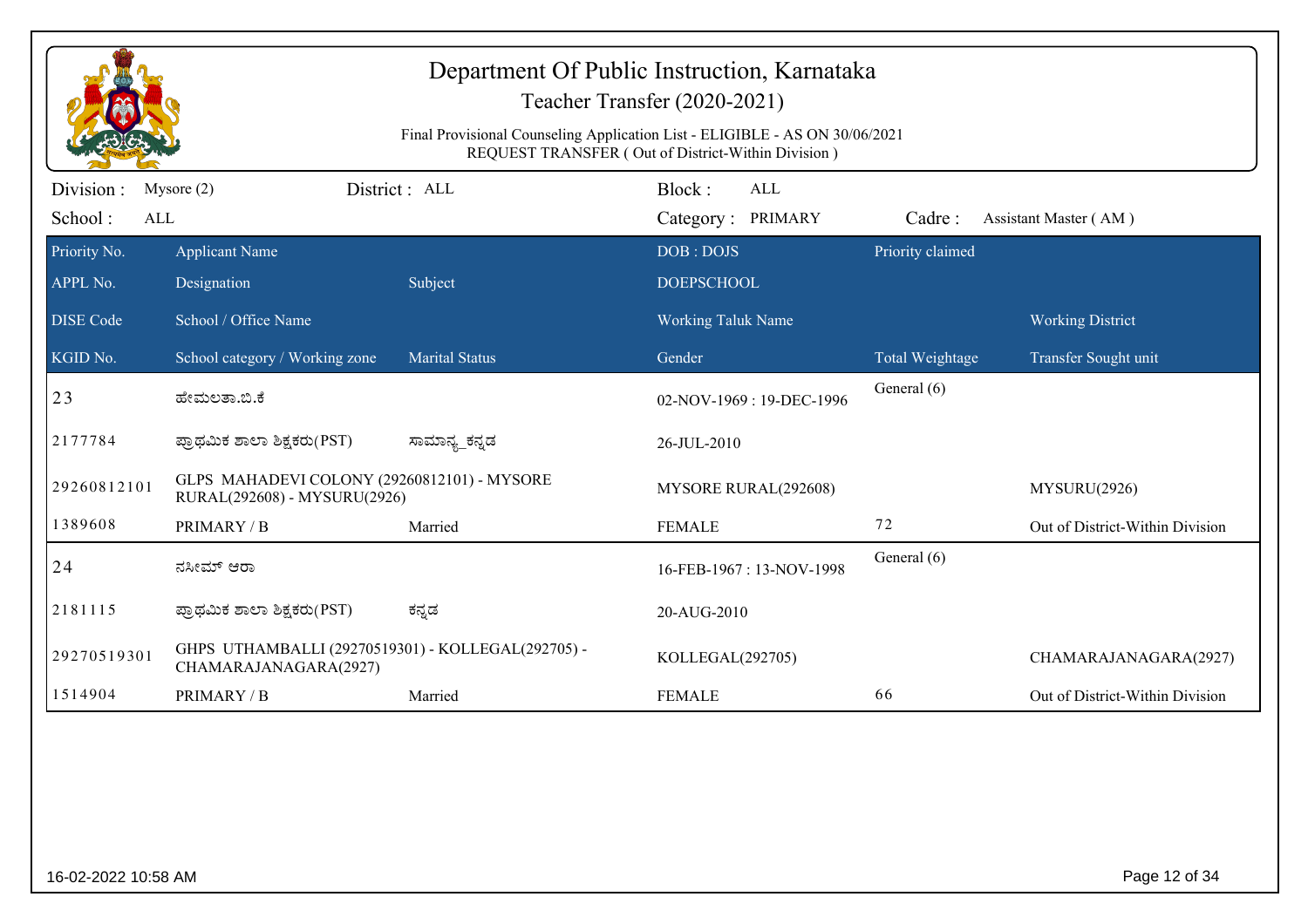| Department Of Public Instruction, Karnataka<br>Teacher Transfer (2020-2021)<br>Final Provisional Counseling Application List - ELIGIBLE - AS ON 30/06/2021<br>REQUEST TRANSFER (Out of District-Within Division) |                                                                     |                                                                                                              |                                           |                  |                                 |  |  |
|------------------------------------------------------------------------------------------------------------------------------------------------------------------------------------------------------------------|---------------------------------------------------------------------|--------------------------------------------------------------------------------------------------------------|-------------------------------------------|------------------|---------------------------------|--|--|
| Division :<br>School:<br>ALL                                                                                                                                                                                     | Mysore $(2)$                                                        | District : ALL                                                                                               | Block:<br><b>ALL</b><br>Category: PRIMARY | Cadre:           | Assistant Master (AM)           |  |  |
| Priority No.<br>APPL No.                                                                                                                                                                                         | <b>Applicant Name</b><br>Designation                                | Subject                                                                                                      | DOB: DOJS<br><b>DOEPSCHOOL</b>            | Priority claimed |                                 |  |  |
| <b>DISE</b> Code                                                                                                                                                                                                 | School / Office Name                                                |                                                                                                              | Working Taluk Name                        |                  | <b>Working District</b>         |  |  |
| KGID No.                                                                                                                                                                                                         | School category / Working zone                                      | <b>Marital Status</b>                                                                                        | Gender                                    | Total Weightage  | Transfer Sought unit            |  |  |
| 25                                                                                                                                                                                                               | ಸುರೇಶ ಜಿ ಎಸ್                                                        |                                                                                                              | 15-APR-1973: 01-AUG-2002                  | General (6)      |                                 |  |  |
| 2184028                                                                                                                                                                                                          | ಪ್ರಾಥಮಿಕ ಶಾಲಾ ಶಿಕ್ಷಕರು(PST)                                         | ವಿಜ್ಞಾನ_ಕನ್ನಡ                                                                                                | 09-JUN-2011                               |                  |                                 |  |  |
| 29230416801                                                                                                                                                                                                      | GHPS HANUMIDI (TGT) (29230416801) - BELUR(292304) -<br>HASSAN(2923) |                                                                                                              | BELUR(292304)                             |                  | HASSAN(2923)                    |  |  |
| 1903718                                                                                                                                                                                                          | PRIMARY / C                                                         | Married                                                                                                      | <b>MALE</b>                               | 64               | Out of District-Within Division |  |  |
| 26                                                                                                                                                                                                               | ಶಾಲಿನಿ ಯು ಜಿ                                                        |                                                                                                              | 01-SEP-1964: 14-FEB-1996                  | General (6)      |                                 |  |  |
| 2183497                                                                                                                                                                                                          | ಪ್ರಾಥಮಿಕ ಶಾಲಾ ಶಿಕ್ಷಕರು(PST)                                         | ಕನ್ನಡ                                                                                                        | 05-OCT-2016                               |                  |                                 |  |  |
| 29240703011                                                                                                                                                                                                      |                                                                     | DKZP GOVT. HIGHER PRIMARY SCHOOL KOTEBAGILU GENERAL<br>(29240703011) - MOODABIDRE(292407) - DAKSHINA KANNADA | MOODABIDRE(292407)                        |                  | DAKSHINA KANNADA(2924)          |  |  |
| 1501742                                                                                                                                                                                                          | PRIMARY / A                                                         | Widow                                                                                                        | <b>FEMALE</b>                             | 62               | Out of District-Within Division |  |  |
|                                                                                                                                                                                                                  |                                                                     |                                                                                                              |                                           |                  |                                 |  |  |
| 16-02-2022 10:58 AM                                                                                                                                                                                              |                                                                     |                                                                                                              |                                           |                  | Page 13 of 34                   |  |  |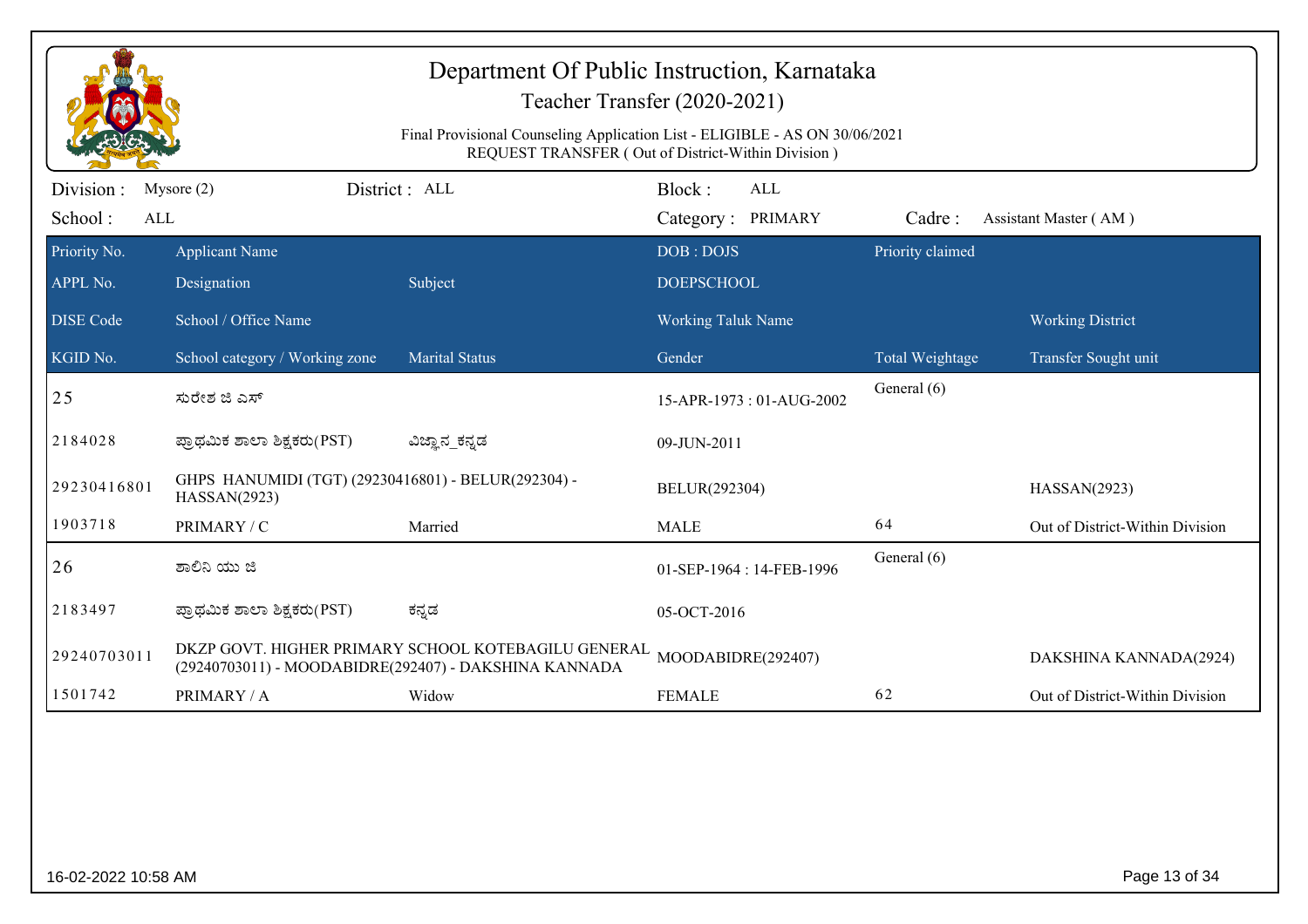| Department Of Public Instruction, Karnataka<br>Teacher Transfer (2020-2021)<br>Final Provisional Counseling Application List - ELIGIBLE - AS ON 30/06/2021<br>REQUEST TRANSFER (Out of District-Within Division) |                                      |                                                            |                                           |                  |                                 |  |  |
|------------------------------------------------------------------------------------------------------------------------------------------------------------------------------------------------------------------|--------------------------------------|------------------------------------------------------------|-------------------------------------------|------------------|---------------------------------|--|--|
| Division :<br>School:<br>ALL                                                                                                                                                                                     | Mysore $(2)$                         | District: ALL                                              | Block:<br><b>ALL</b><br>Category: PRIMARY | Cadre:           | Assistant Master (AM)           |  |  |
| Priority No.<br>APPL No.                                                                                                                                                                                         | <b>Applicant Name</b><br>Designation | Subject                                                    | DOB: DOJS<br><b>DOEPSCHOOL</b>            | Priority claimed |                                 |  |  |
| <b>DISE</b> Code                                                                                                                                                                                                 | School / Office Name                 |                                                            | <b>Working Taluk Name</b>                 |                  | <b>Working District</b>         |  |  |
| KGID No.                                                                                                                                                                                                         | School category / Working zone       | <b>Marital Status</b>                                      | Gender                                    | Total Weightage  | Transfer Sought unit            |  |  |
| 27                                                                                                                                                                                                               | ಅಶ್ವಿನಿ ಬಿ ಎಸ್                       |                                                            | 19-MAR-1982: 28-JAN-2004                  | General (6)      |                                 |  |  |
| 2183489                                                                                                                                                                                                          | ಪ್ರಾಥಮಿಕ ಶಾಲಾ ಶಿಕ್ಷಕರು(PST)          | ವಿಜ್ಞಾನ_ಕನ್ನಡ                                              | 10-OCT-2007                               |                  |                                 |  |  |
| 29250305001                                                                                                                                                                                                      | KODAGU(2925)                         | GHPS MODEL BEKKE SODLUR (29250305001) - VIRAJPET(292503) - | VIRAJPET(292503)                          |                  | KODAGU(2925)                    |  |  |
| 1973280                                                                                                                                                                                                          | PRIMARY / C                          | Married                                                    | <b>FEMALE</b>                             | 62               | Out of District-Within Division |  |  |
| 28                                                                                                                                                                                                               | ಪ್ರಸಾದ್                              |                                                            | 19-JAN-1984: 07-MAR-2005                  | General (6)      |                                 |  |  |
| 2175952                                                                                                                                                                                                          | ಪ್ರಾಥಮಿಕ ಶಾಲಾ ಶಿಕ್ಷಕರು(PST)          | ವಿಜ್ಞಾನ_ಕನ್ನಡ                                              | 07-MAR-2005                               |                  |                                 |  |  |
| 29261011601                                                                                                                                                                                                      | MYSURU(2926)                         | GHPS M SHETTAHALLI (29261011601) - PERIYA PATNA(292610) -  | PERIYA PATNA(292610)                      |                  | MYSURU(2926)                    |  |  |
| 1898565                                                                                                                                                                                                          | PRIMARY / C                          | Married                                                    | <b>MALE</b>                               | 61               | Out of District-Within Division |  |  |
|                                                                                                                                                                                                                  |                                      |                                                            |                                           |                  |                                 |  |  |
| 16-02-2022 10:58 AM                                                                                                                                                                                              |                                      |                                                            |                                           |                  | Page 14 of 34                   |  |  |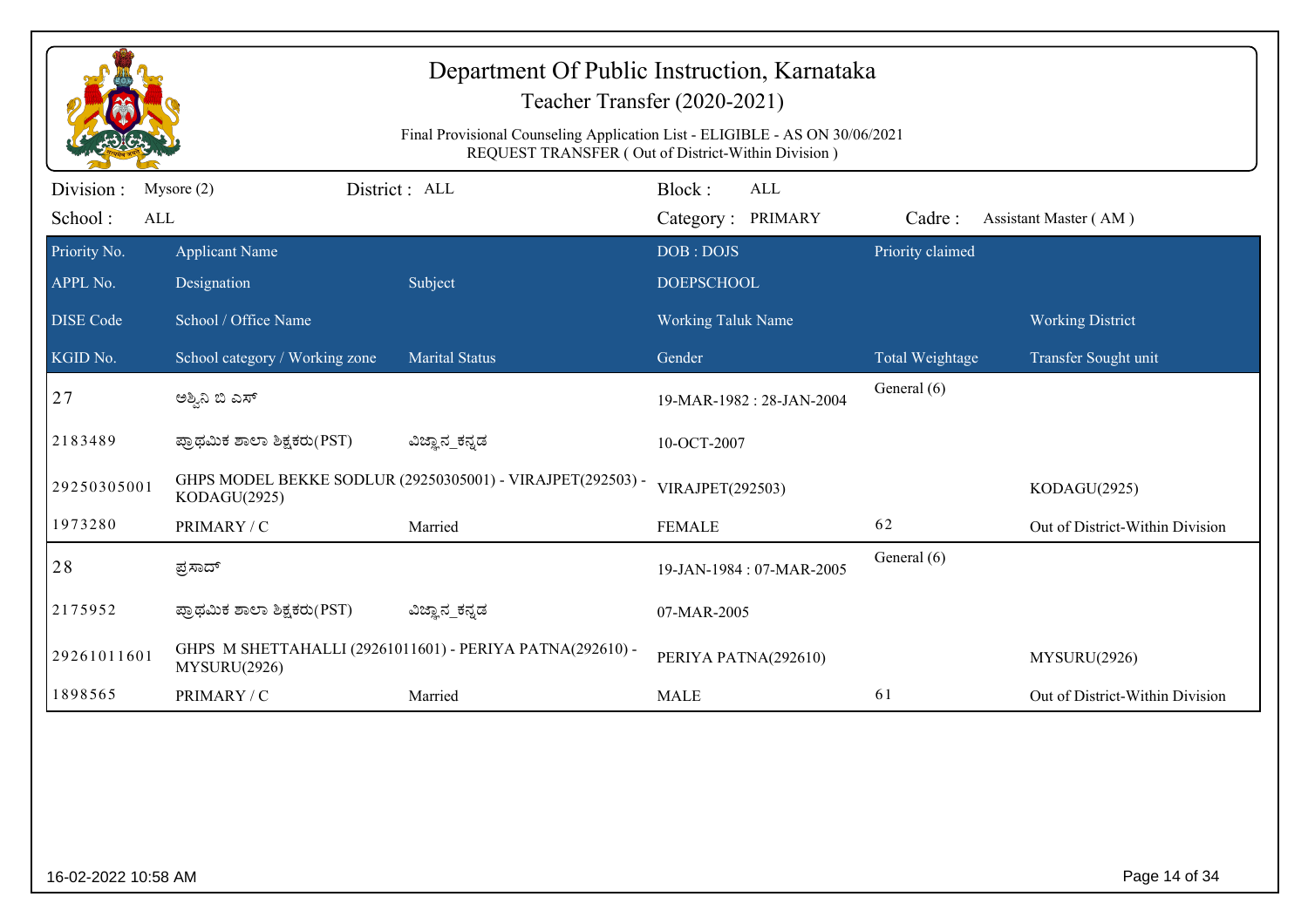| Department Of Public Instruction, Karnataka<br>Teacher Transfer (2020-2021)<br>Final Provisional Counseling Application List - ELIGIBLE - AS ON 30/06/2021<br>REQUEST TRANSFER (Out of District-Within Division) |                                                                             |                                                        |                                           |                  |                                 |  |  |
|------------------------------------------------------------------------------------------------------------------------------------------------------------------------------------------------------------------|-----------------------------------------------------------------------------|--------------------------------------------------------|-------------------------------------------|------------------|---------------------------------|--|--|
| Division :<br>School:<br>ALL                                                                                                                                                                                     | Mysore $(2)$                                                                | District : ALL                                         | Block:<br><b>ALL</b><br>Category: PRIMARY | Cadre:           | Assistant Master (AM)           |  |  |
| Priority No.<br>APPL No.                                                                                                                                                                                         | <b>Applicant Name</b><br>Designation                                        | Subject                                                | DOB: DOJS<br><b>DOEPSCHOOL</b>            | Priority claimed |                                 |  |  |
| <b>DISE Code</b>                                                                                                                                                                                                 | School / Office Name                                                        |                                                        | <b>Working Taluk Name</b>                 |                  | <b>Working District</b>         |  |  |
| KGID No.                                                                                                                                                                                                         | School category / Working zone                                              | <b>Marital Status</b>                                  | Gender                                    | Total Weightage  | Transfer Sought unit            |  |  |
| 29                                                                                                                                                                                                               | ಕವಿತ.ಎಸ್                                                                    |                                                        | 14-JUN-1981: 28-JAN-2004                  | General (6)      |                                 |  |  |
| 2176285                                                                                                                                                                                                          | ಪ್ರಾಥಮಿಕ ಶಾಲಾ ಶಿಕ್ಷಕರು(PST)                                                 | ಕನ್ನಡ                                                  | 31-JUL-2010                               |                  |                                 |  |  |
| 29230201101                                                                                                                                                                                                      | GLPS HEGGATURUKOPPALU (29230201101) -<br>ARAKALAGUDU(292302) - HASSAN(2923) |                                                        | ARAKALAGUDU(292302)                       |                  | HASSAN(2923)                    |  |  |
| 1973597                                                                                                                                                                                                          | PRIMARY / C                                                                 | Married                                                | <b>FEMALE</b>                             | 59               | Out of District-Within Division |  |  |
| 30                                                                                                                                                                                                               | ಸುಧಾಕರ ಶೆಟ್ಟಿ                                                               |                                                        | 30-JUN-1965: 17-JAN-1999                  | General (6)      |                                 |  |  |
| 2181817                                                                                                                                                                                                          | ಪ್ರಾಥಮಿಕ ಶಾಲಾ ಶಿಕ್ಷಕರು(PST)                                                 | ಕನ್ನಡ                                                  | 14-JUL-2014                               |                  |                                 |  |  |
| 29240201601                                                                                                                                                                                                      | DKZP GOVT. HIGHER PRIMARY SCHOOL PADDANDADKA                                | (29240201601) - BELTHANGADY(292402) - DAKSHINA KANNADA | BELTHANGADY(292402)                       |                  | DAKSHINA KANNADA(2924)          |  |  |
| 1434981                                                                                                                                                                                                          | PRIMARY / C                                                                 | Married                                                | <b>MALE</b>                               | 58               | Out of District-Within Division |  |  |
|                                                                                                                                                                                                                  |                                                                             |                                                        |                                           |                  |                                 |  |  |
| 16-02-2022 10:58 AM                                                                                                                                                                                              |                                                                             |                                                        |                                           |                  | Page 15 of 34                   |  |  |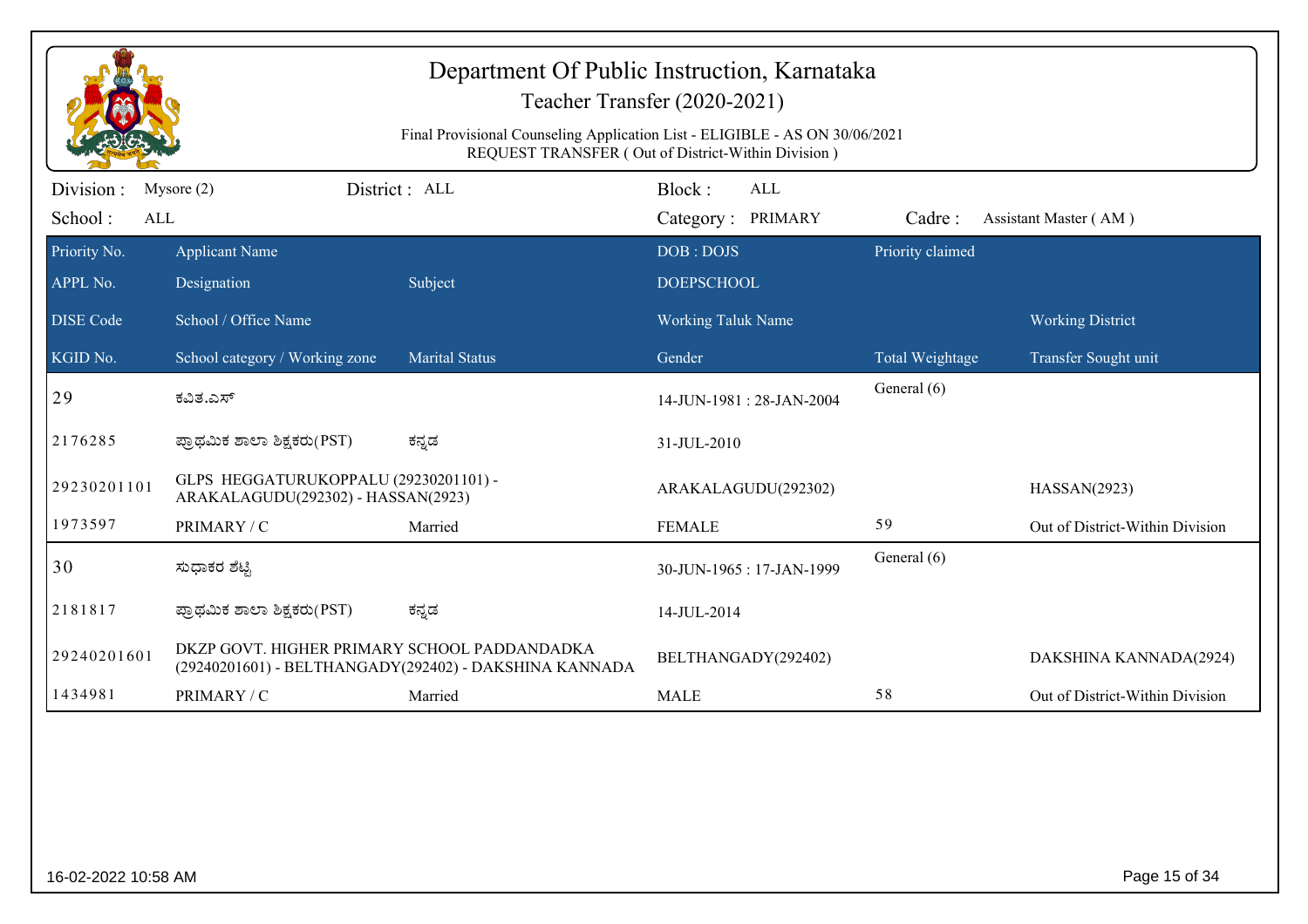| Department Of Public Instruction, Karnataka<br>Teacher Transfer (2020-2021)<br>Final Provisional Counseling Application List - ELIGIBLE - AS ON 30/06/2021<br>REQUEST TRANSFER (Out of District-Within Division) |                                                                         |                       |                                           |                  |                                 |  |  |
|------------------------------------------------------------------------------------------------------------------------------------------------------------------------------------------------------------------|-------------------------------------------------------------------------|-----------------------|-------------------------------------------|------------------|---------------------------------|--|--|
| Division :<br>School:<br>ALL                                                                                                                                                                                     | Mysore $(2)$                                                            | District : ALL        | Block:<br><b>ALL</b><br>Category: PRIMARY | Cadre:           | Assistant Master (AM)           |  |  |
| Priority No.<br>APPL No.                                                                                                                                                                                         | <b>Applicant Name</b><br>Designation                                    | Subject               | DOB: DOJS<br><b>DOEPSCHOOL</b>            | Priority claimed |                                 |  |  |
| <b>DISE Code</b>                                                                                                                                                                                                 | School / Office Name                                                    |                       | Working Taluk Name                        |                  | <b>Working District</b>         |  |  |
| KGID No.                                                                                                                                                                                                         | School category / Working zone                                          | <b>Marital Status</b> | Gender                                    | Total Weightage  | Transfer Sought unit            |  |  |
| 31                                                                                                                                                                                                               | ಕುಮಾರಸ್ವಾಮಿ ಕೆ.ಎನ್                                                      |                       | 02-JUL-1985: 16-JUN-2007                  | General (6)      |                                 |  |  |
| 2179081                                                                                                                                                                                                          | ಪ್ರಾಥಮಿಕ ಶಾಲಾ ಶಿಕ್ಷಕರು(PST)                                             | ಕನ್ನಡ                 | 16-JUN-2007                               |                  |                                 |  |  |
| 29261014601                                                                                                                                                                                                      | GLPS BILLAHALLI (29261014601) - PERIYA PATNA(292610) -<br>MYSURU(2926)  |                       | PERIYA PATNA(292610)                      |                  | MYSURU(2926)                    |  |  |
| 2392957                                                                                                                                                                                                          | PRIMARY / C                                                             | Married               | <b>MALE</b>                               | 53               | Out of District-Within Division |  |  |
| 32                                                                                                                                                                                                               | ನಂದಿತಾ ಕೆ ಆರ್                                                           |                       | 07-JAN-1986: 31-JUL-2007                  | General (6)      |                                 |  |  |
| 2181287                                                                                                                                                                                                          | ಪ್ರಾಥಮಿಕ ಶಾಲಾ ಶಿಕ್ಷಕರು(PST)                                             | ಸಾಮಾನ್ಯ_ಕನ್ನಡ         | 31-JUL-2007                               |                  |                                 |  |  |
| 29250304306                                                                                                                                                                                                      | G.L.P.SCHOOL GUDLURU (29250304306) - VIRAJPET(292503) -<br>KODAGU(2925) |                       | VIRAJPET(292503)                          |                  | KODAGU(2925)                    |  |  |
| 1719191                                                                                                                                                                                                          | PRIMARY / C                                                             | Married               | <b>FEMALE</b>                             | 53               | Out of District-Within Division |  |  |
|                                                                                                                                                                                                                  |                                                                         |                       |                                           |                  |                                 |  |  |
| 16-02-2022 10:58 AM                                                                                                                                                                                              |                                                                         |                       |                                           |                  | Page 16 of 34                   |  |  |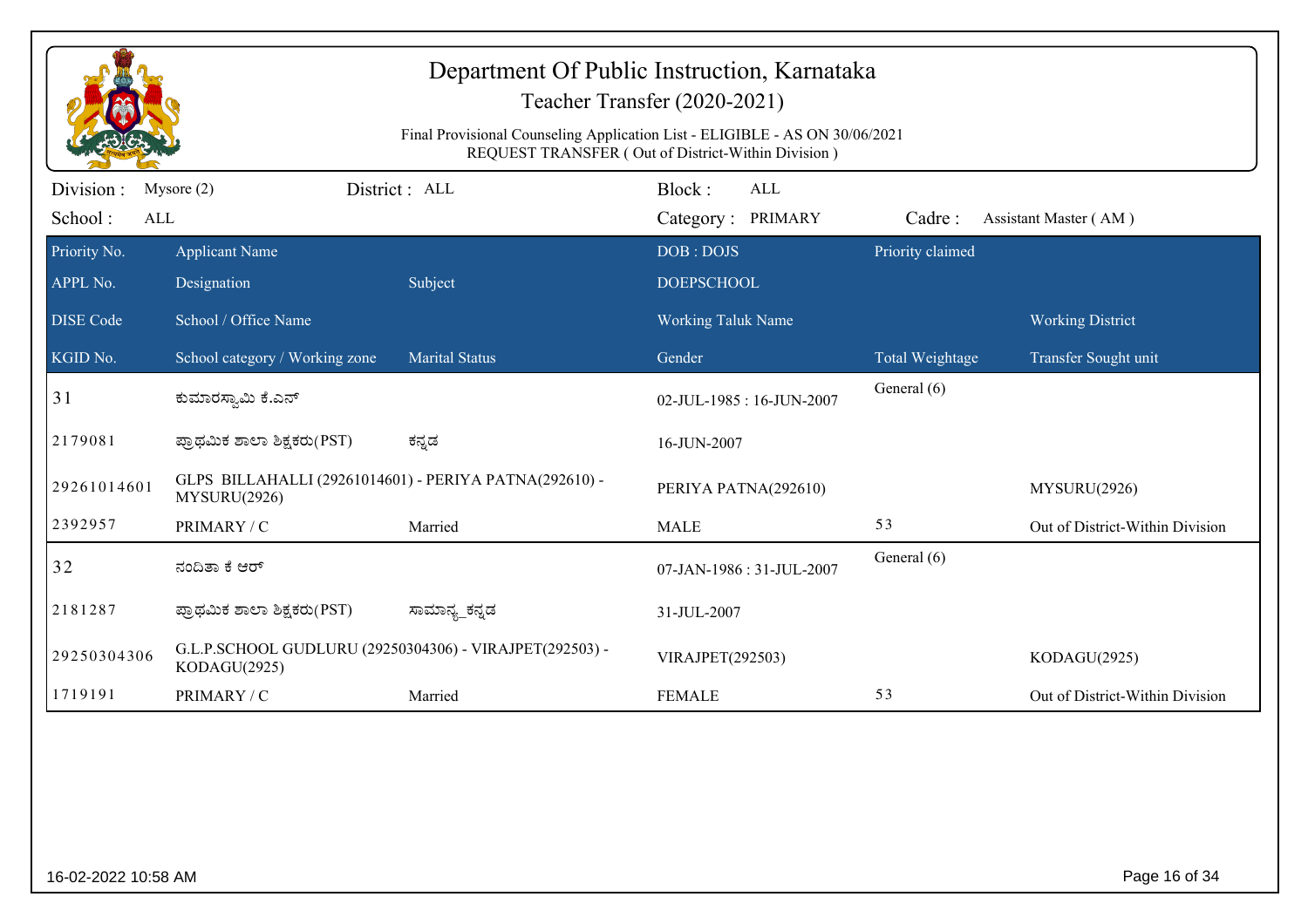| Department Of Public Instruction, Karnataka<br>Teacher Transfer (2020-2021)<br>Final Provisional Counseling Application List - ELIGIBLE - AS ON 30/06/2021 |                                      |                                                              |                                                    |                  |                                 |  |  |
|------------------------------------------------------------------------------------------------------------------------------------------------------------|--------------------------------------|--------------------------------------------------------------|----------------------------------------------------|------------------|---------------------------------|--|--|
|                                                                                                                                                            |                                      |                                                              | REQUEST TRANSFER (Out of District-Within Division) |                  |                                 |  |  |
| Division :<br>School:<br>ALL                                                                                                                               | Mysore $(2)$                         | District: ALL                                                | Block:<br>ALL<br>Category: PRIMARY                 | Cadre:           | Assistant Master (AM)           |  |  |
| Priority No.<br>APPL No.                                                                                                                                   | <b>Applicant Name</b><br>Designation | Subject                                                      | DOB: DOJS<br><b>DOEPSCHOOL</b>                     | Priority claimed |                                 |  |  |
| <b>DISE</b> Code                                                                                                                                           | School / Office Name                 |                                                              | <b>Working Taluk Name</b>                          |                  | <b>Working District</b>         |  |  |
| KGID No.                                                                                                                                                   | School category / Working zone       | <b>Marital Status</b>                                        | Gender                                             | Total Weightage  | Transfer Sought unit            |  |  |
| 33                                                                                                                                                         | ಶಿಲ್ಪ ಟಿ.ಈ                           |                                                              | 25-JUN-1986: 31-MAY-2007                           | General (6)      |                                 |  |  |
| 2181741                                                                                                                                                    | ಪ್ರಾಥಮಿಕ ಶಾಲಾ ಶಿಕ್ಷಕರು(PST)          | ಸಾಮಾನ್ಯ_ಕನ್ನಡ                                                | 31-MAY-2007                                        |                  |                                 |  |  |
| 29250306208                                                                                                                                                | KODAGU(2925)                         | G.P. SCHOOL, MAJJIGEHALLA (29250306208) - VIRAJPET(292503) - | VIRAJPET(292503)                                   |                  | KODAGU(2925)                    |  |  |
| 1719170                                                                                                                                                    | PRIMARY / C                          | Married                                                      | <b>FEMALE</b>                                      | 53               | Out of District-Within Division |  |  |
| 34                                                                                                                                                         | ಶೀಲಾ ಜಿ.ಕೆ                           |                                                              | 26-APR-1967: 04-AUG-1994                           | General (6)      |                                 |  |  |
| 2182314                                                                                                                                                    | ಪ್ರಾಥಮಿಕ ಶಾಲಾ ಶಿಕ್ಷಕರು(PST)          | ಕನ್ನಡ                                                        | 22-JUL-2010                                        |                  |                                 |  |  |
| 29230719601                                                                                                                                                | - HASSAN(292307) - HASSAN(2923)      | Govt Lower Primary School CHIKKAHONNENAHALLY (29230719601)   | HASSAN(292307)                                     |                  | HASSAN(2923)                    |  |  |
| 1346291                                                                                                                                                    | PRIMARY / A                          | Married                                                      | <b>FEMALE</b>                                      | 51               | Out of District-Within Division |  |  |
|                                                                                                                                                            |                                      |                                                              |                                                    |                  |                                 |  |  |
| 16-02-2022 10:58 AM                                                                                                                                        |                                      |                                                              |                                                    |                  | Page 17 of 34                   |  |  |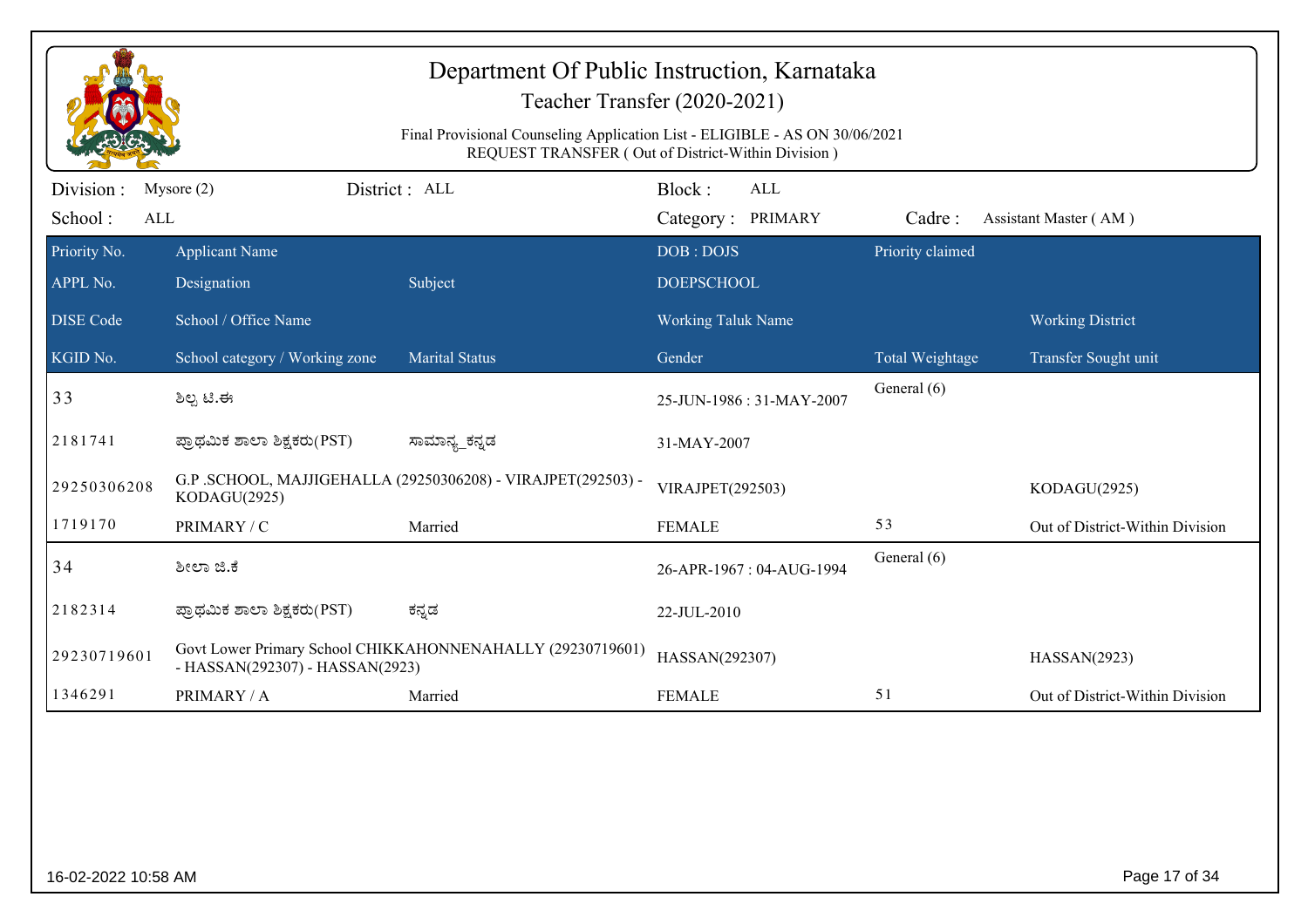| Department Of Public Instruction, Karnataka<br>Teacher Transfer (2020-2021)<br>Final Provisional Counseling Application List - ELIGIBLE - AS ON 30/06/2021<br>REQUEST TRANSFER (Out of District-Within Division) |                                                                              |                                                          |                                    |                  |                                 |  |  |
|------------------------------------------------------------------------------------------------------------------------------------------------------------------------------------------------------------------|------------------------------------------------------------------------------|----------------------------------------------------------|------------------------------------|------------------|---------------------------------|--|--|
| Division :<br>School:<br>ALL                                                                                                                                                                                     | Mysore $(2)$                                                                 | District: ALL                                            | Block:<br>ALL<br>Category: PRIMARY | Cadre:           | Assistant Master (AM)           |  |  |
| Priority No.<br>APPL No.                                                                                                                                                                                         | <b>Applicant Name</b><br>Designation                                         | Subject                                                  | DOB: DOJS<br><b>DOEPSCHOOL</b>     | Priority claimed |                                 |  |  |
| <b>DISE Code</b>                                                                                                                                                                                                 | School / Office Name                                                         |                                                          | Working Taluk Name                 |                  | <b>Working District</b>         |  |  |
| KGID No.                                                                                                                                                                                                         | School category / Working zone                                               | <b>Marital Status</b>                                    | Gender                             | Total Weightage  | Transfer Sought unit            |  |  |
| 35                                                                                                                                                                                                               | ರಾಜಶೇಖರ                                                                      |                                                          | 23-JUN-1973: 10-JUN-2003           | General (6)      |                                 |  |  |
| 2182103                                                                                                                                                                                                          | ಪ್ರಾಥಮಿಕ ಶಾಲಾ ಶಿಕ್ಷಕರು(PST)                                                  | ಕನ್ನಡ                                                    | 09-AUG-2009                        |                  |                                 |  |  |
| 29170605604                                                                                                                                                                                                      | GLPS HOSAPURA (29170605604) - CHIKMAGALUR(291706) -<br>CHIKKAMANGALURU(2917) |                                                          | CHIKMAGALUR(291706)                |                  | CHIKKAMANGALURU(2917)           |  |  |
| 1872535                                                                                                                                                                                                          | PRIMARY / B                                                                  | Married                                                  | <b>MALE</b>                        | 51               | Out of District-Within Division |  |  |
| 36                                                                                                                                                                                                               | ಸತೀಶ್ ಎಸ್                                                                    |                                                          | 21-JUL-1979: 01-JUN-2007           | General (6)      |                                 |  |  |
| 2176482                                                                                                                                                                                                          | ಪ್ರಾಥಮಿಕ ಶಾಲಾ ಶಿಕ್ಷಕರು(PST)                                                  | ಸಾಮಾನ್ಯ_ಕನ್ನಡ                                            | 12-AUG-2010                        |                  |                                 |  |  |
| 29250300401                                                                                                                                                                                                      | KODAGU(2925)                                                                 | GHPS CHOOL BITTANGALA (29250300401) - VIRAJPET(292503) - | VIRAJPET(292503)                   |                  | KODAGU(2925)                    |  |  |
| 1720270                                                                                                                                                                                                          | PRIMARY / C                                                                  | Married                                                  | <b>MALE</b>                        | 50               | Out of District-Within Division |  |  |
|                                                                                                                                                                                                                  |                                                                              |                                                          |                                    |                  |                                 |  |  |
| 16-02-2022 10:58 AM                                                                                                                                                                                              |                                                                              |                                                          |                                    |                  | Page 18 of 34                   |  |  |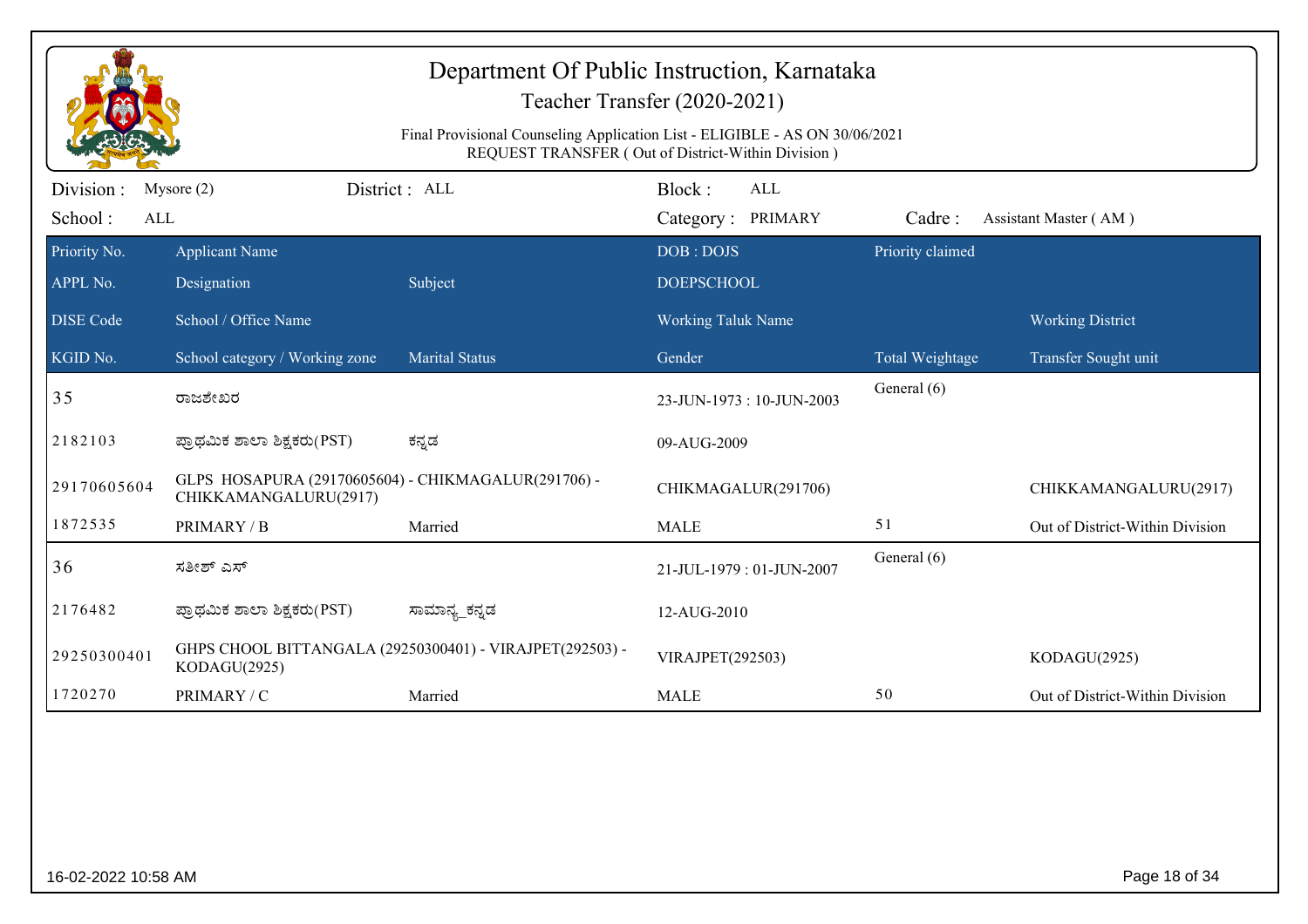|                              |                                                                              | Department Of Public Instruction, Karnataka                                 | Teacher Transfer (2020-2021)                       |                  |                                 |
|------------------------------|------------------------------------------------------------------------------|-----------------------------------------------------------------------------|----------------------------------------------------|------------------|---------------------------------|
|                              |                                                                              | Final Provisional Counseling Application List - ELIGIBLE - AS ON 30/06/2021 | REQUEST TRANSFER (Out of District-Within Division) |                  |                                 |
| Division :<br>School:<br>ALL | Mysore $(2)$                                                                 | District: ALL                                                               | Block:<br>ALL<br>Category: PRIMARY                 | Cadre:           | Assistant Master (AM)           |
| Priority No.                 | <b>Applicant Name</b>                                                        |                                                                             | DOB: DOJS                                          | Priority claimed |                                 |
| APPL No.                     | Designation                                                                  | Subject                                                                     | <b>DOEPSCHOOL</b>                                  |                  |                                 |
| <b>DISE Code</b>             | School / Office Name                                                         |                                                                             | <b>Working Taluk Name</b>                          |                  | <b>Working District</b>         |
| KGID No.                     | School category / Working zone                                               | <b>Marital Status</b>                                                       | Gender                                             | Total Weightage  | Transfer Sought unit            |
| 37                           | ಮೇರಿ ಮದಲ್ಶೆಯಮ್ಮಾಳ್ ಎಸ್                                                       |                                                                             | 18-AUG-1973: 04-JUL-2008                           | General (6)      |                                 |
| 2177664                      | ಪ್ರಾಥಮಿಕ ಶಾಲಾ ಶಿಕ್ಷಕರು(PST)                                                  | ಸಾಮಾನ್ಯ_ಕನ್ನಡ                                                               | 04-JUL-2008                                        |                  |                                 |
| 29240609201                  | MANGALURU SOUTH(292406) - DAKSHINA KANNADA(2924)                             | DKZP GOVT. HIGHER PRIMARY SCHOOL DADDI (29240609201) -                      | MANGALURU SOUTH(292406)                            |                  | DAKSHINA KANNADA(2924)          |
| 2293957                      | PRIMARY / C                                                                  | Married                                                                     | <b>FEMALE</b>                                      | 49               | Out of District-Within Division |
| 38                           | ರಾಜ ಡಿ.ಆರ್                                                                   |                                                                             | 26-APR-1975: 28-AUG-2008                           | General (6)      |                                 |
| 2180484                      | ಪ್ರಾಥಮಿಕ ಶಾಲಾ ಶಿಕ್ಷಕರು(PST)                                                  | ಸಾಮಾನ್ಯ_ಕನ್ನಡ                                                               | 28-AUG-2008                                        |                  |                                 |
| 29220124901                  | GLPS NAGARA GHATTA (29220124901) - KRISHNARAJA<br>PET(292201) - MANDYA(2922) |                                                                             | KRISHNARAJA PET(292201)                            |                  | MANDYA(2922)                    |
| 2098294                      | PRIMARY / C                                                                  | Married                                                                     | <b>MALE</b>                                        | 49               | Out of District-Within Division |
|                              |                                                                              |                                                                             |                                                    |                  |                                 |
|                              |                                                                              |                                                                             |                                                    |                  |                                 |
|                              |                                                                              |                                                                             |                                                    |                  |                                 |
|                              |                                                                              |                                                                             |                                                    |                  |                                 |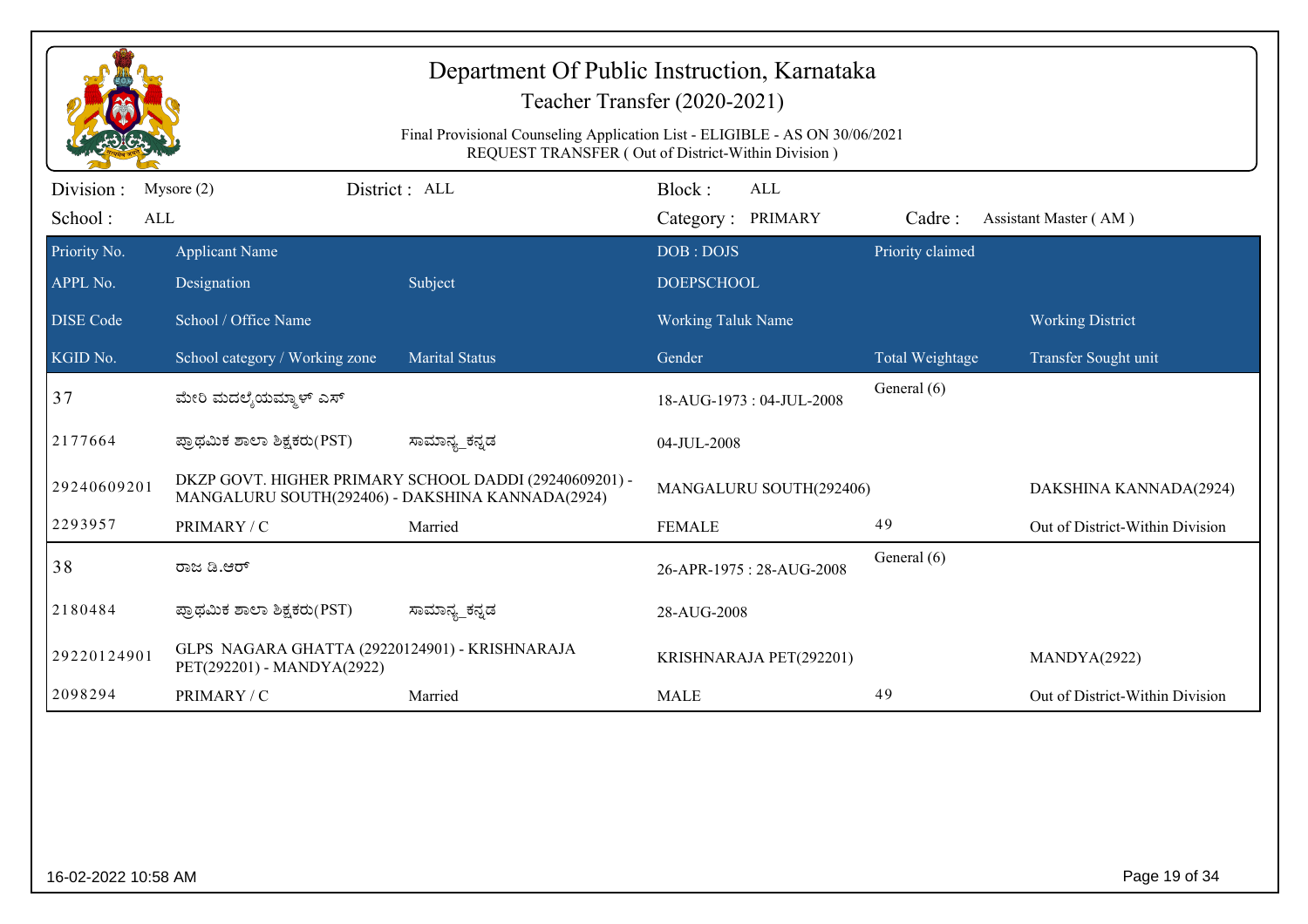| Department Of Public Instruction, Karnataka<br>Teacher Transfer (2020-2021)<br>Final Provisional Counseling Application List - ELIGIBLE - AS ON 30/06/2021<br>REQUEST TRANSFER (Out of District-Within Division) |                                                                             |                                                             |                                           |                                |                                 |  |  |
|------------------------------------------------------------------------------------------------------------------------------------------------------------------------------------------------------------------|-----------------------------------------------------------------------------|-------------------------------------------------------------|-------------------------------------------|--------------------------------|---------------------------------|--|--|
| Division :<br>School:<br>ALL                                                                                                                                                                                     | Mysore $(2)$                                                                | District : ALL                                              | Block:<br><b>ALL</b><br>Category: PRIMARY | Cadre:                         | Assistant Master (AM)           |  |  |
| Priority No.<br>APPL No.                                                                                                                                                                                         | <b>Applicant Name</b><br>Designation                                        | Subject                                                     | DOB: DOJS<br><b>DOEPSCHOOL</b>            | Priority claimed               |                                 |  |  |
| <b>DISE</b> Code                                                                                                                                                                                                 | School / Office Name                                                        |                                                             | <b>Working Taluk Name</b>                 |                                | <b>Working District</b>         |  |  |
| KGID No.<br>39                                                                                                                                                                                                   | School category / Working zone<br>ನಾಗಶ್ರೀ .ಕೆ                               | <b>Marital Status</b>                                       | Gender<br>23-FEB-1985: 28-MAR-2008        | Total Weightage<br>General (6) | Transfer Sought unit            |  |  |
| 2178888                                                                                                                                                                                                          | ಪ್ರಾಥಮಿಕ ಶಾಲಾ ಶಿಕ್ಷಕರು(PST)                                                 | ವಿಜ್ಞಾನ_ಕನ್ನಡ                                               | 28-MAR-2008                               |                                |                                 |  |  |
| 29250305702                                                                                                                                                                                                      | KODAGU(2925)                                                                | G H P. SCHOOL DEVARAPURA (29250305702) - VIRAJPET(292503) - | VIRAJPET(292503)                          |                                | KODAGU(2925)                    |  |  |
| 1720160                                                                                                                                                                                                          | PRIMARY / C                                                                 | Married                                                     | <b>FEMALE</b>                             | 49                             | Out of District-Within Division |  |  |
| 40                                                                                                                                                                                                               | ರಾಜೇಶ್ವರಿ.ಆರ್                                                               |                                                             | 17-JAN-1986: 01-AUG-2007                  | General (6)                    |                                 |  |  |
| 2180489                                                                                                                                                                                                          | ಪ್ರಾಥಮಿಕ ಶಾಲಾ ಶಿಕ್ಷಕರು(PST)                                                 | ಕನ್ನಡ                                                       | 21-JUN-2011                               |                                |                                 |  |  |
| 29270213601                                                                                                                                                                                                      | GHPS SOMAHALLI (29270213601) - GUNDULPET(292702) -<br>CHAMARAJANAGARA(2927) |                                                             | GUNDULPET(292702)                         |                                | CHAMARAJANAGARA(2927)           |  |  |
| 2241514                                                                                                                                                                                                          | PRIMARY / C                                                                 | Married                                                     | <b>FEMALE</b>                             | 49                             | Out of District-Within Division |  |  |
|                                                                                                                                                                                                                  |                                                                             |                                                             |                                           |                                |                                 |  |  |
| 16-02-2022 10:58 AM                                                                                                                                                                                              |                                                                             |                                                             |                                           |                                | Page 20 of 34                   |  |  |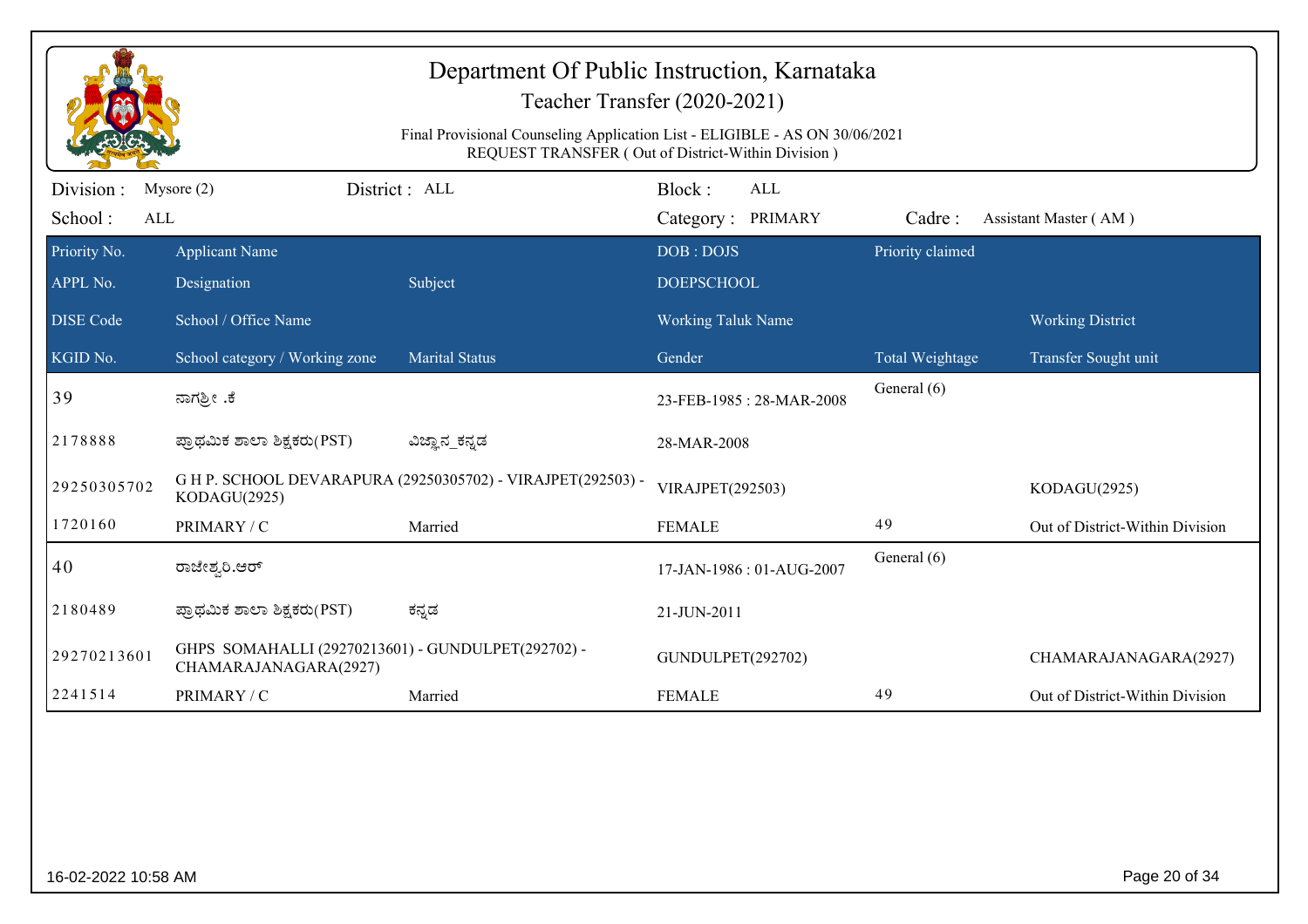|                          |                                                                            | Department Of Public Instruction, Karnataka<br>Final Provisional Counseling Application List - ELIGIBLE - AS ON 30/06/2021 | Teacher Transfer (2020-2021)<br>REQUEST TRANSFER (Out of District-Within Division) |                  |                                 |
|--------------------------|----------------------------------------------------------------------------|----------------------------------------------------------------------------------------------------------------------------|------------------------------------------------------------------------------------|------------------|---------------------------------|
| Division:                | District: ALL<br>Mysore $(2)$                                              |                                                                                                                            | Block:<br><b>ALL</b>                                                               |                  |                                 |
| School:<br><b>ALL</b>    |                                                                            |                                                                                                                            | Category: PRIMARY                                                                  | Cadre:           | Assistant Master (AM)           |
| Priority No.<br>APPL No. | <b>Applicant Name</b><br>Designation                                       | Subject                                                                                                                    | DOB: DOJS<br><b>DOEPSCHOOL</b>                                                     | Priority claimed |                                 |
| <b>DISE</b> Code         | School / Office Name                                                       |                                                                                                                            | Working Taluk Name                                                                 |                  | <b>Working District</b>         |
| KGID No.                 | School category / Working zone                                             | <b>Marital Status</b>                                                                                                      | Gender                                                                             | Total Weightage  | Transfer Sought unit            |
| 41                       | ನಟರಾಜು ಷಣ್ಮುಖಪ್ಪ ಲಕ್ಕುಂಡಿ ಎಸ್                                              |                                                                                                                            | 20-JUL-1982: 26-FEB-2008                                                           | General (6)      |                                 |
| 2176483                  | ಪ್ರಾಥಮಿಕ ಶಾಲಾ ಶಿಕ್ಷಕರು(PST)                                                | ಸಾಮಾನ್ಯ_ಕನ್ನಡ                                                                                                              | 24-JUL-2010                                                                        |                  |                                 |
| 29250303702              | GLPS YELIANGADU (29250303702) - VIRAJPET(292503) -<br>KODAGU(2925)         |                                                                                                                            | VIRAJPET(292503)                                                                   |                  | KODAGU(2925)                    |
| 2173756                  | PRIMARY / C                                                                | Married                                                                                                                    | <b>MALE</b>                                                                        | 47               | Out of District-Within Division |
| 42                       | ಮನೋರಂಜನಿ ಡಿ ಪಿ                                                             |                                                                                                                            | 15-JUN-1986: 23-JUN-2007                                                           | General (6)      |                                 |
| 2177875                  | ಪ್ರಾಥಮಿಕ ಶಾಲಾ ಶಿಕ್ಷಕರು(PST)                                                | ಕನ್ನಡ                                                                                                                      | 26-JUL-2013                                                                        |                  |                                 |
| 29270212001              | GHPS CHIKKATI (29270212001) - GUNDULPET(292702) -<br>CHAMARAJANAGARA(2927) |                                                                                                                            | GUNDULPET(292702)                                                                  |                  | CHAMARAJANAGARA(2927)           |
| 2241905                  | PRIMARY / C                                                                | Married                                                                                                                    | <b>FEMALE</b>                                                                      | 47               | Out of District-Within Division |
|                          |                                                                            |                                                                                                                            |                                                                                    |                  |                                 |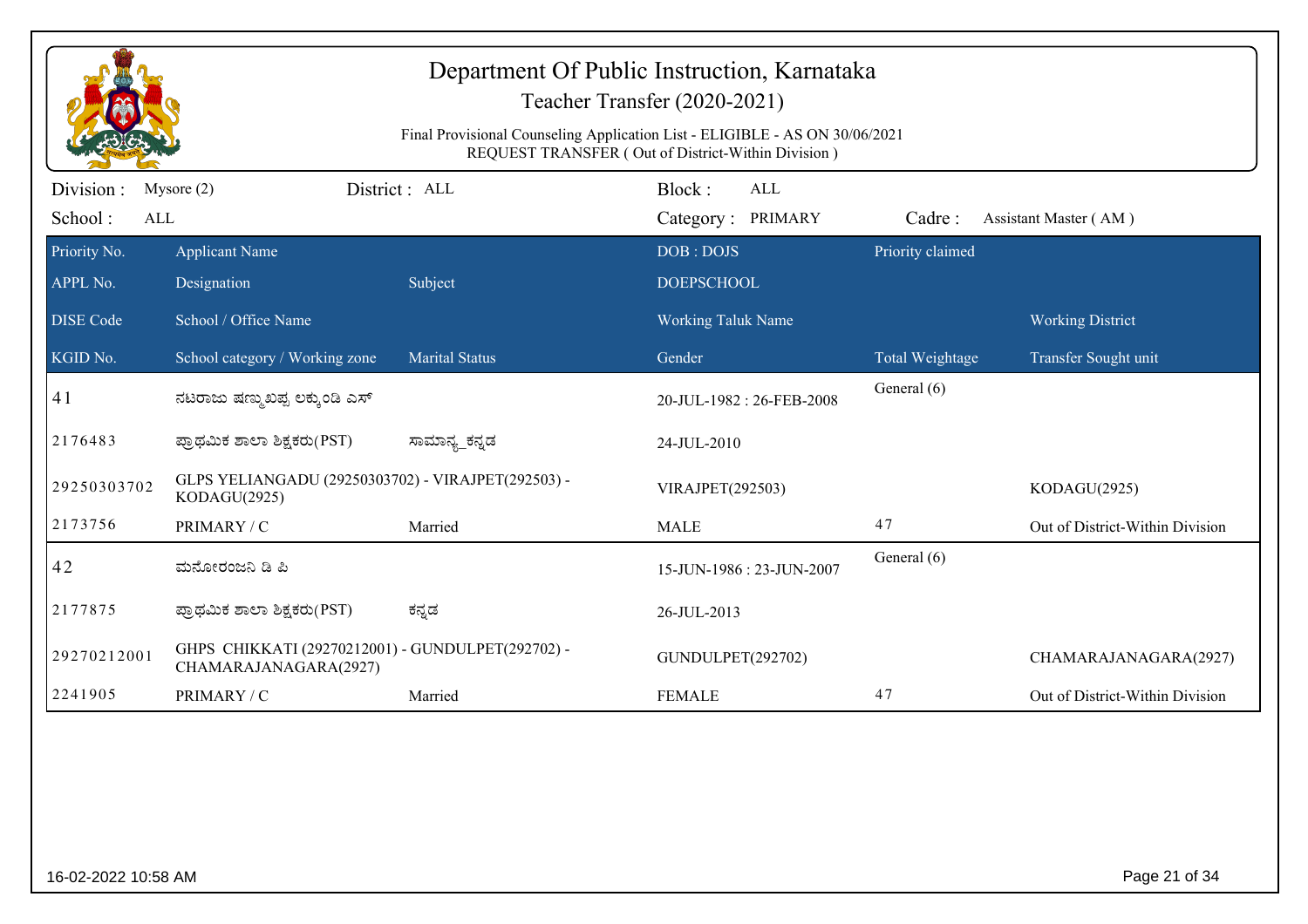| Department Of Public Instruction, Karnataka<br>Teacher Transfer (2020-2021)<br>Final Provisional Counseling Application List - ELIGIBLE - AS ON 30/06/2021<br>REQUEST TRANSFER (Out of District-Within Division) |                                |                                                          |                                           |                  |                                 |  |  |
|------------------------------------------------------------------------------------------------------------------------------------------------------------------------------------------------------------------|--------------------------------|----------------------------------------------------------|-------------------------------------------|------------------|---------------------------------|--|--|
| Division :<br>School:<br>ALL                                                                                                                                                                                     | Mysore $(2)$                   | District : ALL                                           | Block:<br><b>ALL</b><br>Category: PRIMARY | Cadre:           | Assistant Master (AM)           |  |  |
| Priority No.                                                                                                                                                                                                     | <b>Applicant Name</b>          |                                                          | DOB: DOJS                                 | Priority claimed |                                 |  |  |
| APPL No.                                                                                                                                                                                                         | Designation                    | Subject                                                  | <b>DOEPSCHOOL</b>                         |                  |                                 |  |  |
| <b>DISE Code</b>                                                                                                                                                                                                 | School / Office Name           |                                                          | Working Taluk Name                        |                  | <b>Working District</b>         |  |  |
| KGID No.                                                                                                                                                                                                         | School category / Working zone | <b>Marital Status</b>                                    | Gender                                    | Total Weightage  | Transfer Sought unit            |  |  |
| 43                                                                                                                                                                                                               | ಸುರೇಶ್ ಕೆ ಎಂ                   |                                                          | 31-AUG-1986: 11-APR-2008                  | General (6)      |                                 |  |  |
| 2179172                                                                                                                                                                                                          | ಪ್ರಾಥಮಿಕ ಶಾಲಾ ಶಿಕ್ಷಕರು(PST)    | ವಿಜ್ಞಾನ_ಕನ್ನಡ                                            | 27-JUL-2010                               |                  |                                 |  |  |
| 29270107001                                                                                                                                                                                                      | - CHAMARAJANAGARA(2927)        | GHPS ARALI KATTE (29270107001) - CHAMARAJA NAGAR(292701) | CHAMARAJA NAGAR(292701)                   |                  | CHAMARAJANAGARA(2927)           |  |  |
| 2224873                                                                                                                                                                                                          | PRIMARY / C                    | Married                                                  | <b>MALE</b>                               | 47               | Out of District-Within Division |  |  |
| 44                                                                                                                                                                                                               | ಹೇಮಾವತಿ ಎಂ ಆರ್                 |                                                          | 20-APR-1982: 09-APR-2008                  | General (6)      |                                 |  |  |
| 2185654                                                                                                                                                                                                          | ಪ್ರಾಥಮಿಕ ಶಾಲಾ ಶಿಕ್ಷಕರು(PST)    | ಹಿಂದಿ                                                    | 09-JUN-2011                               |                  |                                 |  |  |
| 29261014001                                                                                                                                                                                                      | MYSURU(2926)                   | GHPS KOMALA PURA (29261014001) - PERIYA PATNA(292610) -  | PERIYA PATNA(292610)                      |                  | MYSURU(2926)                    |  |  |
| 2314622                                                                                                                                                                                                          | PRIMARY / C                    | Married                                                  | <b>FEMALE</b>                             | 46               | Out of District-Within Division |  |  |
|                                                                                                                                                                                                                  |                                |                                                          |                                           |                  |                                 |  |  |
| 16-02-2022 10:58 AM                                                                                                                                                                                              |                                |                                                          |                                           |                  | Page 22 of 34                   |  |  |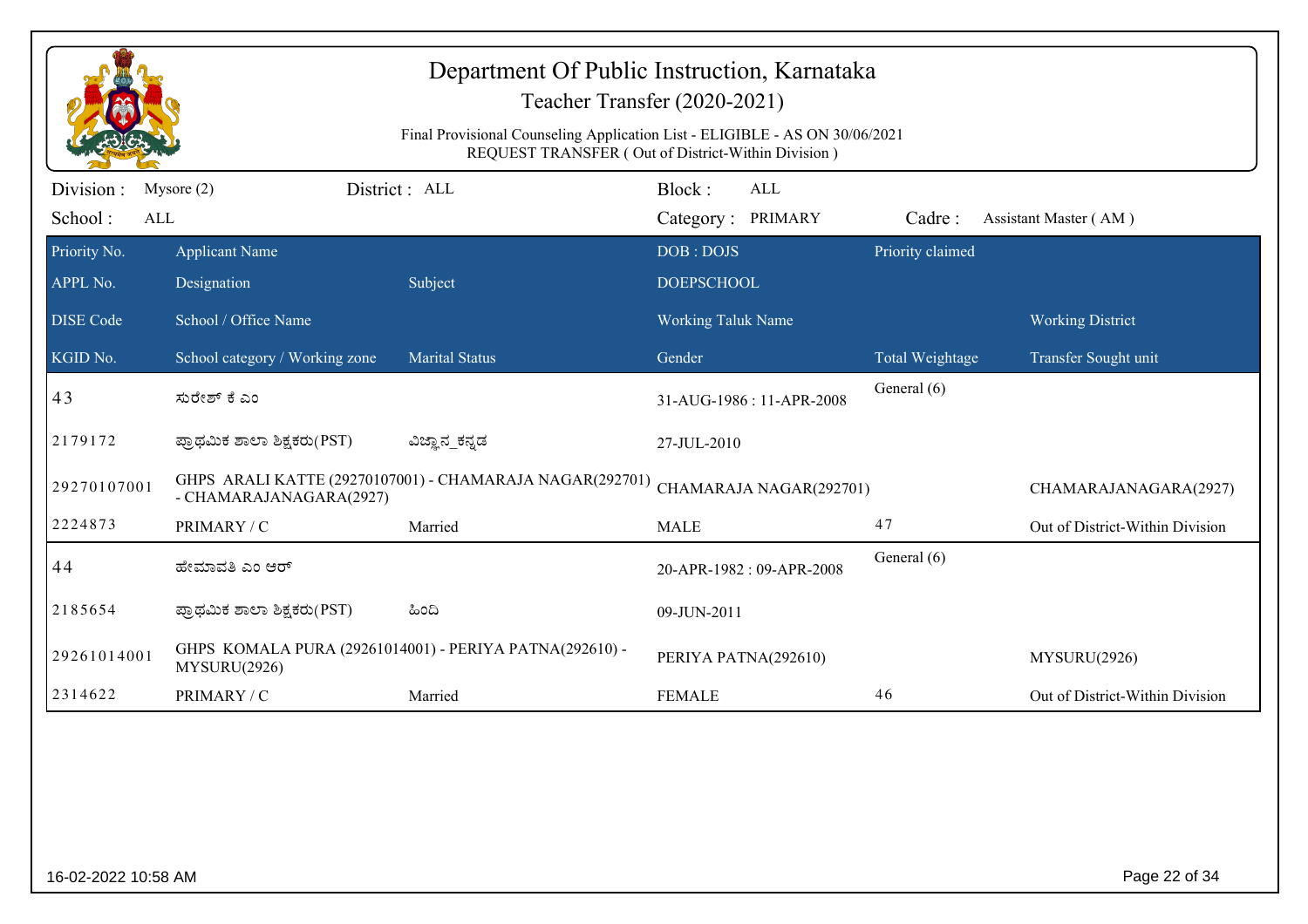|                  | Teacher Transfer (2020-2021)<br>Final Provisional Counseling Application List - ELIGIBLE - AS ON 30/06/2021 |                                                       |                                                    |                  |                                 |  |  |
|------------------|-------------------------------------------------------------------------------------------------------------|-------------------------------------------------------|----------------------------------------------------|------------------|---------------------------------|--|--|
|                  |                                                                                                             |                                                       | REQUEST TRANSFER (Out of District-Within Division) |                  |                                 |  |  |
| Division :       | Mysore $(2)$                                                                                                | District: ALL                                         | Block:<br>ALL                                      |                  |                                 |  |  |
| School:<br>ALL   |                                                                                                             |                                                       | Category: PRIMARY                                  | Cadre:           | Assistant Master (AM)           |  |  |
| Priority No.     | <b>Applicant Name</b>                                                                                       |                                                       | DOB: DOJS                                          | Priority claimed |                                 |  |  |
| APPL No.         | Designation                                                                                                 | Subject                                               | <b>DOEPSCHOOL</b>                                  |                  |                                 |  |  |
| <b>DISE Code</b> | School / Office Name                                                                                        |                                                       | <b>Working Taluk Name</b>                          |                  | <b>Working District</b>         |  |  |
| KGID No.         | School category / Working zone                                                                              | <b>Marital Status</b>                                 | Gender                                             | Total Weightage  | Transfer Sought unit            |  |  |
| 45               | ಸಿ ಎಲ್ ಪ್ರಭಾಕರ                                                                                              |                                                       | 20-MAY-1975: 19-OCT-2005                           | General (6)      |                                 |  |  |
| 2185436          | ಪ್ರಾಥಮಿಕ ಶಾಲಾ ಶಿಕ್ಷಕರು(PST)                                                                                 | ಸಾಮಾನ್ಯ_ಕನ್ನಡ                                         | 22-MAY-2009                                        |                  |                                 |  |  |
| 29220605701      | MANDYA(2922)                                                                                                | GHPS HIREMARALI (29220605701) - PANDAVAPURA(292206) - | PANDAVAPURA(292206)                                |                  | MANDYA(2922)                    |  |  |
| 1994378          | PRIMARY / B                                                                                                 | Married                                               | <b>MALE</b>                                        | 45               | Out of District-Within Division |  |  |
| 46               | ಚಂಧ್ರನಾಯ್ಕ ಎಲ್ ಕೆ                                                                                           |                                                       | 01-AUG-1982: 21-FEB-2007                           | General (6)      |                                 |  |  |
| 2180935          | ಪ್ರಾಥಮಿಕ ಶಾಲಾ ಶಿಕ್ಷಕರು(PST)                                                                                 | ಕನ್ನಡ                                                 | 04-SEP-2015                                        |                  |                                 |  |  |
| 29260404002      | GLPS MUTHURAYANA HOSAHALLI (29260404002) -<br>HUNSUR(292604) - MYSURU(2926)                                 |                                                       | HUNSUR(292604)                                     |                  | MYSURU(2926)                    |  |  |
| 2133542          | PRIMARY / C                                                                                                 | Married                                               | <b>MALE</b>                                        | 45               | Out of District-Within Division |  |  |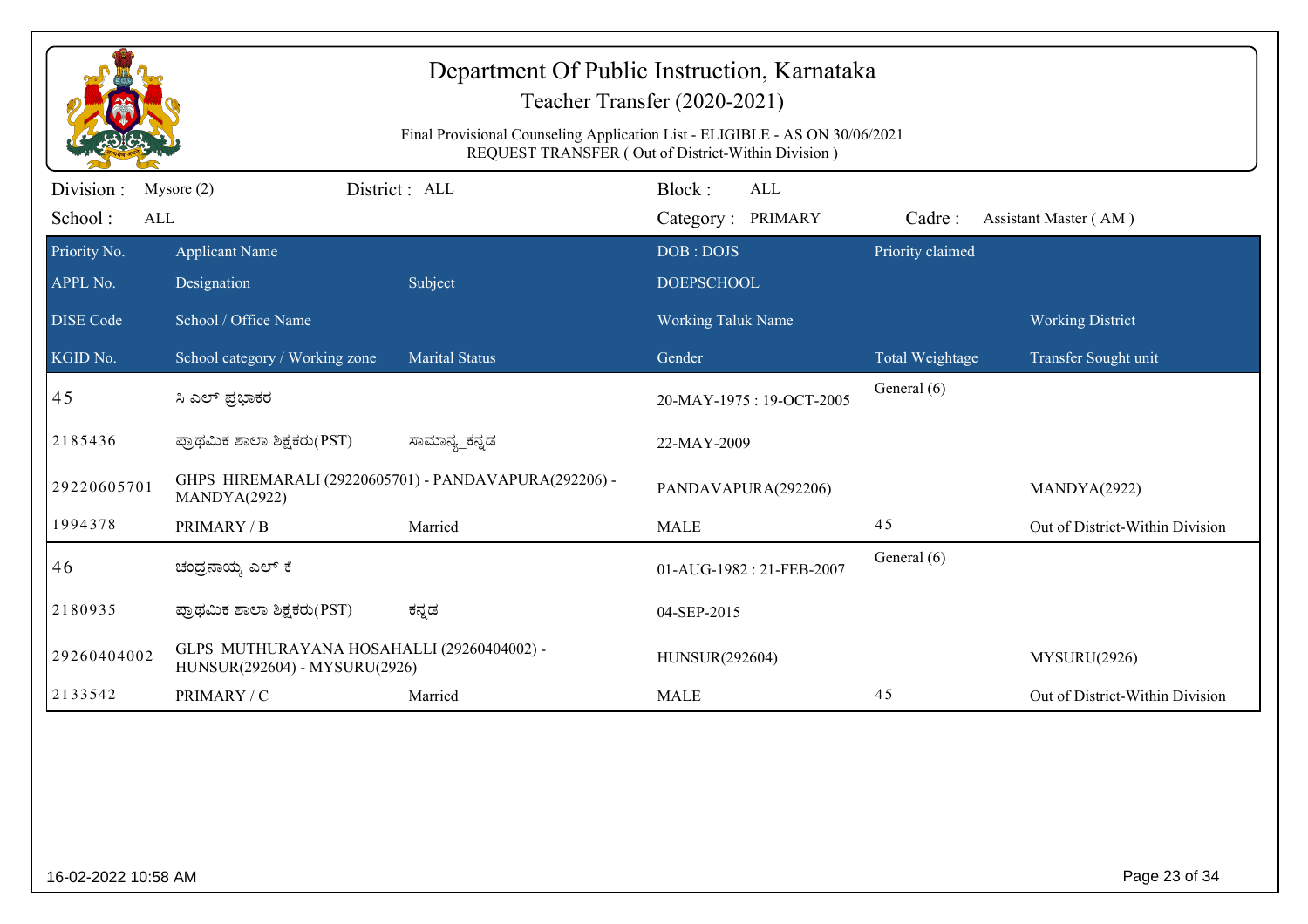| Department Of Public Instruction, Karnataka<br>Teacher Transfer (2020-2021)<br>Final Provisional Counseling Application List - ELIGIBLE - AS ON 30/06/2021<br>REQUEST TRANSFER (Out of District-Within Division) |                                                                              |                                                         |                                           |                  |                                 |  |  |
|------------------------------------------------------------------------------------------------------------------------------------------------------------------------------------------------------------------|------------------------------------------------------------------------------|---------------------------------------------------------|-------------------------------------------|------------------|---------------------------------|--|--|
| Division :<br>School:<br>ALL                                                                                                                                                                                     | Mysore $(2)$                                                                 | District: ALL                                           | Block:<br><b>ALL</b><br>Category: PRIMARY | Cadre:           | Assistant Master (AM)           |  |  |
| Priority No.<br>APPL No.                                                                                                                                                                                         | <b>Applicant Name</b><br>Designation                                         | Subject                                                 | DOB: DOJS<br><b>DOEPSCHOOL</b>            | Priority claimed |                                 |  |  |
| <b>DISE</b> Code                                                                                                                                                                                                 | School / Office Name                                                         |                                                         | <b>Working Taluk Name</b>                 |                  | <b>Working District</b>         |  |  |
| KGID No.                                                                                                                                                                                                         | School category / Working zone                                               | <b>Marital Status</b>                                   | Gender                                    | Total Weightage  | Transfer Sought unit            |  |  |
| 47                                                                                                                                                                                                               | ರಾಬಿಯಾ ಸಿದ್ದೀಖ                                                               |                                                         | 08-NOV-1979: 01-AUG-2002                  | General (6)      |                                 |  |  |
| 2181484                                                                                                                                                                                                          | ಪ್ರಾಥಮಿಕ ಶಾಲಾ ಶಿಕ್ಷಕರು(PST)                                                  | ಉರ್ದು                                                   | 28-JUN-2011                               |                  |                                 |  |  |
| 29220420203                                                                                                                                                                                                      | MANDYA SOUTH(292204) - MANDYA(2922)                                          | GHP URDU SCHOOL TIPPU MOHALA(SB) MANDYA (29220420203) - | MANDYA SOUTH(292204)                      |                  | MANDYA(2922)                    |  |  |
| 2321597                                                                                                                                                                                                          | PRIMARY / A                                                                  | Married                                                 | <b>FEMALE</b>                             | 44               | Out of District-Within Division |  |  |
| 48                                                                                                                                                                                                               | ಕೆ.ಬಸಂತಿ                                                                     |                                                         | 18-MAY-1981:03-FEB-2007                   | General (6)      |                                 |  |  |
| 2184547                                                                                                                                                                                                          | ಪ್ರಾಥಮಿಕ ಶಾಲಾ ಶಿಕ್ಷಕರು(PST)                                                  | ಸಾಮಾನ್ಯ_ಕನ್ನಡ                                           | 18-AUG-2016                               |                  |                                 |  |  |
| 29270206601                                                                                                                                                                                                      | GHPS SHIVA PURA (29270206601) - GUNDULPET(292702) -<br>CHAMARAJANAGARA(2927) |                                                         | GUNDULPET(292702)                         |                  | CHAMARAJANAGARA(2927)           |  |  |
| 1924035                                                                                                                                                                                                          | PRIMARY / C                                                                  | Married                                                 | <b>FEMALE</b>                             | 44               | Out of District-Within Division |  |  |
|                                                                                                                                                                                                                  |                                                                              |                                                         |                                           |                  |                                 |  |  |
| 16-02-2022 10:58 AM                                                                                                                                                                                              |                                                                              |                                                         |                                           |                  | Page 24 of 34                   |  |  |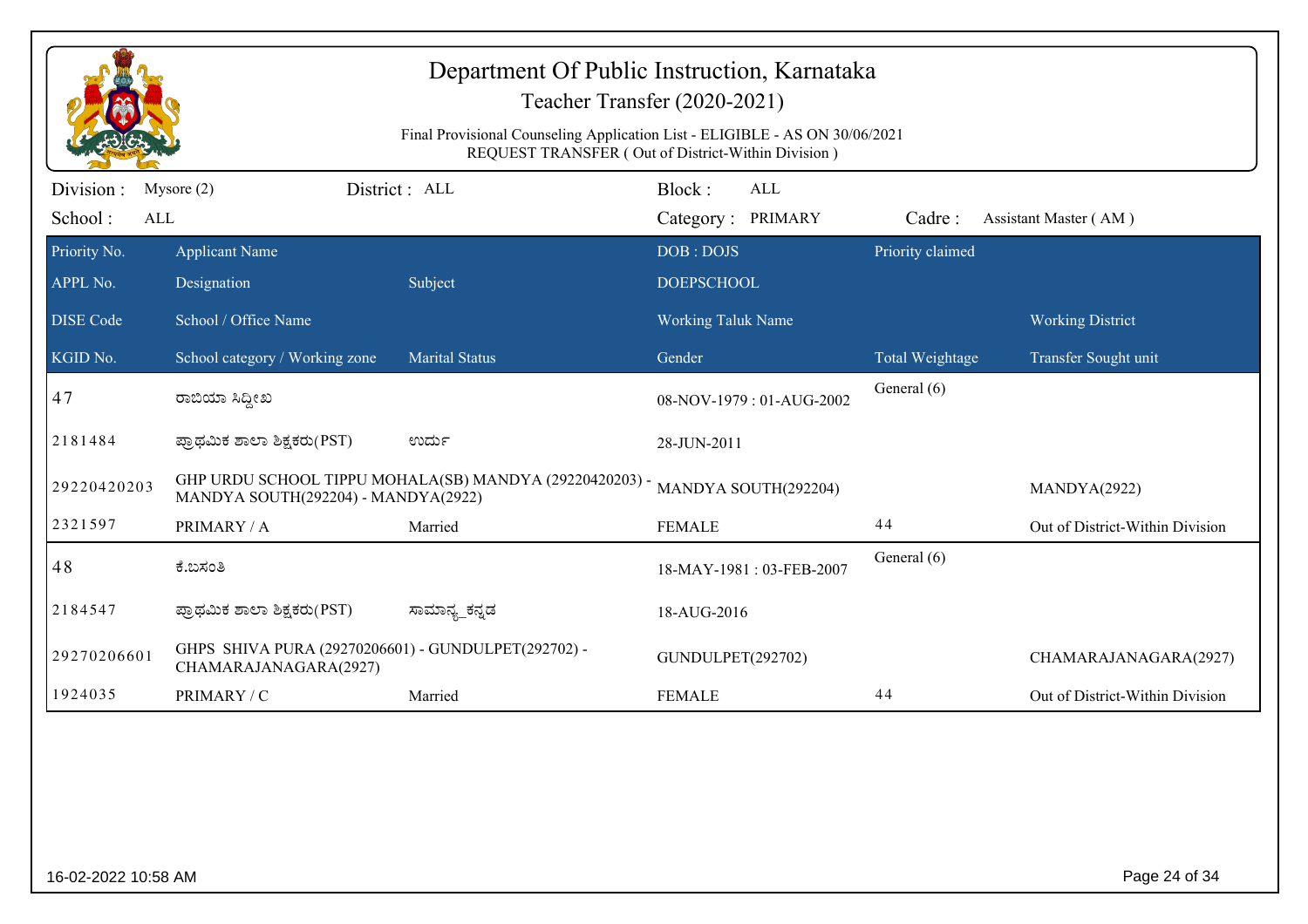|                              | Department Of Public Instruction, Karnataka<br>Teacher Transfer (2020-2021)<br>Final Provisional Counseling Application List - ELIGIBLE - AS ON 30/06/2021<br>REQUEST TRANSFER (Out of District-Within Division) |                                                           |                                           |                  |                                 |  |
|------------------------------|------------------------------------------------------------------------------------------------------------------------------------------------------------------------------------------------------------------|-----------------------------------------------------------|-------------------------------------------|------------------|---------------------------------|--|
| Division :<br>School:<br>ALL | Mysore $(2)$                                                                                                                                                                                                     | District : ALL                                            | Block:<br><b>ALL</b><br>Category: PRIMARY | Cadre:           | Assistant Master (AM)           |  |
| Priority No.<br>APPL No.     | <b>Applicant Name</b><br>Designation                                                                                                                                                                             | Subject                                                   | DOB: DOJS<br><b>DOEPSCHOOL</b>            | Priority claimed |                                 |  |
| <b>DISE Code</b>             | School / Office Name                                                                                                                                                                                             |                                                           | <b>Working Taluk Name</b>                 |                  | <b>Working District</b>         |  |
| KGID No.                     | School category / Working zone                                                                                                                                                                                   | <b>Marital Status</b>                                     | Gender                                    | Total Weightage  | Transfer Sought unit            |  |
| 49                           | ಶೋಭಾರಾಣಿ                                                                                                                                                                                                         |                                                           | 05-OCT-1985: 18-JUL-2007                  | General (6)      |                                 |  |
| 2180960                      | ಪ್ರಾಥಮಿಕ ಶಾಲಾ ಶಿಕ್ಷಕರು(PST)                                                                                                                                                                                      | ಹಿಂದಿ                                                     | 02-AUG-2016                               |                  |                                 |  |
| 29261011701                  | MYSURU(2926)                                                                                                                                                                                                     | GHPS MALAGANA KERE (29261011701) - PERIYA PATNA(292610) - | PERIYA PATNA(292610)                      |                  | MYSURU(2926)                    |  |
| 2154557                      | PRIMARY / C                                                                                                                                                                                                      | Married                                                   | <b>FEMALE</b>                             | 44               | Out of District-Within Division |  |
| 50                           | ಲತಾ ಸಿ                                                                                                                                                                                                           |                                                           | 21-JUL-1975: 11-FEB-1997                  | General (6)      |                                 |  |
| 2185122                      | ಪ್ರಾಥಮಿಕ ಶಾಲಾ ಶಿಕ್ಷಕರು(PST)                                                                                                                                                                                      | ಸಾಮಾನ್ಯ_ಕನ್ನಡ                                             | 20-NOV-2014                               |                  |                                 |  |
| 29261107801                  | GHPS KODAGALLI (29261107801) - T.N.PURA(292611) -<br>MYSURU(2926)                                                                                                                                                |                                                           | T.N.PURA(292611)                          |                  | MYSURU(2926)                    |  |
| 1424561                      | PRIMARY / C                                                                                                                                                                                                      | Married                                                   | <b>FEMALE</b>                             | 43               | Out of District-Within Division |  |
|                              |                                                                                                                                                                                                                  |                                                           |                                           |                  |                                 |  |
| 16-02-2022 10:58 AM          |                                                                                                                                                                                                                  |                                                           |                                           |                  | Page 25 of 34                   |  |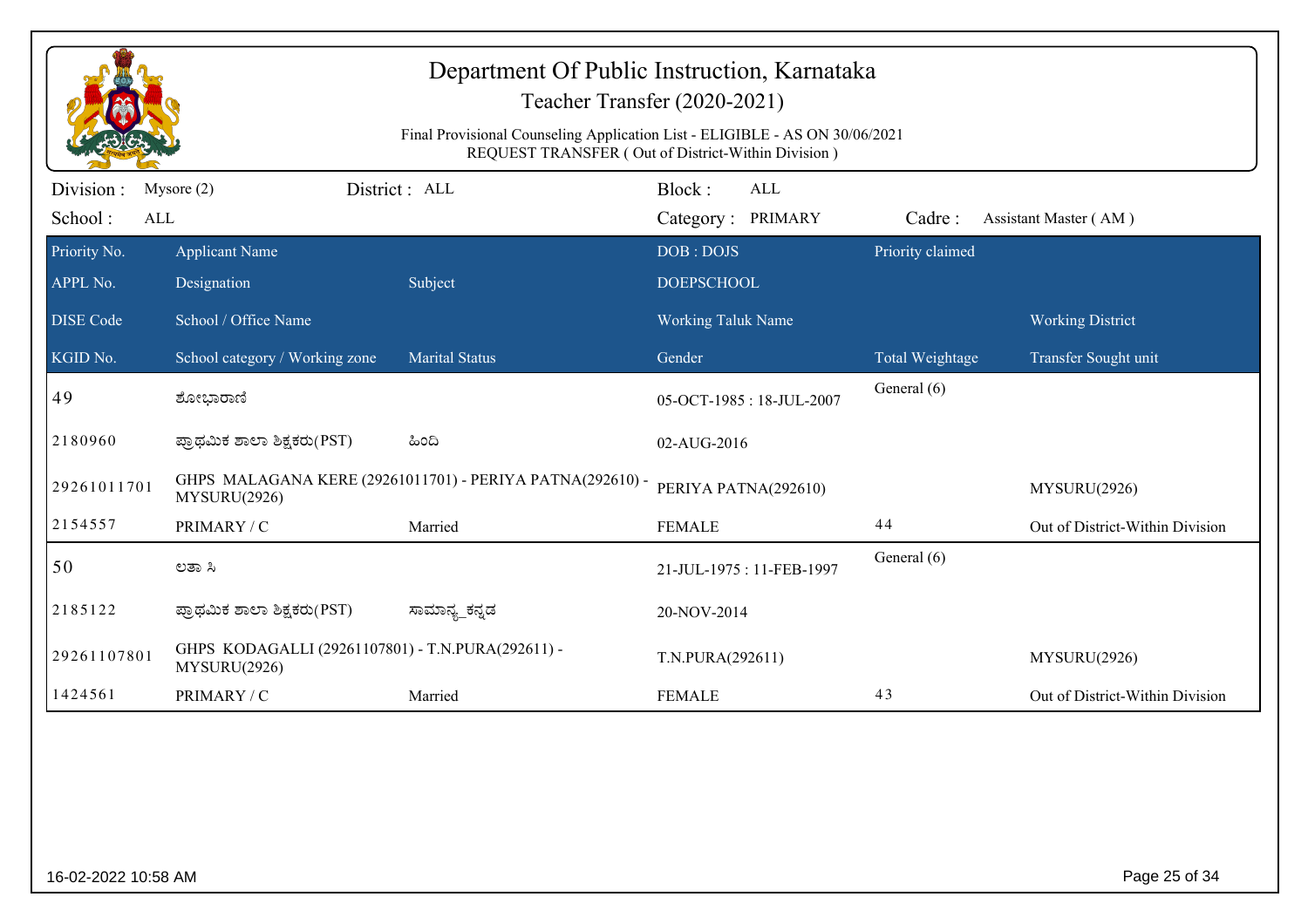| Department Of Public Instruction, Karnataka<br>Teacher Transfer (2020-2021)<br>Final Provisional Counseling Application List - ELIGIBLE - AS ON 30/06/2021 |                                |                                                                                                             |                                                    |                  |                                 |
|------------------------------------------------------------------------------------------------------------------------------------------------------------|--------------------------------|-------------------------------------------------------------------------------------------------------------|----------------------------------------------------|------------------|---------------------------------|
|                                                                                                                                                            |                                |                                                                                                             | REQUEST TRANSFER (Out of District-Within Division) |                  |                                 |
| Division :<br>School:<br>ALL                                                                                                                               | Mysore $(2)$                   | District : ALL                                                                                              | Block:<br>ALL<br>Category: PRIMARY                 | Cadre:           | Assistant Master (AM)           |
| Priority No.                                                                                                                                               | <b>Applicant Name</b>          |                                                                                                             | DOB: DOJS                                          | Priority claimed |                                 |
| APPL No.                                                                                                                                                   | Designation                    | Subject                                                                                                     | <b>DOEPSCHOOL</b>                                  |                  |                                 |
| <b>DISE</b> Code                                                                                                                                           | School / Office Name           |                                                                                                             | Working Taluk Name                                 |                  | <b>Working District</b>         |
| KGID No.                                                                                                                                                   | School category / Working zone | <b>Marital Status</b>                                                                                       | Gender                                             | Total Weightage  | Transfer Sought unit            |
| 51                                                                                                                                                         | ಮಮತಾ ಕೆ ಎಲ್                    |                                                                                                             | 01-JAN-1986: 01-MAR-2008                           | General (6)      |                                 |
| 2180772                                                                                                                                                    | ಪ್ರಾಥಮಿಕ ಶಾಲಾ ಶಿಕ್ಷಕರು(PST)    | ಕನ್ನಡ                                                                                                       | 27-OCT-2016                                        |                  |                                 |
| 29240202204                                                                                                                                                |                                | DKZP GOVT. HIGHER PRIMARY SCHOOL SIDDABAIL PARARI<br>(29240202204) - BELTHANGADY(292402) - DAKSHINA KANNADA | BELTHANGADY(292402)                                |                  | DAKSHINA KANNADA(2924)          |
| 2116156                                                                                                                                                    | PRIMARY / C                    | Married                                                                                                     | <b>FEMALE</b>                                      | 41               | Out of District-Within Division |
| 52                                                                                                                                                         | ಸುಷ್ಠ ಪಿ                       |                                                                                                             | 04-NOV-1984: 21-APR-2008                           | General (6)      |                                 |
| 2180203                                                                                                                                                    | ಪ್ರಾಥಮಿಕ ಶಾಲಾ ಶಿಕ್ಷಕರು(PST)    | ವಿಜ್ಞಾನ_ಕನ್ನಡ                                                                                               | 01-JUL-2011                                        |                  |                                 |
| 29270101601                                                                                                                                                | - CHAMARAJANAGARA(2927)        | GHPS DODDAMOLE (29270101601) - CHAMARAJA NAGAR(292701)                                                      | CHAMARAJA NAGAR(292701)                            |                  | CHAMARAJANAGARA(2927)           |
| 2243951                                                                                                                                                    | PRIMARY / B                    | Married                                                                                                     | <b>FEMALE</b>                                      | 36               | Out of District-Within Division |
|                                                                                                                                                            |                                |                                                                                                             |                                                    |                  |                                 |
| 16-02-2022 10:58 AM                                                                                                                                        |                                |                                                                                                             |                                                    |                  | Page 26 of 34                   |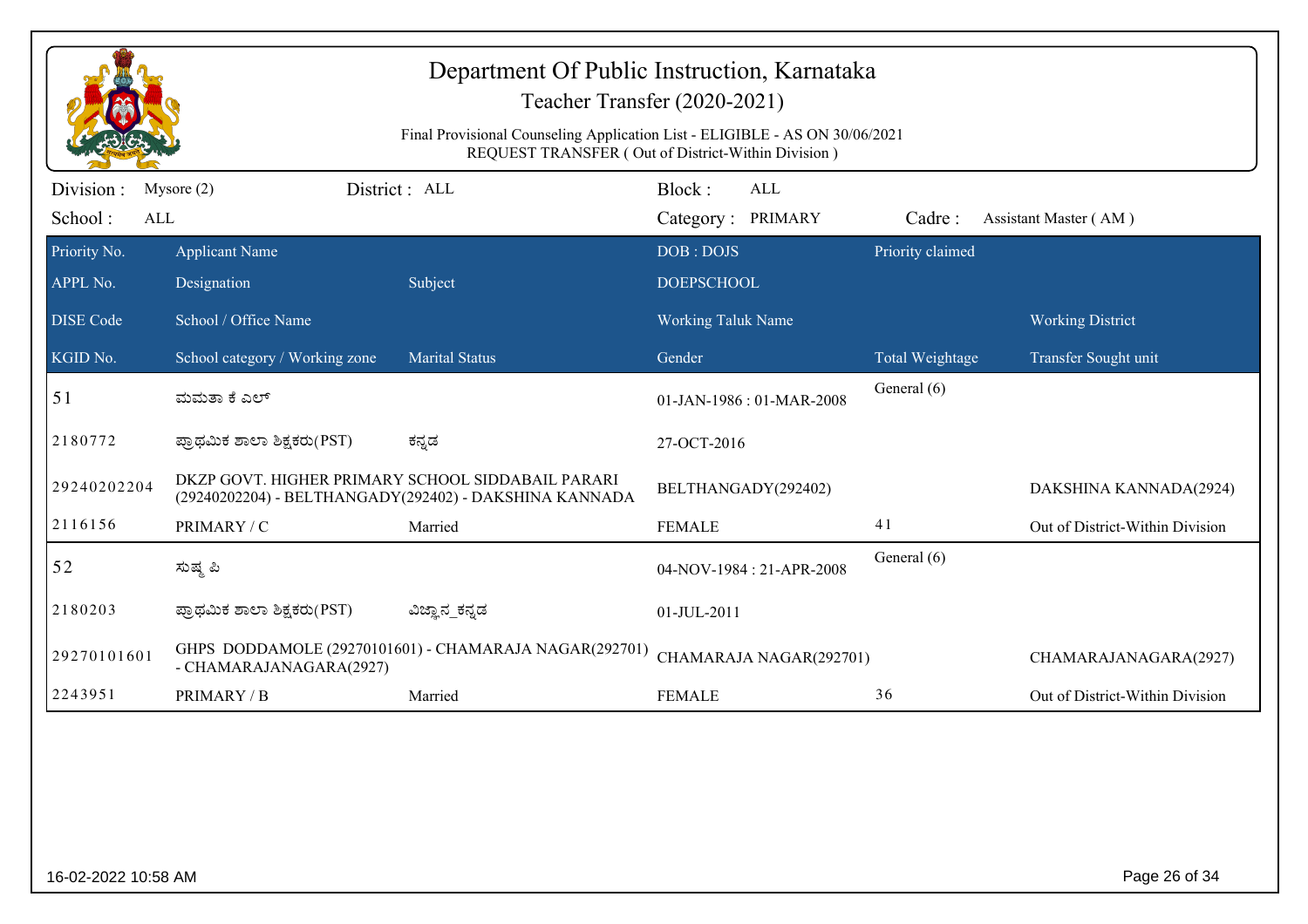|                  |                                                                                     |                       | Department Of Public Instruction, Karnataka<br>Teacher Transfer (2020-2021)<br>Final Provisional Counseling Application List - ELIGIBLE - AS ON 30/06/2021<br>REQUEST TRANSFER (Out of District-Within Division) |                  |                                 |
|------------------|-------------------------------------------------------------------------------------|-----------------------|------------------------------------------------------------------------------------------------------------------------------------------------------------------------------------------------------------------|------------------|---------------------------------|
| Division:        | Mysore $(2)$                                                                        | District: ALL         | Block:<br><b>ALL</b>                                                                                                                                                                                             |                  |                                 |
| School:<br>ALL   |                                                                                     |                       | Category: PRIMARY                                                                                                                                                                                                | Cadre:           | Assistant Master (AM)           |
| Priority No.     | <b>Applicant Name</b>                                                               |                       | DOB: DOJS                                                                                                                                                                                                        | Priority claimed |                                 |
| APPL No.         | Designation                                                                         | Subject               | <b>DOEPSCHOOL</b>                                                                                                                                                                                                |                  |                                 |
| <b>DISE Code</b> | School / Office Name                                                                |                       | <b>Working Taluk Name</b>                                                                                                                                                                                        |                  | <b>Working District</b>         |
| KGID No.         | School category / Working zone                                                      | <b>Marital Status</b> | Gender                                                                                                                                                                                                           | Total Weightage  | Transfer Sought unit            |
| 53               | ಸುಕನ್ಯಾ ಕೆ ಎಲ್                                                                      |                       | 02-JUN-1986: 18-JUN-2010                                                                                                                                                                                         | General (6)      |                                 |
| 2178686          | ಪ್ರಾಥಮಿಕ ಶಾಲಾ ಶಿಕ್ಷಕರು(PST)                                                         | ಇಂಗ್ಲೀಷ್              | 07-NOV-2016                                                                                                                                                                                                      |                  |                                 |
| 29270203401      | GHPS KUTHANUR (29270203401) - GUNDULPET(292702) -<br>CHAMARAJANAGARA(2927)          |                       | GUNDULPET(292702)                                                                                                                                                                                                |                  | CHAMARAJANAGARA(2927)           |
| 2226269          | PRIMARY / C                                                                         | Married               | <b>FEMALE</b>                                                                                                                                                                                                    | 35               | Out of District-Within Division |
| 54               | ಆರ್. ಮಹಾಲಕ್ಷ್ಮಿ                                                                     |                       | 22-APR-1983: 25-FEB-2004                                                                                                                                                                                         | General (6)      |                                 |
| 2183973          | ಪ್ರಾಥಮಿಕ ಶಾಲಾ ಶಿಕ್ಷಕರು(PST)                                                         | ಸಾಮಾನ್ಯ_ಕನ್ನಡ         | 28-JUL-2014                                                                                                                                                                                                      |                  |                                 |
| 29270100405      | GHPS BADANAGUPPE (29270100405) - CHAMARAJA<br>NAGAR(292701) - CHAMARAJANAGARA(2927) |                       | CHAMARAJA NAGAR(292701)                                                                                                                                                                                          |                  | CHAMARAJANAGARA(2927)           |
| 1924811          | PRIMARY / B                                                                         | Married               | <b>FEMALE</b>                                                                                                                                                                                                    | 33               | Out of District-Within Division |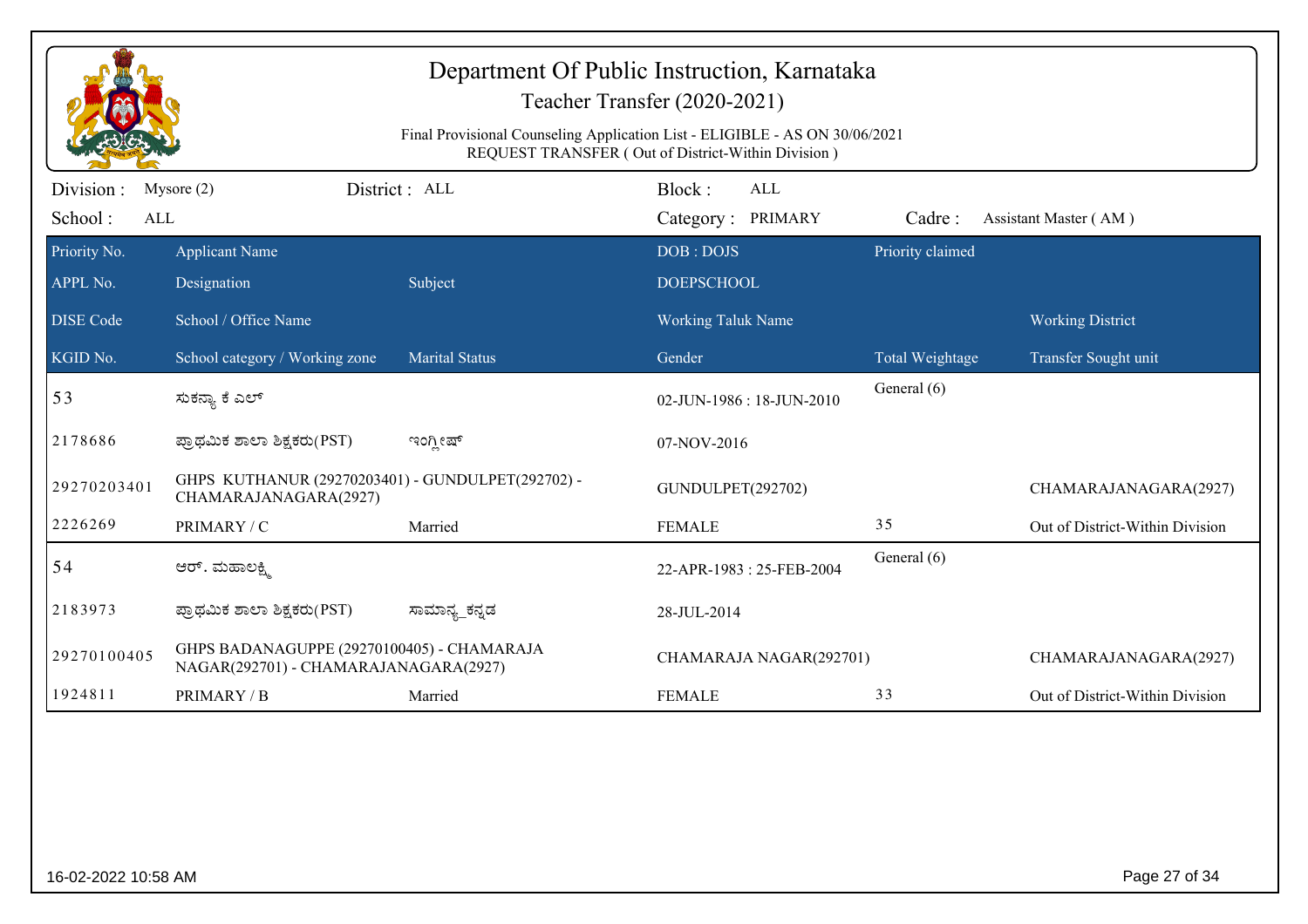|                             | Department Of Public Instruction, Karnataka<br>Teacher Transfer (2020-2021)<br>Final Provisional Counseling Application List - ELIGIBLE - AS ON 30/06/2021<br>REQUEST TRANSFER (Out of District-Within Division) |                       |                                           |                  |                                 |  |
|-----------------------------|------------------------------------------------------------------------------------------------------------------------------------------------------------------------------------------------------------------|-----------------------|-------------------------------------------|------------------|---------------------------------|--|
| Division:<br>School:<br>ALL | Mysore $(2)$                                                                                                                                                                                                     | District: ALL         | Block:<br><b>ALL</b><br>Category: PRIMARY | Cadre:           | Assistant Master (AM)           |  |
| Priority No.<br>APPL No.    | <b>Applicant Name</b><br>Designation                                                                                                                                                                             | Subject               | DOB: DOJS<br><b>DOEPSCHOOL</b>            | Priority claimed |                                 |  |
| <b>DISE</b> Code            | School / Office Name                                                                                                                                                                                             |                       | <b>Working Taluk Name</b>                 |                  | <b>Working District</b>         |  |
| KGID No.                    | School category / Working zone                                                                                                                                                                                   | <b>Marital Status</b> | Gender                                    | Total Weightage  | Transfer Sought unit            |  |
| 55                          | ಕುಮಾರಿ                                                                                                                                                                                                           |                       | 02-MAR-1983: 23-MAR-2016                  | General (6)      |                                 |  |
| 2182790                     | ಪ್ರಾಥಮಿಕ ಶಾಲಾ ಶಿಕ್ಷಕರು(PST)                                                                                                                                                                                      | ಸಾಮಾನ್ಯ_ಕನ್ನಡ         | 23-MAR-2016                               |                  |                                 |  |
| 29270214001                 | GLPS SHEEGA VADI (29270214001) - GUNDULPET(292702) -<br>CHAMARAJANAGARA(2927)                                                                                                                                    |                       | GUNDULPET(292702)                         |                  | CHAMARAJANAGARA(2927)           |  |
| 2461349                     | PRIMARY / C                                                                                                                                                                                                      | Married               | <b>FEMALE</b>                             | 17               | Out of District-Within Division |  |
| 56                          | ಹೆಚ್ ಎನ್ ಪ್ರತಾಪ್                                                                                                                                                                                                 |                       | 09-MAR-1983: 07-APR-2016                  | General (6)      |                                 |  |
| 2177679                     | ಪ್ರಾಥಮಿಕ ಶಾಲಾ ಶಿಕ್ಷಕರು(PST)                                                                                                                                                                                      | ಸಾಮಾನ್ಯ_ಕನ್ನಡ         | 07-APR-2016                               |                  |                                 |  |
| 29250307001                 | GLPS BESAGUR (29250307001) - VIRAJPET(292503) -<br>KODAGU(2925)                                                                                                                                                  |                       | <b>VIRAJPET(292503)</b>                   |                  | KODAGU(2925)                    |  |
| 2335349                     | PRIMARY / C                                                                                                                                                                                                      | Married               | <b>MALE</b>                               | 17               | Out of District-Within Division |  |
|                             |                                                                                                                                                                                                                  |                       |                                           |                  |                                 |  |
| 16-02-2022 10:58 AM         |                                                                                                                                                                                                                  |                       |                                           |                  | Page 28 of 34                   |  |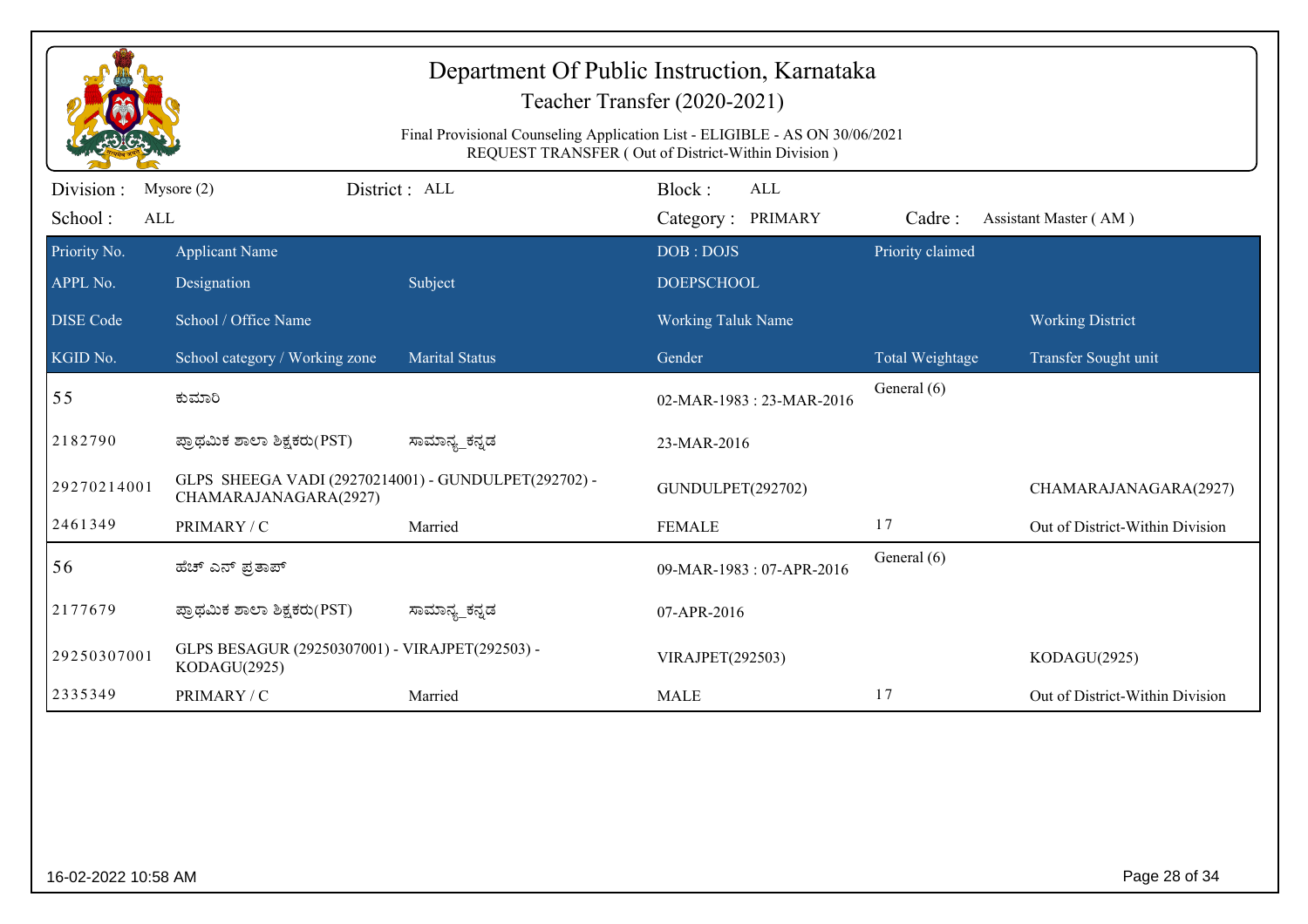|                  | Department Of Public Instruction, Karnataka<br>Teacher Transfer (2020-2021)          |                                                                             |                                                    |                  |                                 |  |  |
|------------------|--------------------------------------------------------------------------------------|-----------------------------------------------------------------------------|----------------------------------------------------|------------------|---------------------------------|--|--|
|                  |                                                                                      | Final Provisional Counseling Application List - ELIGIBLE - AS ON 30/06/2021 | REQUEST TRANSFER (Out of District-Within Division) |                  |                                 |  |  |
| Division:        | Mysore $(2)$                                                                         | District: ALL                                                               | Block:<br>ALL                                      |                  |                                 |  |  |
| School:<br>ALL   |                                                                                      |                                                                             | Category: PRIMARY                                  | Cadre:           | Assistant Master (AM)           |  |  |
| Priority No.     | <b>Applicant Name</b>                                                                |                                                                             | DOB: DOJS                                          | Priority claimed |                                 |  |  |
| APPL No.         | Designation                                                                          | Subject                                                                     | <b>DOEPSCHOOL</b>                                  |                  |                                 |  |  |
| <b>DISE Code</b> | School / Office Name                                                                 |                                                                             | Working Taluk Name                                 |                  | <b>Working District</b>         |  |  |
| KGID No.         | School category / Working zone                                                       | <b>Marital Status</b>                                                       | Gender                                             | Total Weightage  | Transfer Sought unit            |  |  |
| 57               | ಗಿರೀಶ                                                                                |                                                                             | 20-JUL-1989: 02-MAR-2016                           | General (6)      |                                 |  |  |
| 2183449          | ಪದವೀಧರ ಪ್ರಾಥಮಿಕ ಶಿಕ್ಷಕರು(ಭಾಷೆ)<br><b>GPT</b>                                         | ಕನ್ನಡ                                                                       | 02-MAR-2016                                        |                  |                                 |  |  |
| 29240701801      | DKZP GOVT. HIGHER PRIMARY SCHOOL PUCHAMOGARU                                         | (29240701801) - MOODABIDRE(292407) - DAKSHINA KANNADA                       | MOODABIDRE(292407)                                 |                  | DAKSHINA KANNADA(2924)          |  |  |
| 2637152          | PRIMARY / B                                                                          | Married                                                                     | <b>MALE</b>                                        | 17               | Out of District-Within Division |  |  |
| 58               | ಆನಂದ.ಡಿ.                                                                             |                                                                             | 01-JUN-1990: 29-FEB-2016                           | General (6)      |                                 |  |  |
| 2178879          | ಪ್ರಾಥಮಿಕ ಶಾಲಾ ಶಿಕ್ಷಕರು(PST)                                                          | ಸಾಮಾನ್ಯ_ಕನ್ನಡ                                                               | 29-FEB-2016                                        |                  |                                 |  |  |
| 29270115001      | GLPS MUKANA PALYA (29270115001) - CHAMARAJA<br>NAGAR(292701) - CHAMARAJANAGARA(2927) |                                                                             | CHAMARAJA NAGAR(292701)                            |                  | CHAMARAJANAGARA(2927)           |  |  |
| 2461249          | PRIMARY / C                                                                          | Married                                                                     | <b>MALE</b>                                        | 17               | Out of District-Within Division |  |  |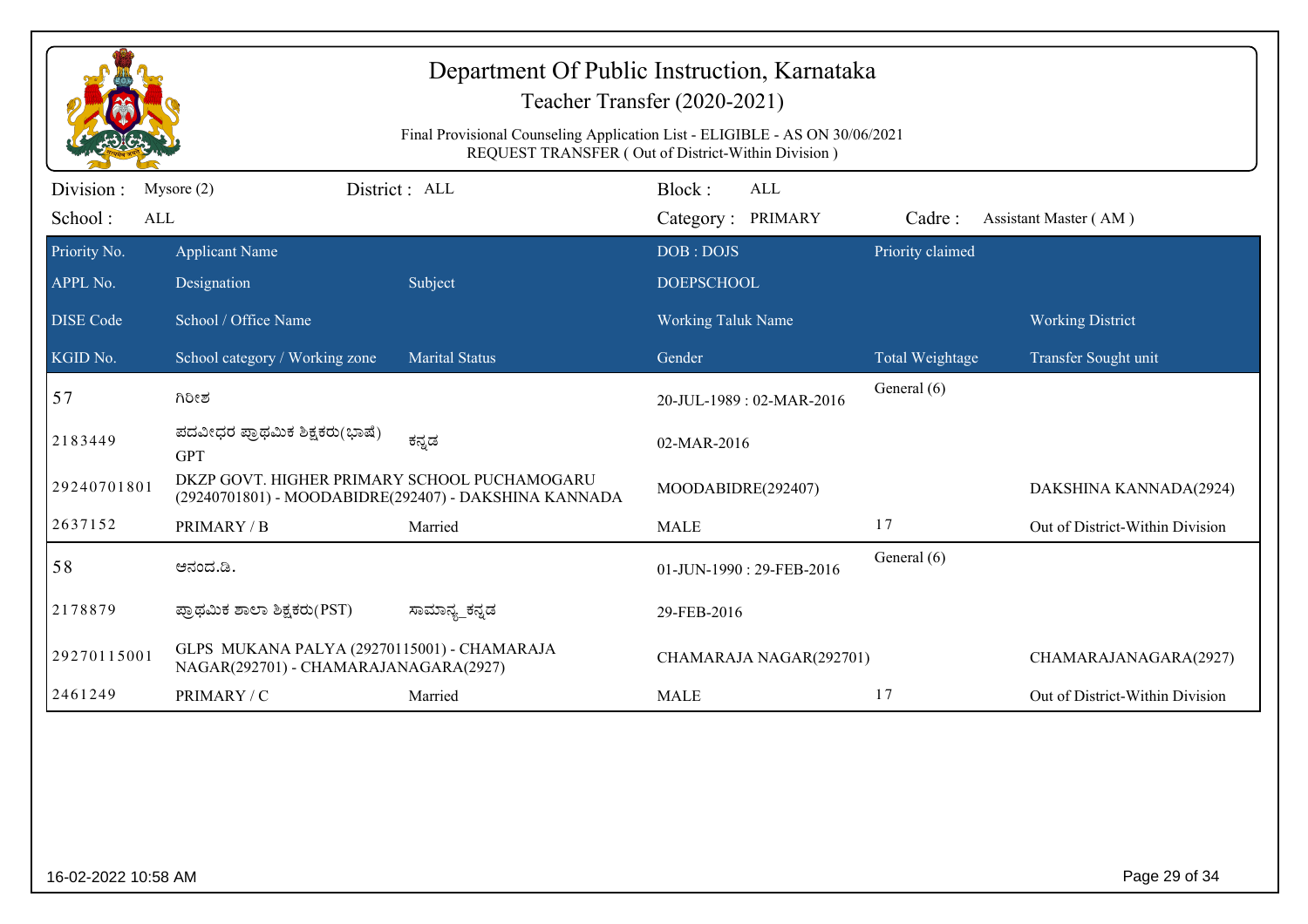|                              |                                              | Final Provisional Counseling Application List - ELIGIBLE - AS ON 30/06/2021 | Teacher Transfer (2020-2021)<br>REQUEST TRANSFER (Out of District-Within Division) |                  |                                 |
|------------------------------|----------------------------------------------|-----------------------------------------------------------------------------|------------------------------------------------------------------------------------|------------------|---------------------------------|
| Division :<br>School:<br>ALL | Mysore $(2)$                                 | District : ALL                                                              | Block:<br><b>ALL</b><br>Category: PRIMARY                                          | Cadre:           | Assistant Master (AM)           |
| Priority No.                 | <b>Applicant Name</b>                        |                                                                             | DOB: DOJS                                                                          | Priority claimed |                                 |
| APPL No.                     | Designation                                  | Subject                                                                     | <b>DOEPSCHOOL</b>                                                                  |                  |                                 |
| <b>DISE</b> Code             | School / Office Name                         |                                                                             | <b>Working Taluk Name</b>                                                          |                  | <b>Working District</b>         |
| KGID No.                     | School category / Working zone               | <b>Marital Status</b>                                                       | Gender                                                                             | Total Weightage  | Transfer Sought unit            |
| 59                           | ಗಿರೀಶ್ ಎಚ್ ಎಂ                                |                                                                             | 08-JUL-1990: 18-MAR-2016                                                           | General (6)      |                                 |
| 2176400                      | ಪದವೀಧರ ಪ್ರಾಥಮಿಕ ಶಿಕ್ಷಕರು(ಭಾಷೆ)<br><b>GPT</b> | ಕನ್ನಡ                                                                       | 18-MAR-2016                                                                        |                  |                                 |
| 29240402402                  | PUTTUR(292404) - DAKSHINA KANNADA(2924)      | DKZP GOVT. HIGHER PRIMARY SCHOOL NERLA (29240402402) -                      | PUTTUR(292404)                                                                     |                  | DAKSHINA KANNADA(2924)          |
| 2637442                      | PRIMARY / C                                  | Unmarried                                                                   | <b>MALE</b>                                                                        | 17               | Out of District-Within Division |
| 60                           | ಸಂತೋಷ್.ಎಂ                                    |                                                                             | 05-DEC-1991: 02-MAR-2016                                                           | General (6)      |                                 |
| 2178721                      | ಪದವೀಧರ ಪ್ರಾಥಮಿಕ ಶಿಕ್ಷಕರು(ಭಾಷೆ)<br><b>GPT</b> | ಕನ್ನಡ                                                                       | 02-MAR-2016                                                                        |                  |                                 |
| 29270115301                  | CHAMARAJANAGARA(2927)                        | GHPS KOLI PALYA (29270115301) - CHAMARAJA NAGAR(292701) -                   | CHAMARAJA NAGAR(292701)                                                            |                  | CHAMARAJANAGARA(2927)           |
| 2461283                      | PRIMARY / C                                  | Married                                                                     | <b>MALE</b>                                                                        | 17               | Out of District-Within Division |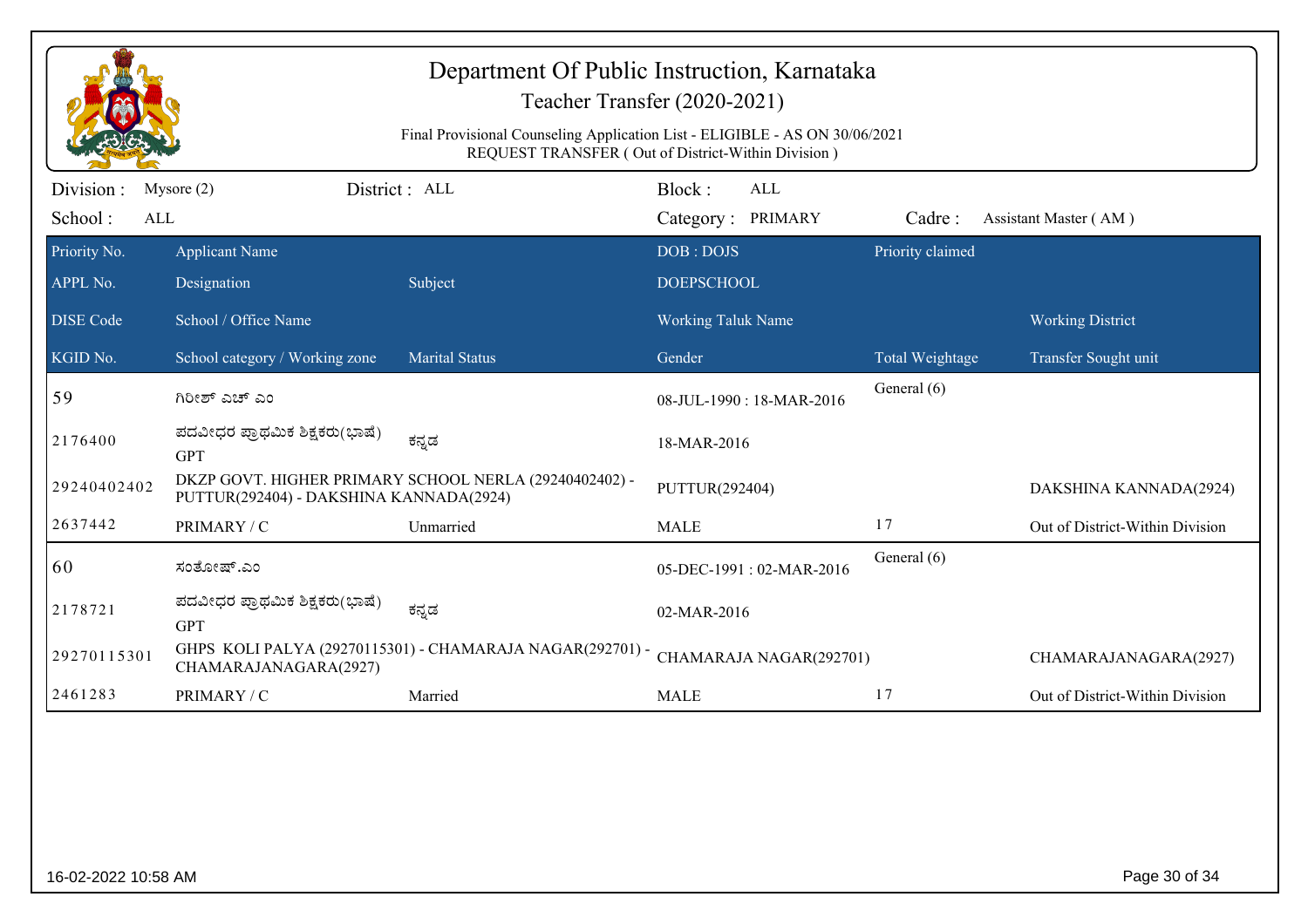|                              | Department Of Public Instruction, Karnataka<br>Teacher Transfer (2020-2021)<br>Final Provisional Counseling Application List - ELIGIBLE - AS ON 30/06/2021<br>REQUEST TRANSFER (Out of District-Within Division) |                                                        |                                           |                  |                                 |  |
|------------------------------|------------------------------------------------------------------------------------------------------------------------------------------------------------------------------------------------------------------|--------------------------------------------------------|-------------------------------------------|------------------|---------------------------------|--|
| Division :<br>School:<br>ALL | Mysore $(2)$                                                                                                                                                                                                     | District: ALL                                          | Block:<br><b>ALL</b><br>Category: PRIMARY | Cadre:           | Assistant Master (AM)           |  |
| Priority No.<br>APPL No.     | <b>Applicant Name</b><br>Designation                                                                                                                                                                             | Subject                                                | DOB: DOJS<br><b>DOEPSCHOOL</b>            | Priority claimed |                                 |  |
| <b>DISE</b> Code             | School / Office Name                                                                                                                                                                                             |                                                        | <b>Working Taluk Name</b>                 |                  | <b>Working District</b>         |  |
| KGID No.                     | School category / Working zone                                                                                                                                                                                   | <b>Marital Status</b>                                  | Gender                                    | Total Weightage  | Transfer Sought unit            |  |
| 61                           | ಮಹೇಶ್ ಕೆ.ಎಂ                                                                                                                                                                                                      |                                                        | 24-JAN-1992: 02-MAR-2016                  | General (6)      |                                 |  |
| 2178722                      | ಪ್ರಾಥಮಿಕ ಶಾಲಾ ಶಿಕ್ಷಕರು(PST)                                                                                                                                                                                      | ಸಾಮಾನ್ಯ_ಕನ್ನಡ                                          | 02-MAR-2016                               |                  |                                 |  |
| 29270121301                  | GLPS VEERAYANAPURA (29270121301) - CHAMARAJA<br>NAGAR(292701) - CHAMARAJANAGARA(2927)                                                                                                                            |                                                        | CHAMARAJA NAGAR(292701)                   |                  | CHAMARAJANAGARA(2927)           |  |
| 2461274                      | PRIMARY / C                                                                                                                                                                                                      | Married                                                | <b>MALE</b>                               | 17               | Out of District-Within Division |  |
| 62                           | ರವಿಕುಮಾರ ಜೆ                                                                                                                                                                                                      |                                                        | 09-JUN-1992: 05-MAR-2016                  | General (6)      |                                 |  |
| 2176669                      | ಪದವೀಧರ ಪ್ರಾಥಮಿಕ ಶಿಕ್ಷಕರು(ಭಾಷೆ)<br><b>GPT</b>                                                                                                                                                                     | ಕನ್ನಡ                                                  | 05-MAR-2016                               |                  |                                 |  |
| 29240207301                  | DKZP GOVT. HIGHER PRIMARY SCHOOL THANNIRUPANTHA                                                                                                                                                                  | (29240207301) - BELTHANGADY(292402) - DAKSHINA KANNADA | BELTHANGADY(292402)                       |                  | DAKSHINA KANNADA(2924)          |  |
| 2637340                      | PRIMARY / C                                                                                                                                                                                                      | Married                                                | <b>MALE</b>                               | 17               | Out of District-Within Division |  |
|                              |                                                                                                                                                                                                                  |                                                        |                                           |                  |                                 |  |
| 16-02-2022 10:58 AM          |                                                                                                                                                                                                                  |                                                        |                                           |                  | Page 31 of 34                   |  |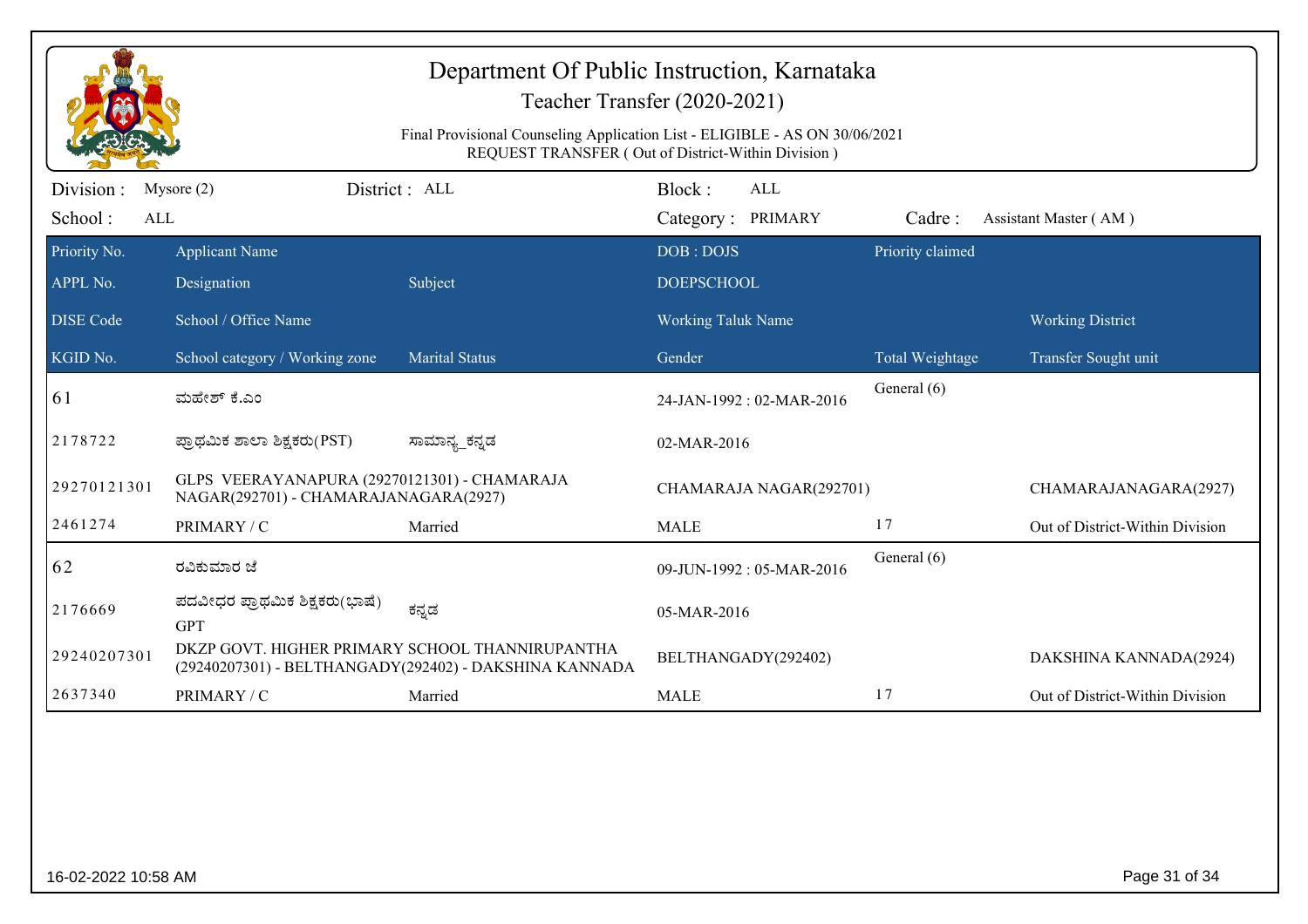| Department Of Public Instruction, Karnataka<br>Teacher Transfer (2020-2021) |                                                                                                   |                                                                             |                                                    |                  |                                                 |
|-----------------------------------------------------------------------------|---------------------------------------------------------------------------------------------------|-----------------------------------------------------------------------------|----------------------------------------------------|------------------|-------------------------------------------------|
|                                                                             |                                                                                                   | Final Provisional Counseling Application List - ELIGIBLE - AS ON 30/06/2021 | REQUEST TRANSFER (Out of District-Within Division) |                  |                                                 |
| Division :<br>School:                                                       | District: ALL<br>Mysore $(2)$<br>ALL                                                              |                                                                             | Block:<br><b>ALL</b><br>Category: PRIMARY          | Cadre:           | Assistant Master (AM)                           |
| Priority No.<br>APPL No.                                                    | <b>Applicant Name</b><br>Designation                                                              | Subject                                                                     | DOB: DOJS<br><b>DOEPSCHOOL</b>                     | Priority claimed |                                                 |
| <b>DISE Code</b><br>KGID No.                                                | School / Office Name<br>School category / Working zone                                            | <b>Marital Status</b>                                                       | <b>Working Taluk Name</b><br>Gender                | Total Weightage  | <b>Working District</b><br>Transfer Sought unit |
| 63                                                                          | ಕಾವ್ಯ ಹೆಚ್ ಜೆ                                                                                     |                                                                             | 29-JUN-1992: 29-JAN-2016                           | General (6)      |                                                 |
| 2180189                                                                     | ಪ್ರಾಥಮಿಕ ಶಾಲಾ ಶಿಕ್ಷಕರು(PST)                                                                       | ಸಾಮಾನ್ಯ_ಕನ್ನಡ                                                               | 29-JAN-2016                                        |                  |                                                 |
| 29230527701                                                                 | GOVT.LOWER PRIMARY SCHOOL BADAKANAHALLY<br>(29230527701) - CHANNARAYAPATNA(292305) - HASSAN(2923) |                                                                             | CHANNARAYAPATNA(292305)                            |                  | HASSAN(2923)                                    |
| 2772990                                                                     | PRIMARY / C                                                                                       | Married                                                                     | <b>FEMALE</b>                                      | 17               | Out of District-Within Division                 |
| 64                                                                          | ಪವಿತ್ರ ಕೆ.ವಿ                                                                                      |                                                                             | 01-JUN-1987: 30-APR-2016                           | General (6)      |                                                 |
| 2176194                                                                     | ಪದವೀಧರ ಪ್ರಾಥಮಿಕ ಶಿಕ್ಷಕರು(ಭಾಷೆ)<br><b>GPT</b>                                                      | ಇಂಗ್ಲೀಷ್                                                                    | 30-APR-2016                                        |                  |                                                 |
| 29270102901                                                                 | CHAMARAJANAGARA(2927)                                                                             | GHPS MANGALA (29270102901) - CHAMARAJA NAGAR(292701) -                      | CHAMARAJA NAGAR(292701)                            |                  | CHAMARAJANAGARA(2927)                           |
| 2461525                                                                     | PRIMARY / B                                                                                       | Married                                                                     | <b>FEMALE</b>                                      | 12               | Out of District-Within Division                 |
|                                                                             |                                                                                                   |                                                                             |                                                    |                  |                                                 |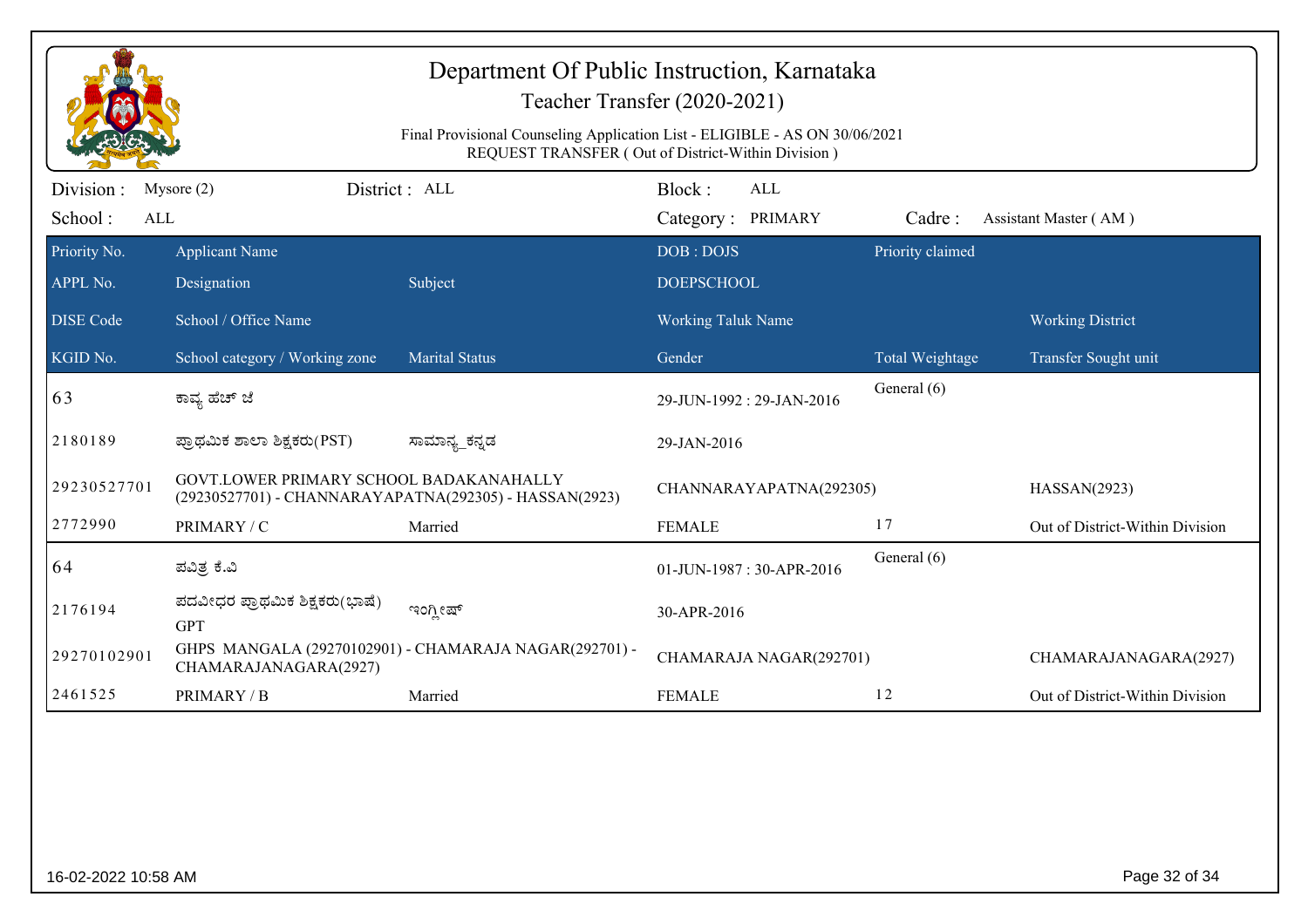|                  |                                                                                       |                       | Department Of Public Instruction, Karnataka<br>Teacher Transfer (2020-2021)<br>Final Provisional Counseling Application List - ELIGIBLE - AS ON 30/06/2021<br>REQUEST TRANSFER (Out of District-Within Division) |                  |                                 |
|------------------|---------------------------------------------------------------------------------------|-----------------------|------------------------------------------------------------------------------------------------------------------------------------------------------------------------------------------------------------------|------------------|---------------------------------|
| Division :       | Mysore $(2)$                                                                          | District: ALL         | Block:<br><b>ALL</b>                                                                                                                                                                                             |                  |                                 |
| School:<br>ALL   |                                                                                       |                       | Category: PRIMARY                                                                                                                                                                                                | Cadre:           | Assistant Master (AM)           |
| Priority No.     | <b>Applicant Name</b>                                                                 |                       | DOB: DOJS                                                                                                                                                                                                        | Priority claimed |                                 |
| APPL No.         | Designation                                                                           | Subject               | <b>DOEPSCHOOL</b>                                                                                                                                                                                                |                  |                                 |
| <b>DISE Code</b> | School / Office Name                                                                  |                       | Working Taluk Name                                                                                                                                                                                               |                  | <b>Working District</b>         |
| KGID No.         | School category / Working zone                                                        | <b>Marital Status</b> | Gender                                                                                                                                                                                                           | Total Weightage  | Transfer Sought unit            |
| 65               | ಅಕ್ಷತರಾಣಿ ಕೆ ಎಸ್                                                                      |                       | 25-MAY-1988: 08-MAR-2016                                                                                                                                                                                         | General (6)      |                                 |
| 2180784          | ಪದವೀಧರ ಪ್ರಾಥಮಿಕ ಶಿಕ್ಷಕರು(ಭಾಷೆ)<br><b>GPT</b>                                          | ಕನ್ನಡ                 | 08-MAR-2016                                                                                                                                                                                                      |                  |                                 |
| 29270108902      | GHPS HARADANAHALLI (29270108902) - CHAMARAJA<br>NAGAR(292701) - CHAMARAJANAGARA(2927) |                       | CHAMARAJA NAGAR(292701)                                                                                                                                                                                          |                  | CHAMARAJANAGARA(2927)           |
| 2461210          | PRIMARY / B                                                                           | Married               | <b>FEMALE</b>                                                                                                                                                                                                    | 12               | Out of District-Within Division |
| 66               | ಸಾಹೇರ ಬಾನು ಎ ಎಮ್                                                                      |                       | 07-JUL-1984: 06-JUN-2018                                                                                                                                                                                         | General (6)      |                                 |
| 2180843          | ಪದವೀಧರ ಪ್ರಾಥಮಿಕ ಶಿಕ್ಷಕರು(ಭಾಷೆ)<br><b>GPT</b>                                          | ಕನ್ನಡ                 | 06-JUN-2018                                                                                                                                                                                                      |                  |                                 |
| 29271312301      | GHPS ODEYARA PALYA (29271312301) - HANUR(292713) -<br>CHAMARAJANAGARA(2927)           |                       | HANUR(292713)                                                                                                                                                                                                    |                  | CHAMARAJANAGARA(2927)           |
| 2463156          | PRIMARY / C                                                                           | Married               | <b>FEMALE</b>                                                                                                                                                                                                    | 9                | Out of District-Within Division |